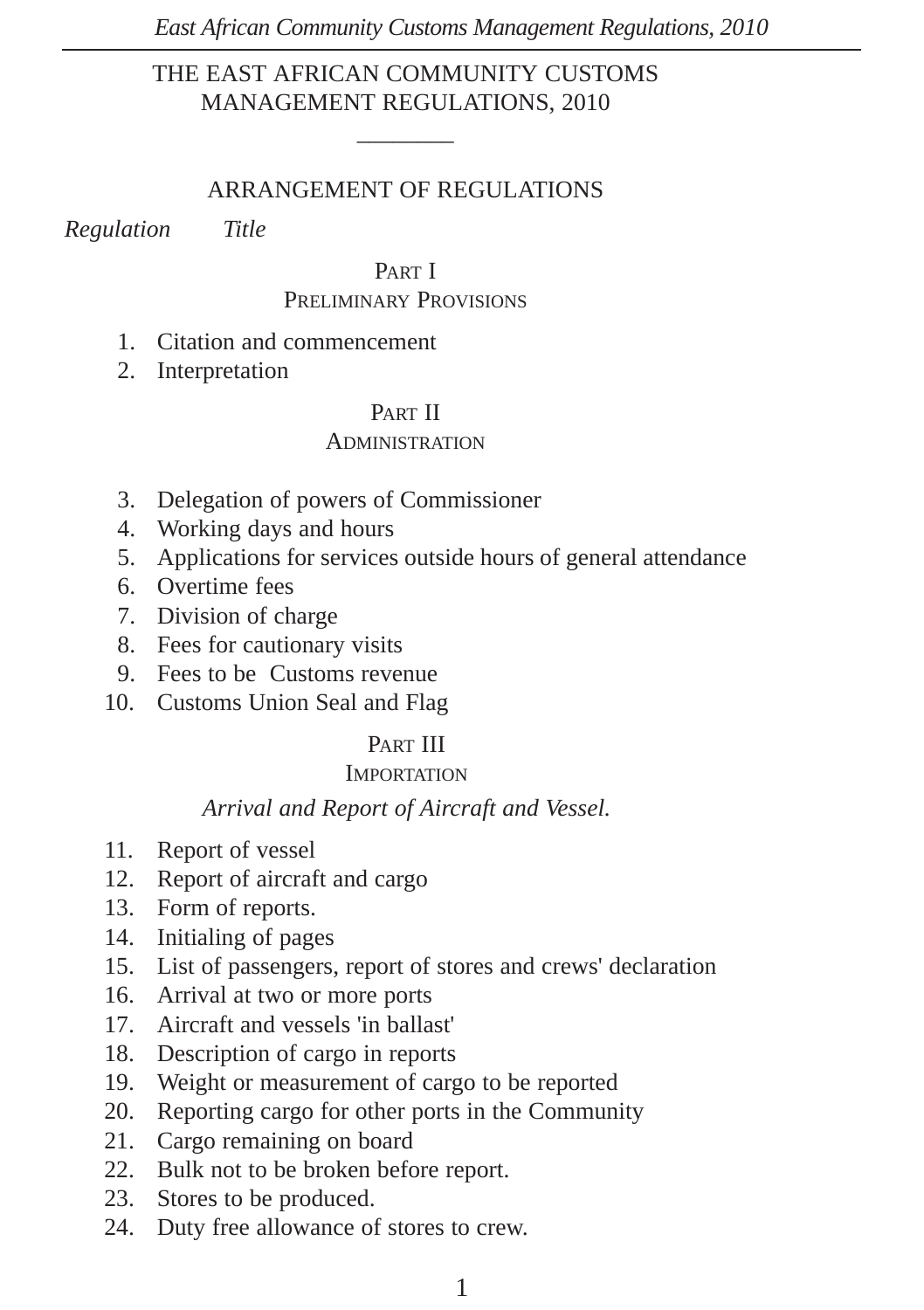- 25. Rummaging of vessels and aircraft
- 26. Amending inward reports
- 27. Conditions precedent to amendment of report.
- 28. Aircraft or vessels landing or bringing to owing to accident, etc.

## *Arrival Overland*

- 29. Importation by overland routes
- 30. Sufferance wharves and unapproved places.
- 31. Accommodation and transport to be provided.
- 32. Goods not to be unloaded at a sufferance wharf until entered.
- 33. Account of goods discharged
- 34. Permission to leave place of unloading.
- 35. Transit sheds.
- 36. Access to transit sheds.
- 37. Permission to re-land goods.
- 38. Certificate of landing.

# *Entry, Examination and Delivery*

- 39. Form of entry
- 40. Reference to be made on all entries.
- 41. Landing of surplus stores.
- 42. Access to baggage room.
- 43. Dual channel system
- 44. Baggage to be taken to examination place.
- 45. Baggage declaration.
- 46. Baggage examination.
- 47. Unclaimed baggage.
- 48. Unaccompanied baggage declaration.
- 49. Goods delivered in special circumstances.
- 50. Importer to provide special implements for examinations.
- 51. Packages found partly empty.
- 52. Packing of goods imported in bulk.
- 53. Goods may be examined at private premises.
- 54. Entry not required for goods, etc. imported for temporary use.
- 55. Removal coastwise of imported goods.
- 56. Commissioner may control or restrict entry of goods in a Partner State.

# PART IV

# INTERNAL CONTAINER DEPOT

- 57. Licensing of internal container depot.
- 58. Cargo not to be interfered with
- 59. Access to internal container depot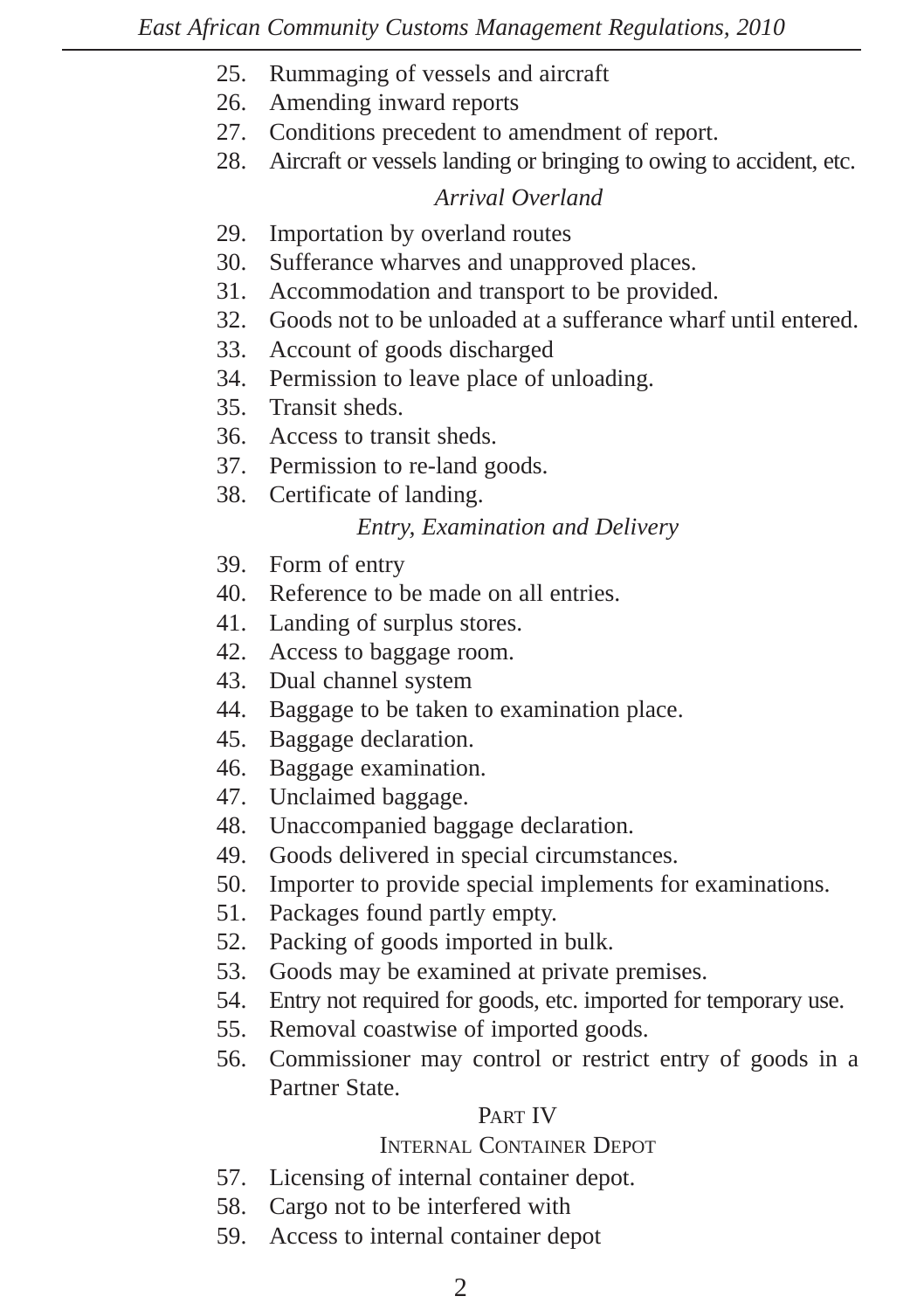- 60. Owner to keep internal container depot in proper state of repair.
- 61. Alteration to internal container depot
- 62. Death to be reported
- 63. Goods to be removed when internal container depot is closed.

#### PART V

# WAREHOUSING OF GOODS

- 64. Goods not to be warehoused.
- 65. Owner to maintain packages in state of repair.
- 66. Goods refused for warehousing.
- 67. Entry of warehoused goods.
- 68. Owner to furnish bond
- 69. Acceptance by warehouse keeper.
- 70. Conditions of repacking in the warehouse.
- 71. Transfer of ownership of goods.
- 72. Time during which goods may be warehoused.
- 73. Goods to be consigned to proper officer.

# *Bonded warehouses*

- 74. Licence for bonded warehouse.
- 75. Bonded warehouse fee.
- 76. Execution of a bond.
- 77. Alterations to a bonded warehouse.
- 78. Death to be reported.
- 79. Bonded warehouses to be numbered
- 80. Licensee to submit returns.
- 81. Goods to be removed when bonded warehouse is closed.

# *Government Warehouses*

- 82. Rent charges in Government warehouses.
- 83. Goods to be removed when Government warehouse is closed.

# *Customs Warehouse*

- 84. Customs warehouse rent.
- 85. Commissioner may waive rent.
- 86. Rent to be paid before delivery.
- 87. Customs premises deemed to be Customs warehouses.

## PAPT VI

# **EXPORTATION**

# *Entry outward and loading of Aircraft and vessels*

- 88. Entry outward of vessels
- 89. Entries for exportation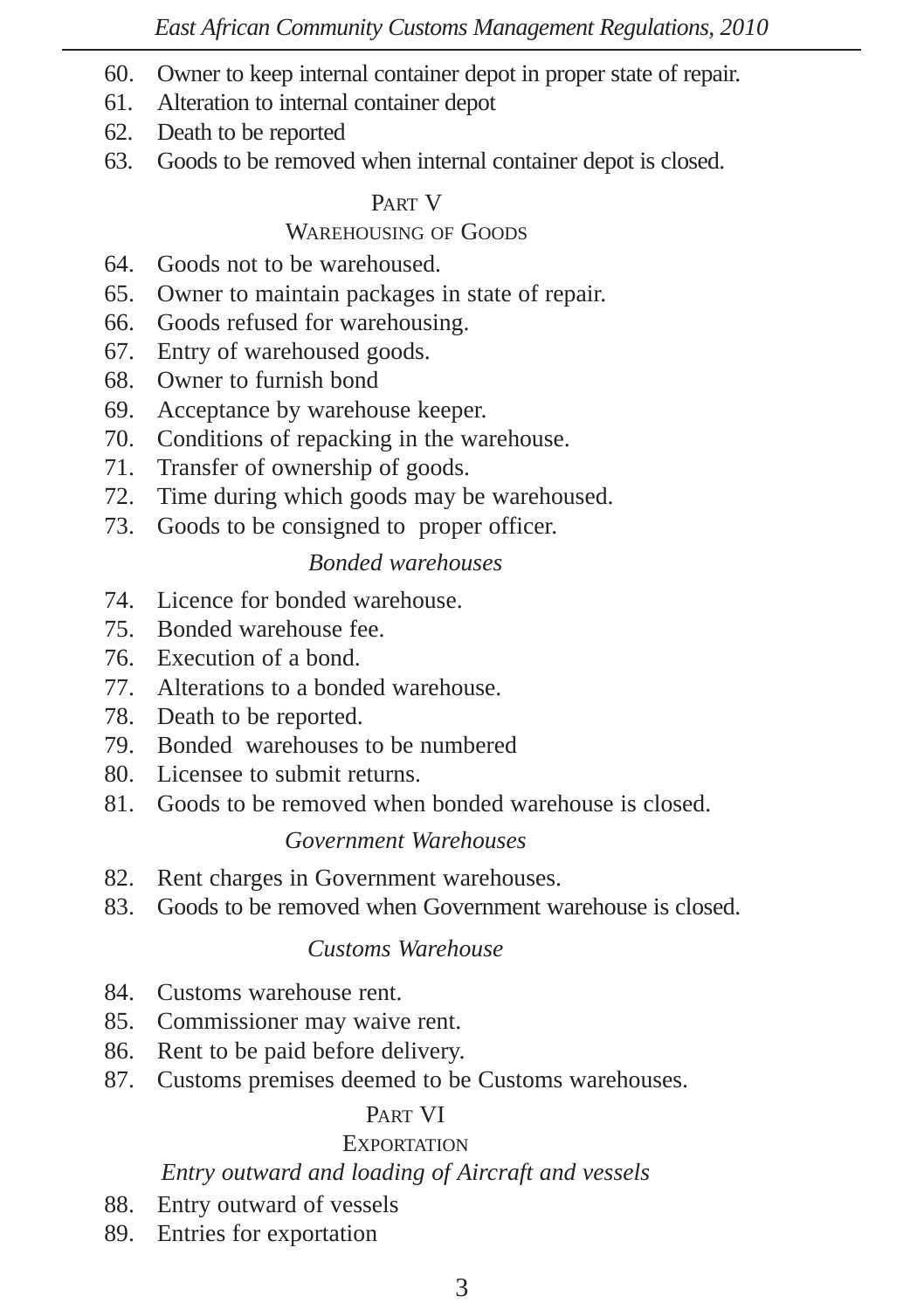- 90. Permission to proceed to sufferance wharves
- 91. Accommodation and transport to be provided
- 92. Goods not to be loaded at sufferance wharf until entered
- 93. Master to submit passenger list
- 94. Shipment before entry
- 95. Cargo landed in error
- 96. Shipment of duty paid and free stores
- 97. Shipment of drawback and dutiable stores
- 98. Transfer of stores
- 99. Transfer in bond
- 100. Conditions for loading or transferring stores
- 101. Production of stores before shipment
- 102. Conditions under which goods deemed to be put on board

# *Departure Overland*

103. Exportation by overland routes

## *Goods in Transit or for Transhipment*

## *Goods in Transit*

104. Goods in transit.

## *Transhipment*

- 105. Entry and bond for transhipment.
- 106. Transhipment direct.

## PART VII

# DEPARTURE AND CLEARANCE OF AIRCRAFT AND VESSELS

- 107. Form of clearance of vessel.
- 108. Outward manifest of vessel.
- 109. Clearance and general declaration for aircraft.
- 110. Amendment of cargo manifest
- 111. Separate manifest in each port.

## PART VIII

# IMPORTATION AND EXPORTATION BY POST

- 112. Commissioner may waive entries for goods imported by post.
- 113. Customs declaration on postal articles.
- 114. Production of postal articles.
- 115. Detention of postal articles.
- 116. Uncleared postal articles.
- 117. Duties to be paid to the Customs.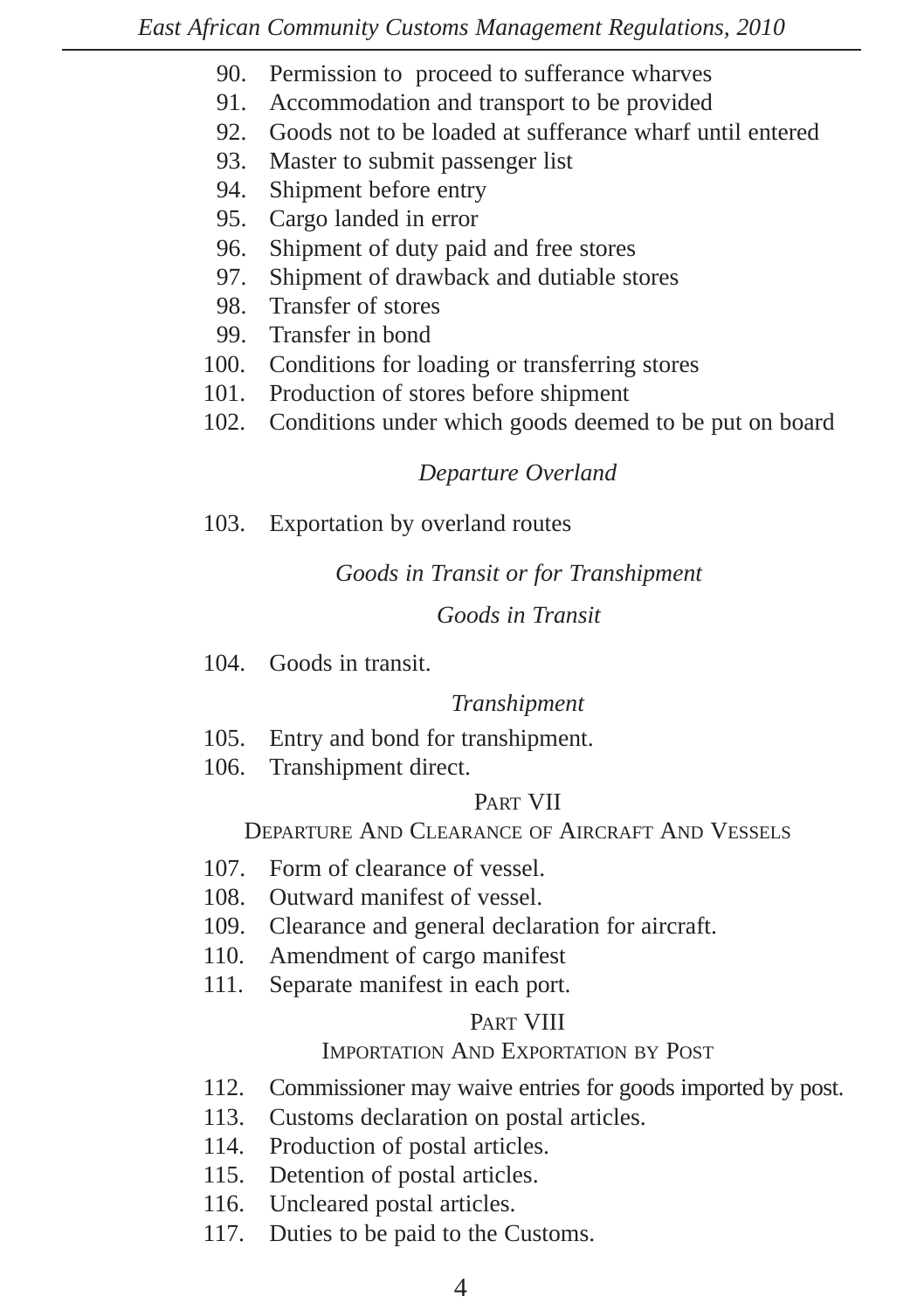#### PART IX

IMPORTATION AND EXPORTATION BY REGISTERED COURIERS

- 118. Commissioner may license registered couriers.
- 119. Commissioner may waive entries for goods imported by courier.
- 120. Customs declaration on courier articles.
- 121. Production of courier consignments
- 122. Detention of courier articles.

# PART X

## CARRIAGE COASTWISE AND TRANSFER OF GOODS

- 123. Coastwise clearance and transire.
- 124. Separate transires for each port.
- 125. Unloading and examination of coastwise cargo.
- 126. Sufferance wharves and unapproved places.
- 127. Accommodation and transport to be provided.
- 128. Transire to be delivered before unloading.
- 129. Amendment of transire.
- 130. General transires.

# PART XI

#### **DUTIES**

131. Payment of duties.

## *Goods imported for a temporary use or purpose*

- 132. Goods imported for temporary use.
- 133. Commercial travelers' samples and goods imported for use.
- 134. Temporary importation of vehicles, etc.
- 135. Procedure where temporary importation papers are not produced
- 136. Exemptions to the rule in regulation 135.
- 137. Vehicles from one Partner State to another
- 138. Restrictions on user of motor vehicles temporarily imported

## *Duty drawback*

- 139. Conditions for duty drawback
- 140. Basis of duty drawback.
- 141. Conditions of granting duty drawback.
- 142. When duty drawback is not allowed.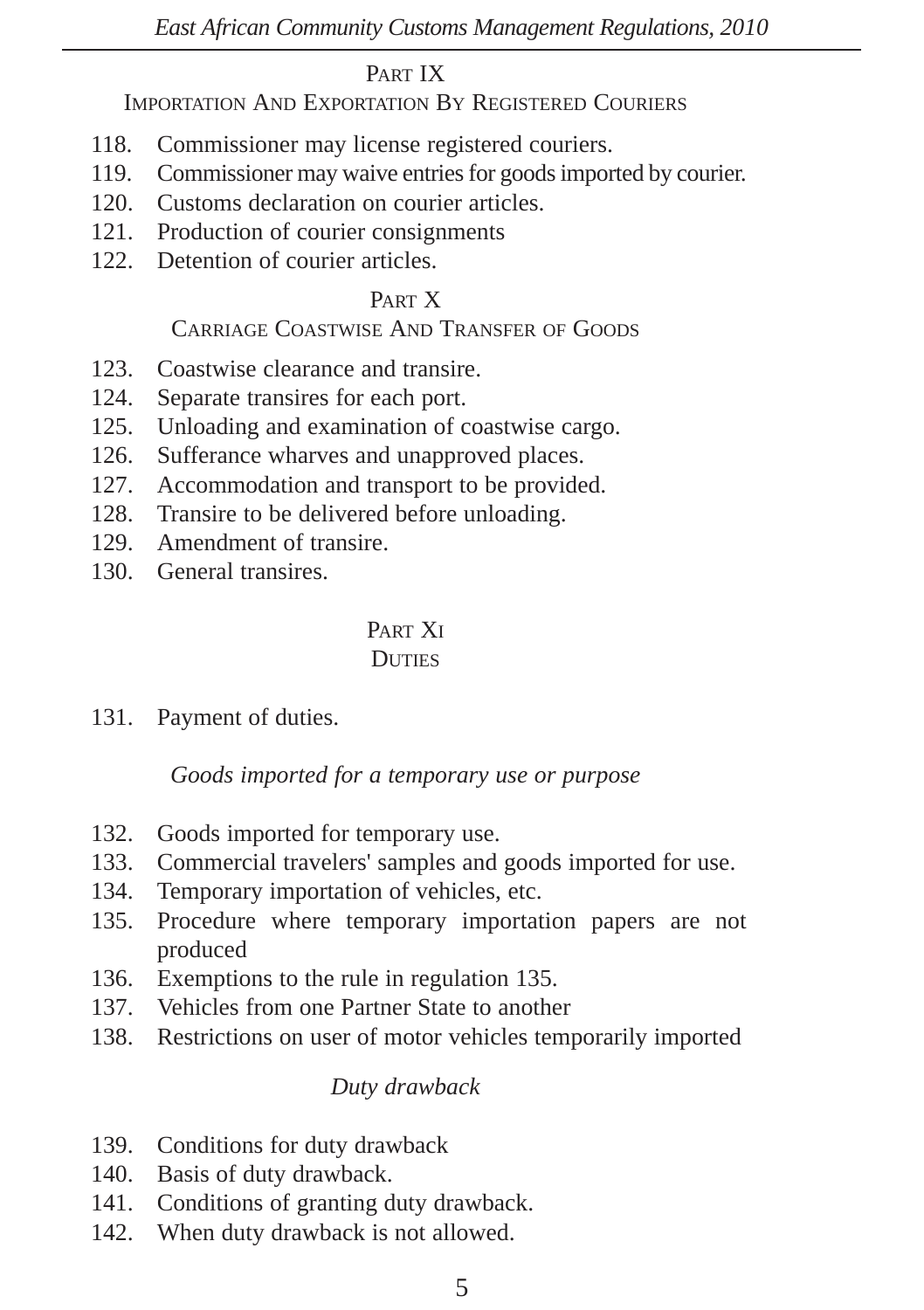#### *Remission or refund*

- 143. Remission or refund of duty on abandoned goods.
- 144. Remission of duty on goods lost or destroyed by accident.

#### *Rebate*

145. Rebate of duty on damaged goods.

## *Refund*

- 146. Refund where goods returned to seller.
- 147. Refund of duty on damaged, pillaged, or destroyed goods.
- 148. Refund of duty paid in error and of deposit or cancellation of bond given as security.

# PART XII

## CUSTOMS AGENTS

- 149. Application for licence as Customs agent.
- 150. Conditions for licensing Customs agents
- 151. Payment of fees and execution of security bond
- 152. Penalty for operating without licence.

## PART XIII

## MANUFACTURING UNDER BOND

- 153. Licence for bonded factory.
- 154. Licence fee.
- 155. Bonds for bonded factories.
- 156. Alterations to bonded factories.
- 157. Death etc. of licensee or surety to be reported.
- 158. Bonded factories to be numbered.
- 159. Record of manufactured goods
- 160. Goods to be removed when bonded factory is closed.
- 161. Entry of goods for manufacture under bond
- 162. Consigning goods used in manufacture under bond
- 163. Licensee to submit returns.
- 164. Manner of dealing with wastes and rejects.
- 165. Entry of manufactured goods.
- 166. Treatment of manufactured goods on exportation.
- 167. Certificate of export or certificate of receipt to be obtained.
- 168. Registers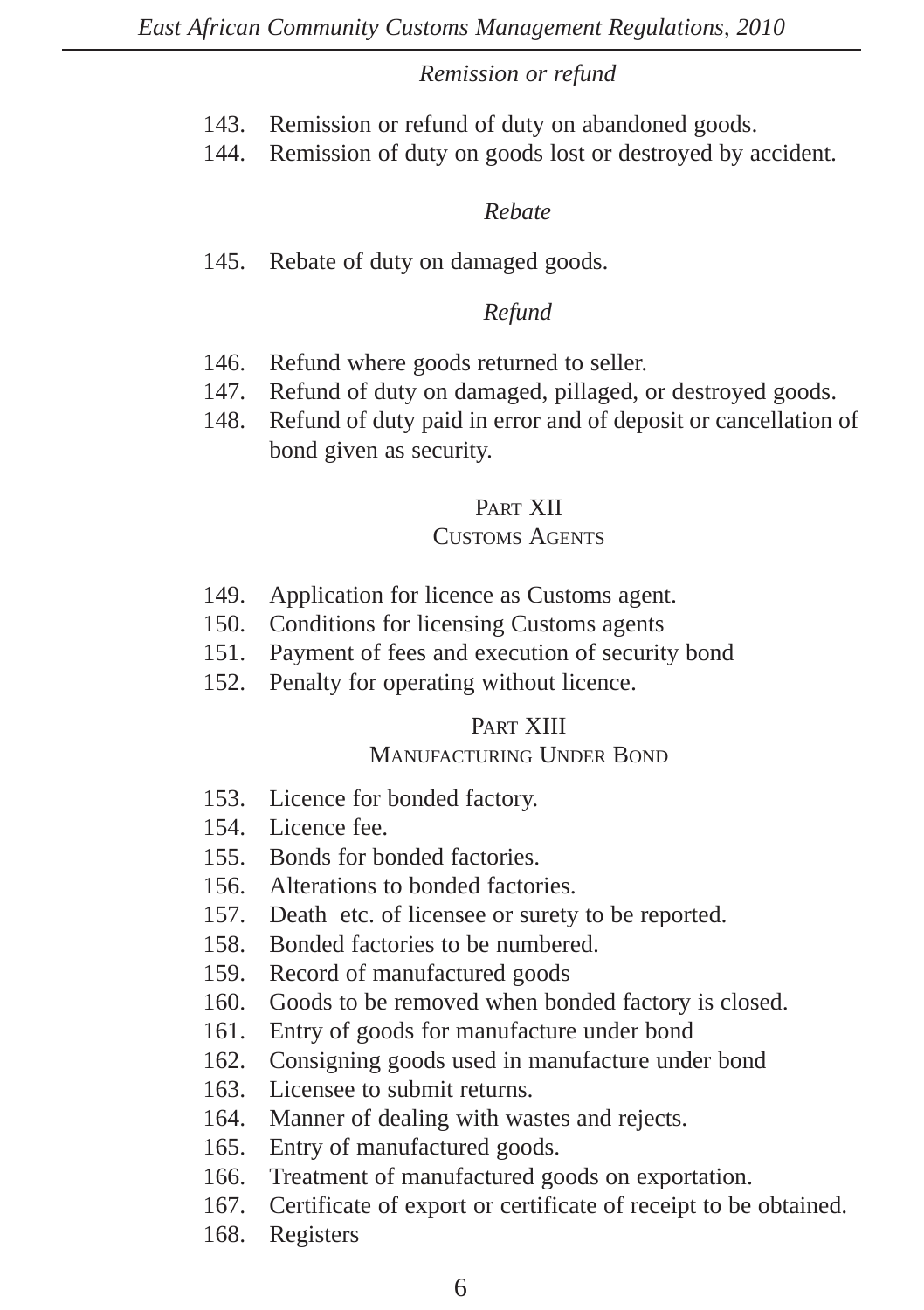#### PART XIV EXPORT PROCESSING ZONES

- 169. Control of goods entering the export processing zone.
- 170. Maintenance of stock records
- 171. Exportation of goods from export processing zones.
- 172. Movement of goods from one export processing zone to another, etc
- 173. Movement of plant, machinery, etc
- 174. Acceptance of general security bond.
- 175. Disposal and destruction of wastes
- 176. Search of personnel vehicles etc.,
- 177. Transportation of dutiable goods.
- 178. Transportation of small packages and samples.

# PART XV

## **FREEPORTS**

- 179. Control of goods entering the freeports.
- 180. Permitted activities.
- 181. Removal of goods in a freeport.
- 182. Hazardous, deteriorated goods.
- 183. Goods not to be removed.
- 184. Licensee to submit returns.

## PART XVI

## INWARD AND OUTWARD PROCESSING

# *Inward processing*

- 185. Application for authorisation of inward processing.
- 186. Authorisation of inward processing.
- 187. Entry and examination of goods
- 188. Maintenance of records.
- 189. Duty relief for inward processing
- 190. Termination procedure.
- 191. Import duties
- 192. Application for authorisation.
- 193. Authorisation of outward processing.
- 194. Entry and examination of goods
- 195. Maintenance of records.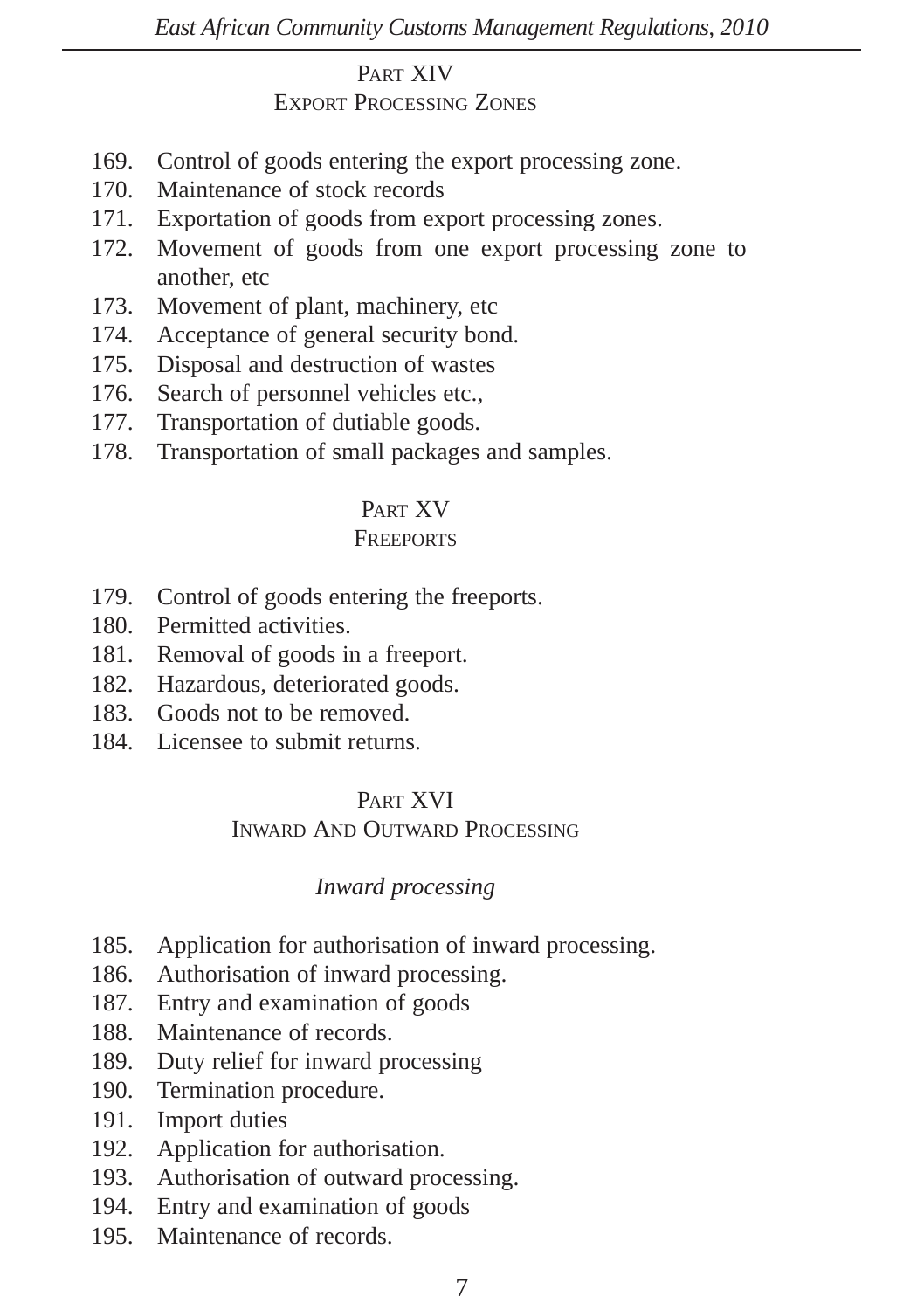#### PART XVII

#### SETTLEMENT OF CASES BY THE COMMISSIONER

196. Request for settlement of cases under Part XVIII of the Act

## PART XVIII

#### MISCELLANEOUS PROVISIONS

- 197. Declaration to be made and particulars to be supplied.
- 198. Production of books of account and other documents.
- 199. General bonds.
- 200. Seizure notice.
- 201. Forms.
- 202. Particulars on forms.
- 203. Incorrect form may not be accepted.
- 204. Persons requiring copy of entry.
- 205 Amendment of forms.
- 206 Notice of sale.
- 207. Conditions of sale.
- 208. Surplus proceeds of sale.
- 209. Allowance in lieu of food to officers stationed on vessels.
- 210. Licensing of vessels and vehicles for conveying goods under customs control.
- 211. Licence fee for vehicle or vessel.
- 212. One licence may be issued.
- 213. Unlicensed vessels not allowed alongside.<br>214. Sealing of hatches of vessels.
- Sealing of hatches of vessels.
- 215. Penalty.
- 216. Fees for services to the public.
- 217. Expiry and renewal of licences.
- 218. Vessel etc. to bear distinguishing number.
- 219. Power of the Commissioner to grant or refuse a licence.
- 220. Revocation.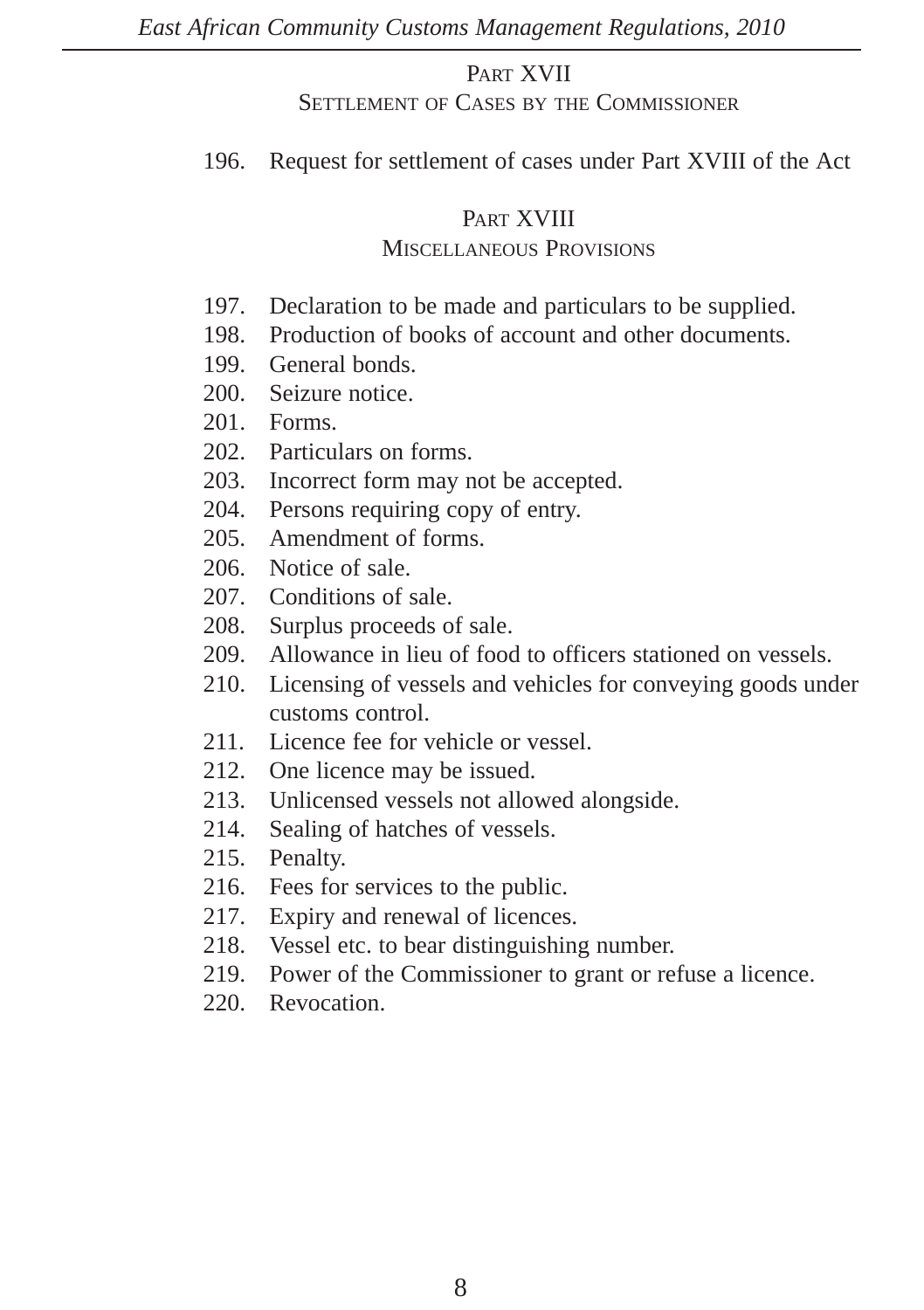# **THE EAST AFRICAN COMMUNITY CUSTOMS MANAGEMENT REGULATIONS, 2010**

IN EXERCISE of powers conferred by section 251 of the East African Community Customs Management Act, 2004, the Council of Ministers makes these Regulations this 1st day of December,. 2010.

# PART 1 PRELIMINARY PROVISIONS

**1.** (1) These Regulations may be cited as the East African Community Customs Management Regulations, 2010.

(2) These Regulations shall commence on a date to be appointed by the Council and different dates may be appointed for different parts of the Regulations.

**2.** In these Regulations, unless the context otherwise requires—

> "Act" means the East African Community Customs Management Act, 2004;

> "duty drawback co-efficient" means the amount of duty refundable per unit of goods exported;

> "internal container depot" means any place appointed and licensed by the Commissioner for the deposit of goods subject to customs control.

# PART II ADMINISTRATION

**3.** (1) The Commissioner may authorise a proper officer to exercise any of the powers conferred by the Act upon the Commissioner.

(2) A function performed by a proper officer under these Regulations shall be deemed to have been performed by the Commissioner.

Citation and commencement

Interpretation

Delegation of powers of Commissioner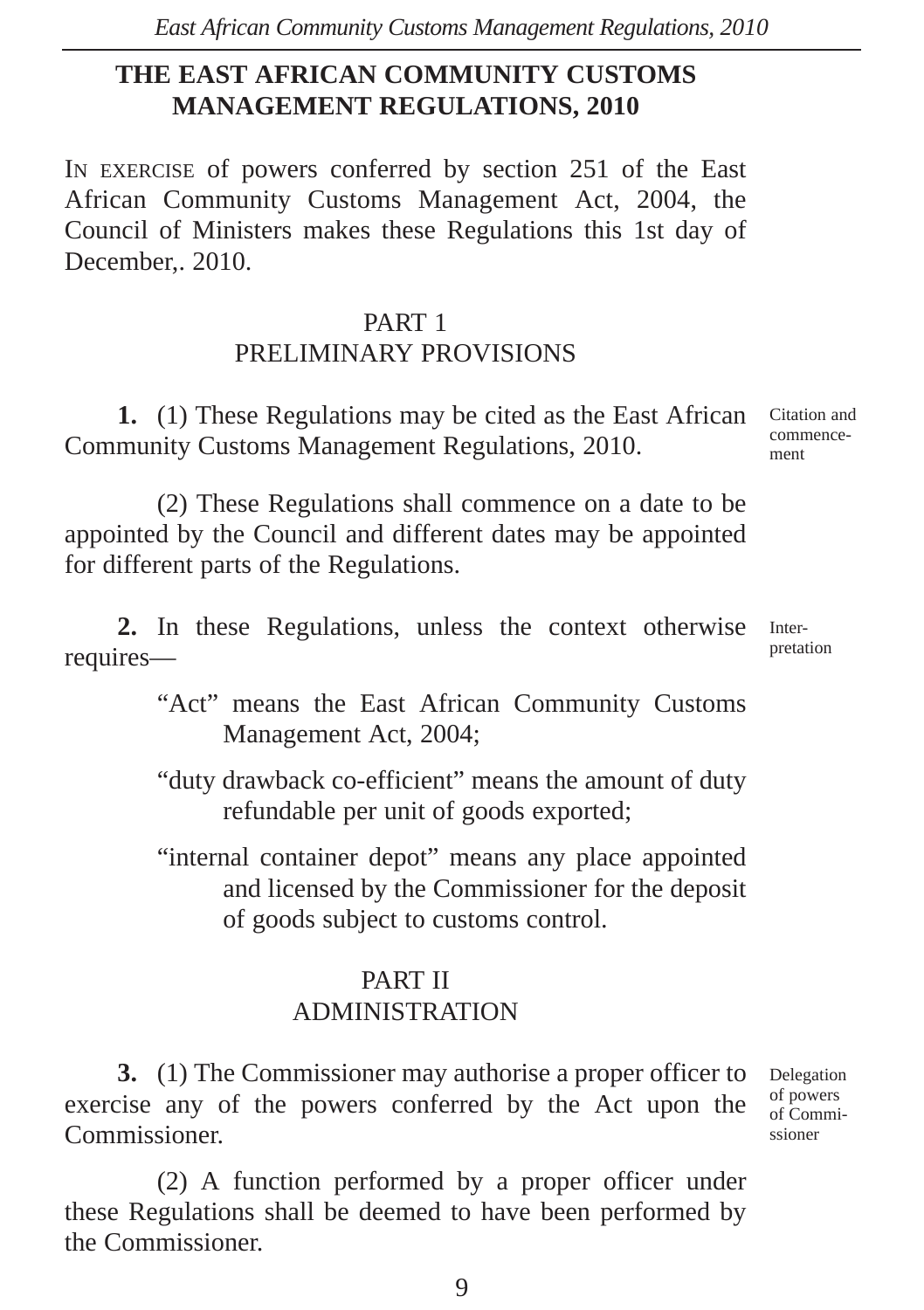Working days and hours

**4.** (1) A proper officer may, on application, permit the attendance of officers on Sundays and public holidays or before or after the hours of general attendance on any working day.

(2) The Commissioner may, by notice posted in a conspicuous place at any port or place, vary the hours of general attendance of officers at such port or place in order to meet the convenience of the public or the exigencies of the Customs.

Applications for services outside hours of general attendance

**5.** (1) An application for services of an officer outside the hours of general attendance shall, except in the case of a person arriving in, or departing from a Partner State overland or by inland waters, be made in writing to a proper officer using Form C.1, which shall be submitted to him or her at least twenty-four hours before the services are required, unless the proper officer, in any special circumstances, otherwise allows.

(2) Every application shall set out the nature and probable duration of the services required, and shall contain an undertaking to pay all overtime fees which may be incurred, unless a proper officer requires the applicant to deposit with him or her a sum sufficient to cover the fees.

**Overtime** fees

**6.** (1) The fees payable at a Customs land frontier station by the person applying for the services of an officer outside the hours of general attendance, for the purpose of dealing with any private vehicle carrying passengers and their personal baggage only, shall not exceed twenty dollars per vehicle.

(2) The fees payable for the services of an officer outside the hours of general attendance at any port, place or premises at which Customs business is not normally carried on for any purpose other than that described in sub-regulation (1) shall not exceed twenty dollars per hour.

(3) The following conditions shall apply to the fees payable under sub regulation (2)—

> (*a*) the time calculated for the fees to be charged, shall be calculated to the last completed half hour;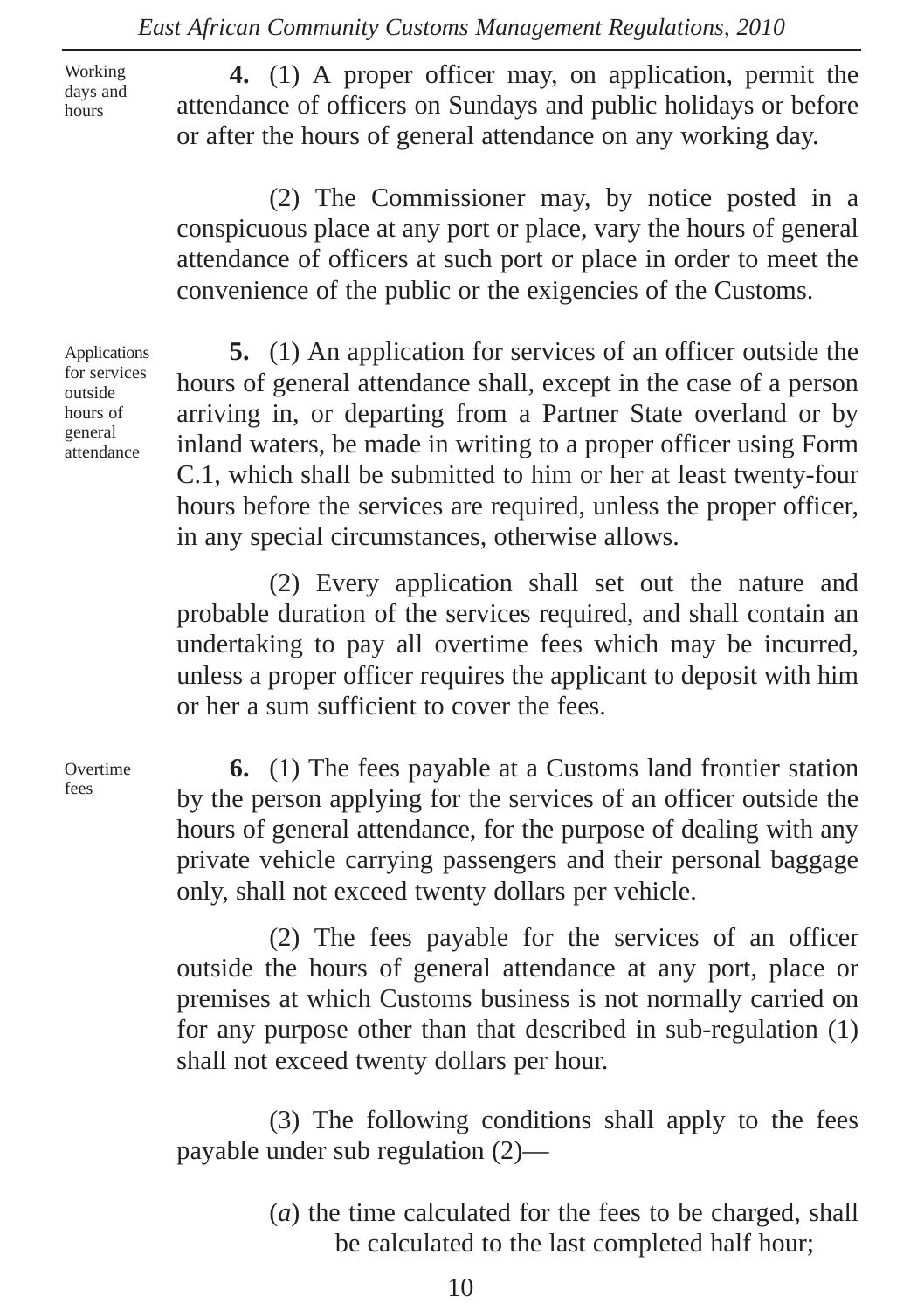- (*b*) for attendance on Sundays or public holidays there shall be a minimum charge for the services of any officer equal to three hours' attendance; and
- (*c*) where an officer is required to attend at any premises or place at which Customs business is not normally carried on, the applicant may, at the discretion of a proper officer, be required to provide the necessary transportation, or to pay in addition to the fees for attendance such amount for traveling expenses as the proper officer may consider reasonable.

(4) This regulation shall not apply to customs stations designated to operate on a twenty four hours basis.

**7.** Where the services of an officer are required on account of more than one applicant during the same period of time, the charge for the fees due shall be divided *pro rata* between the applicants concerned. Division of charge

**8.** An applicant for the services of an officer at times outside the hours of general attendance shall, in addition to the fees for the services of such officer, pay fees at the rate specified in regulation 6, for such cautionary visits as the proper officer may deem necessary. Fees for cautionary visits

**9.** All fees payable under these Regulations shall be Customs revenue.

**10.** (1) The Customs Union Seal shall be round in shape with the words "East African Community" in the upper semicircle and "Customs Union" in the lower semi-circle and the map of the countries of the Partner States of the East African Community in the inner circle.

(2) The Customs flag shall be a blue ensign with the East African Community Customs Union emblem in the fly, as prescribed in the Second Schedule to these Regulations.

Fees to be Customs revenue

Customs Union Seal and Flag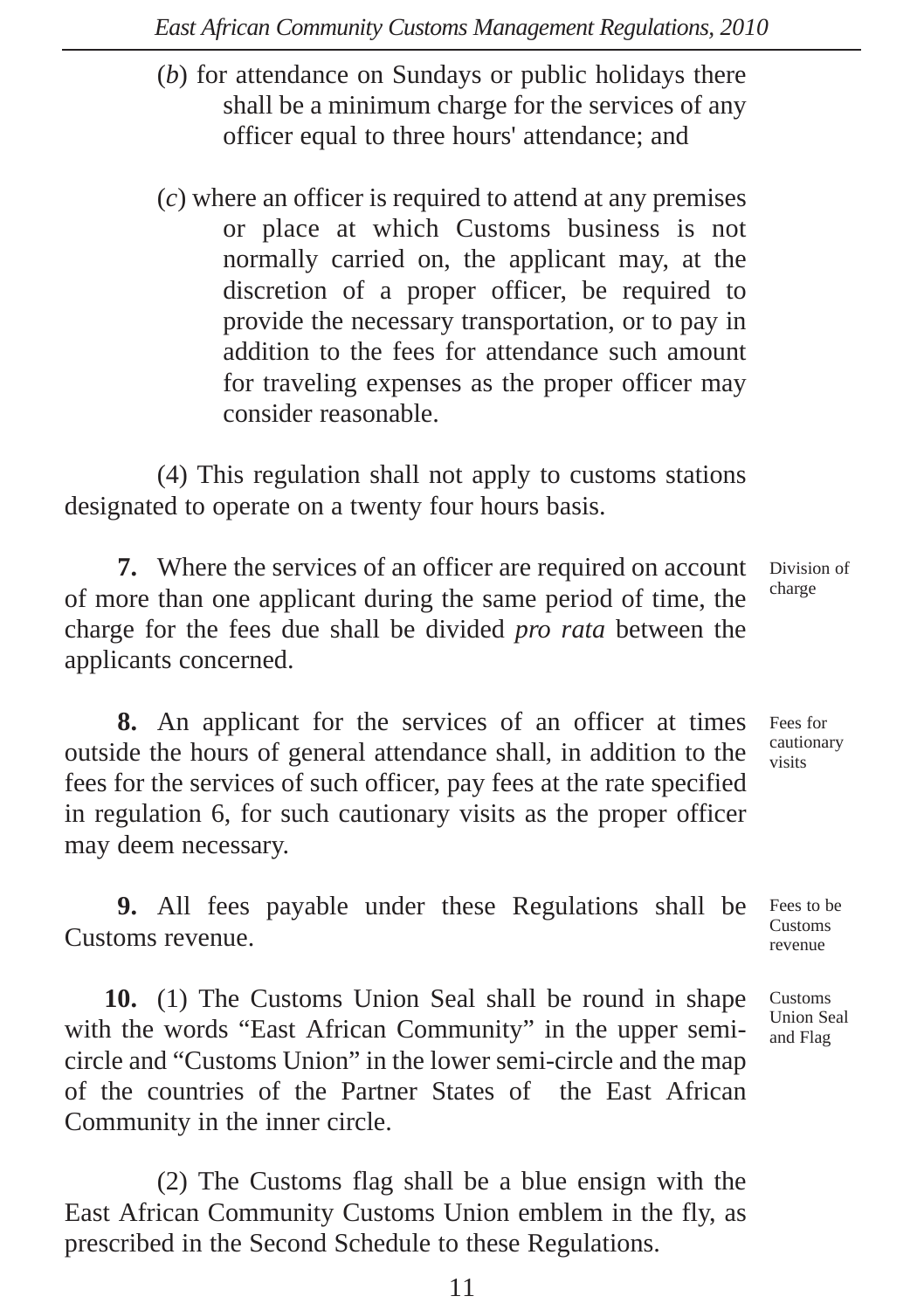# PART III IMPORTATION

# *Arrival and Report of Aircraft and Vessel.*

Report of vessel

**11.** (1) A master of a vessel arriving from a foreign port shall make an inward report using Form. C.2, to a proper officer at the port or place of arrival.

(2) All packages for which a bill of lading has not been issued shall be declared on the parcels list using Form. C.3.

Report of aircraft and cargo

**12.** (1) A master of an aircraft arriving from a foreign port shall make an inward report using Form. C.4, to the proper officer at the port or place of arrival.

(2) A report of the cargo shall be in Form C.2 which shall be attached to the general declaration in Form. C.4.

Form of reports.

**13.** (1) The reports referred to under regulations 11 and 12 may be submitted electronically.

(2) Where a report is submitted electronically in accordance with sub-regulation (1), a proper officer may require the master to submit the transcript within such time as the proper officer may determine.

(3) A transcript submitted under sub-regulation (2), shall be initialed in the manner specified in regulation 14.

Initialing of pages

**14.** Every page of the report submitted under regulation 13, other than that on which the declaration is signed, shall be initialed by the master or his or her agent, and the master or agent shall number and seal together the pages and shall, where required, sign the report in the presence of the proper officer.

List of passengers, report of stores and crews' declaration

**15.** (1) A master of a vessel arriving from a foreign port shall, immediately on demand, present to the proper officer—

> (a) a list of passengers disembarking and those remaining on board using Form C.5;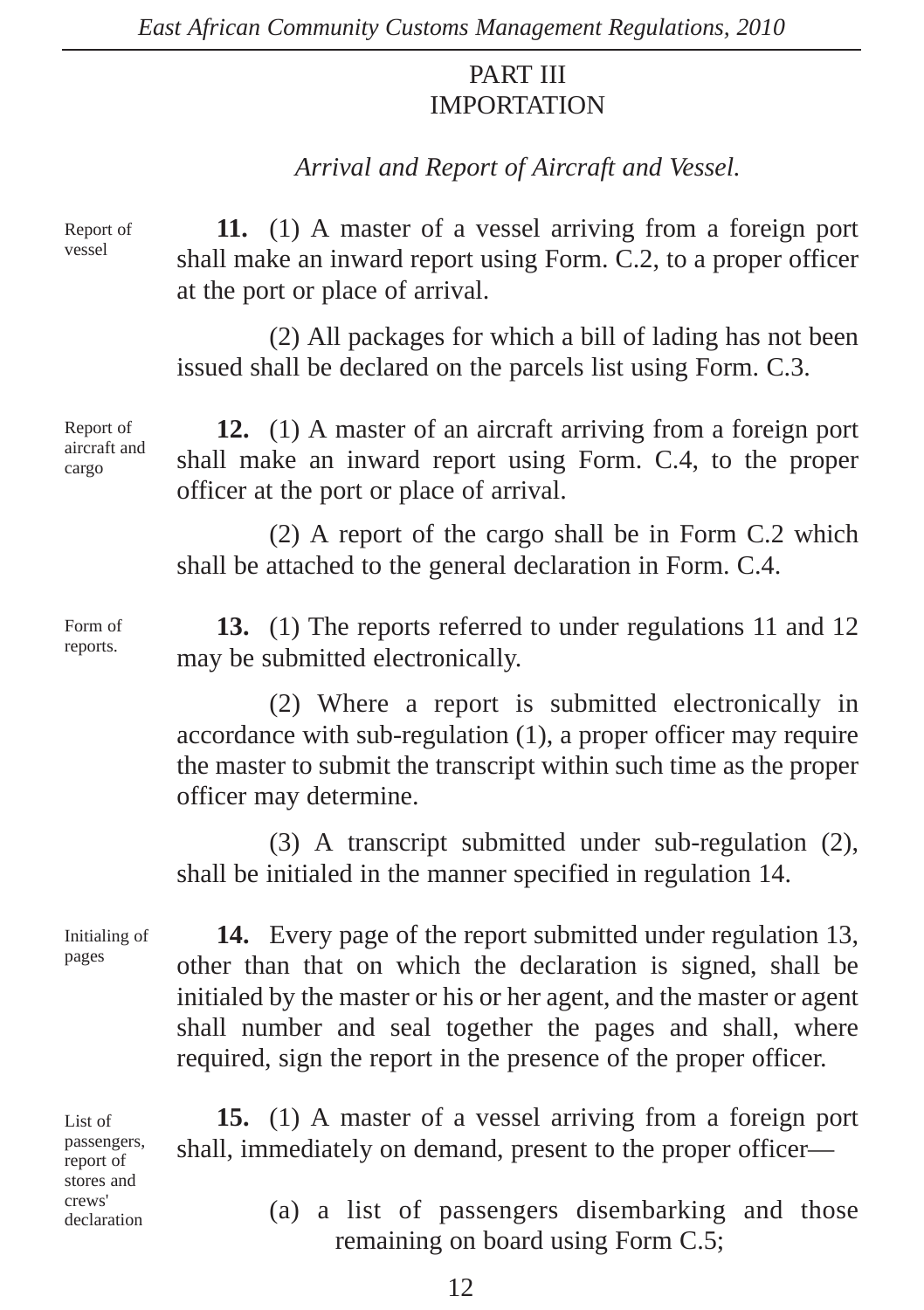- (b) a statement of the stores of the vessel using Form. C6; and
- (c) a declaration by each member of the crew of all dutiable goods in his or her possession using Form C.7.

(2) The master of an aircraft arriving from a foreign port shall, immediately on demand, present to the proper officer—

- (a) a list of passengers disembarking and those remaining on board in Form C5;
- (b) a stores list in Form C6; and
- (c) a declaration by each member of the crew of all dutiable goods in his or her possession in Form C7.

**16.** Where an aircraft or vessel calls at more than one port or place in the Community, a separate report shall be made at each port or place of call.

Arrival at two or more ports

Aircraft and vessels 'in ballast'

**17.** An aircraft or a vessel, which does not have on board goods other than stores or passengers' baggage, shall be reported "in ballast".

**18.** The contents of every package and of all cargo in bulk intended for discharge at a port or place in the Community shall be reported in accordance with the description in the relevant bill of lading or airway bill.

**19.** A report of a vessel shall show the weight or cubic measurement of the cargo reported according to which freight has been charged, or, where freight has not been charged, the report shall show the weight or measurement normally chargeable for goods of like kind and quantity.

**20.** (1) Cargo intended for discharge at other ports or places in the Community, other than the first port or place of landing, shall be shown using Form. C.2 for vessels and using Form. C.5 for aircraft.

Description of cargo in reports

Weight or measurement of cargo to be reported

Reporting cargo for other ports in the Community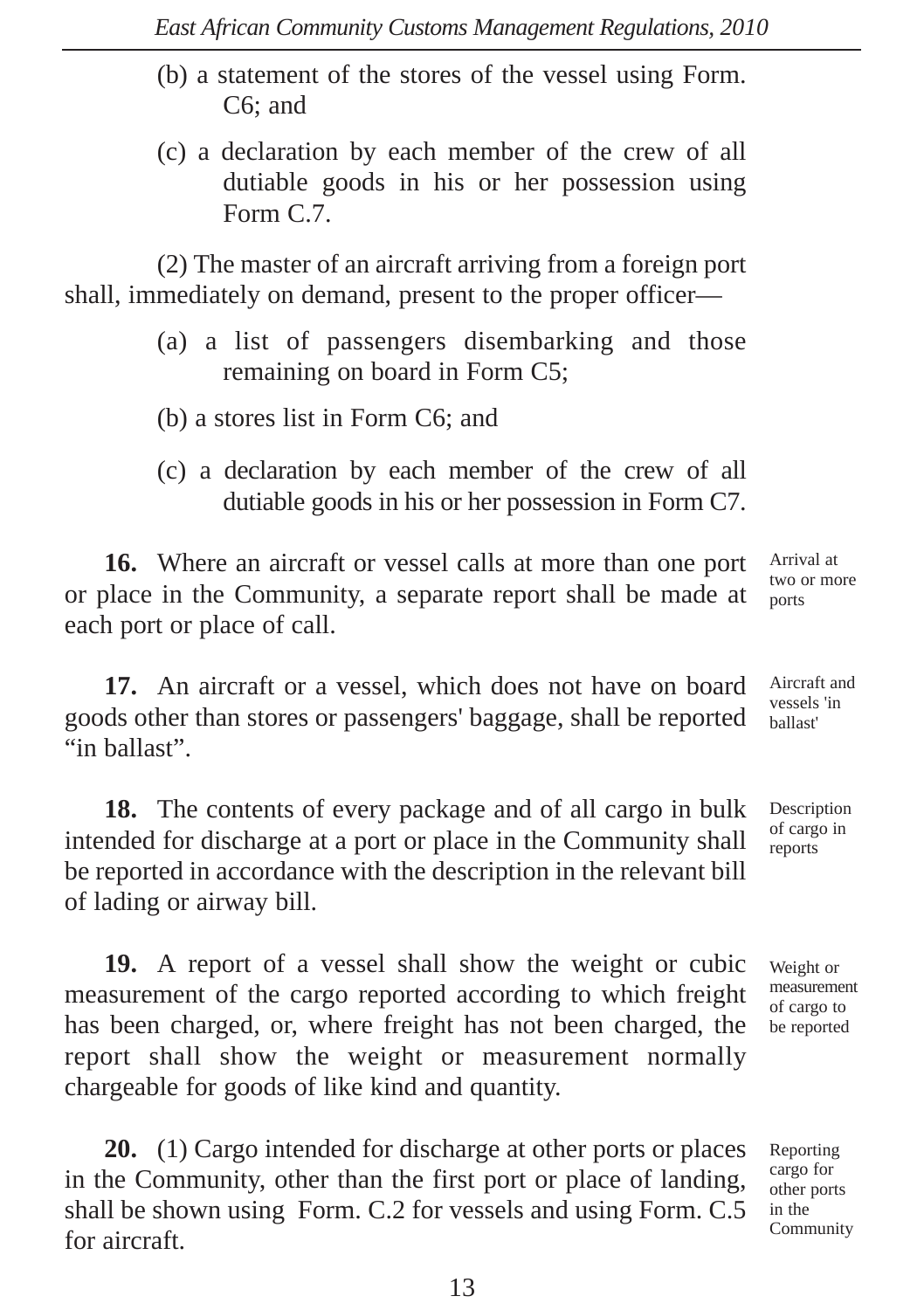(2) Where a proper officer so requires, cargo intended for discharge at other ports or places in the Community shall be reported in the same manner as cargo to which regulation 18 applies.

**21.** Cargo remaining on board a vessel or an aircraft for exportation shall be reported using Form. C.2 for vessels and Form. C.5 for aircraft, unless a proper officer otherwise directs.

**22.** Application to break bulk prior to making report and to unload goods prior to entry shall be made to a proper officer

**23.** All stores which are required for the use of the crew and

Cargo remaining on board

Bulk not to be broken before report.

Stores to be produced.

passengers of an aircraft or vessel during its stay in a port shall, on request, be produced separately to a proper officer, who may either approve the quantity produced or require a portion or the whole of the stores to be placed under seal.

Duty free allowance of stores to crew.

**24.** (1) A master, officer or member of the crew of any vessel in a port, or on coastwise passage to another port in the Community, may be permitted by a proper officer to retain in his or her possession, or to be issued with, for his or her personal use, an allowance of duty free stores in accordance with the scale in Table 1.

# **Table 1:**

using Form C8.

|                                              | Cigarettes and   Potable spirits the   Wine or beer |                    |
|----------------------------------------------|-----------------------------------------------------|--------------------|
|                                              | tobacco in any form   importation of which          |                    |
|                                              | is not prohibited                                   |                    |
| $\vert$ 200 cigarettes or 200 $\vert$ 750ml. |                                                     | 3 litres of either |
| grams of tobacco in                          |                                                     | wine or beer.      |
| any form                                     |                                                     |                    |

(2) The allowances provided for in sub-regulation (1) may be issued in respect of every eight days or part of the days during the vessel's stay in port, for cigarettes and tobacco in any form in respect of every four days or part of the days for alcohol and liquor.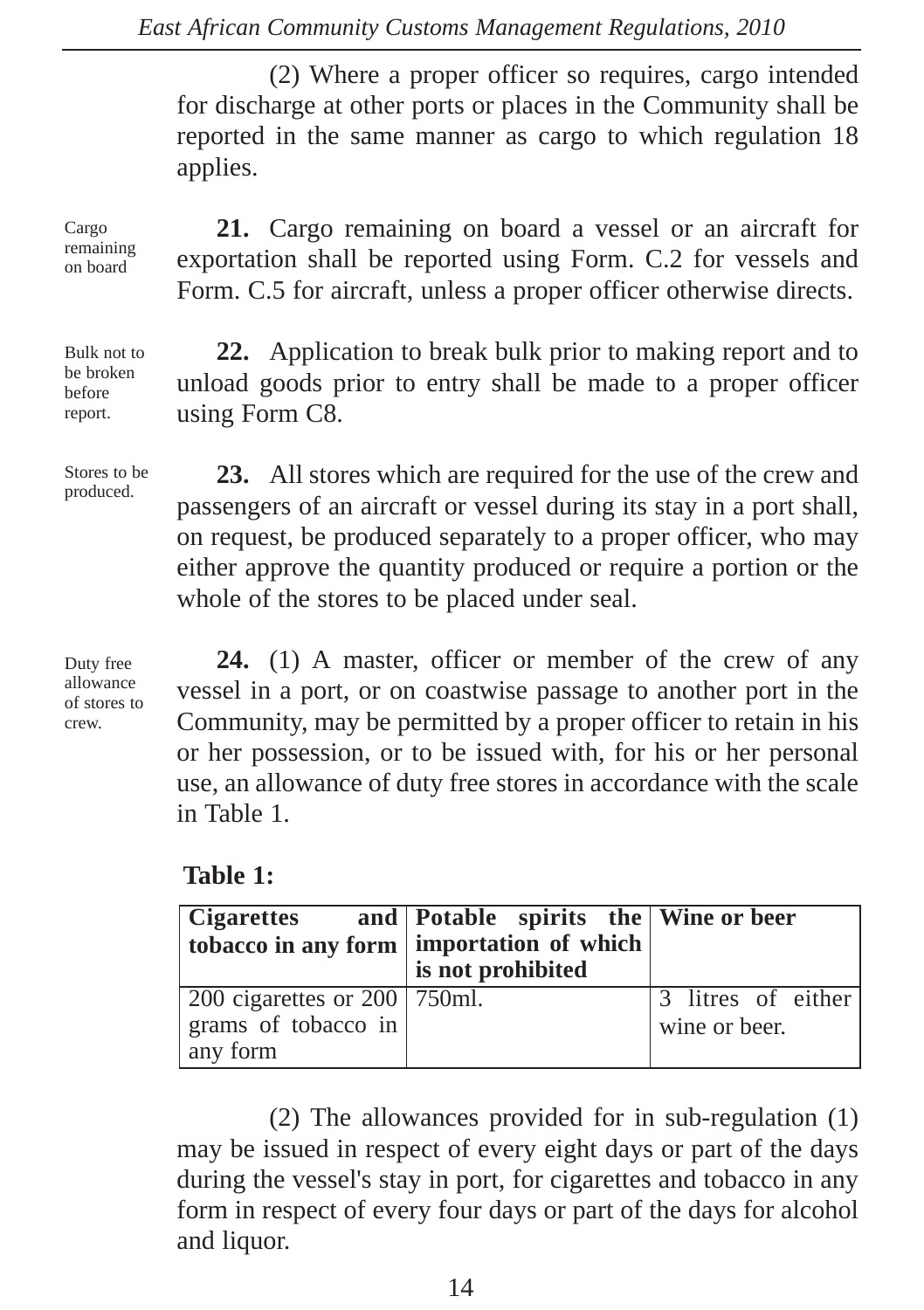(3) Upon the arrival of a vessel in port, all stores of the nature, and in excess of the quantities of the stores set out in the scale in sub-regulation (1), shall be secured by a proper officer and the master of the vessel shall provide a secure place for the retention of the stores and all the facilities for their safe custody as required by the proper officer.

(4) A proper officer may, on a request of the master of a vessel during its stay in port and upon the payment of the duties due, permit the withdrawal from the place of retention provided for in sub-regulation (3), of quantities of tobacco, potable spirits, wine or beer as may be required for the provision of reasonable amenities on board the vessel during the stay.

(5) A master, officer or member of the crew of a vessel shall not land any stores issued to him or her under the provisions of this regulation without the payment of duty and the master, officer or member of the crew shall, upon request by a proper officer, produce any stores of the categories provided for in table 1 of which he or she is in possession at the time of that request.

(6) A person who contravenes this regulation commits an offence.

**25.** The crew of an aircraft or vessel shall give all possible assistance to the officers engaged in rummaging the aircraft or vessel. Rummaging of vessels and aircraft

**26.** Where cargo reported for discharge at a port or place in the Community is found to be in excess or short of the cargo specified in the report, or where the master or his or her agent wishes to amend the destination, ownership or status of goods, he or she may apply to the proper officer for permission to amend the report stating reasons for the change using Form C9.

**27.** Before the proper officer permits the amendment of a report, the master or his or her agent shall satisfy the proper officer, in the case of cargo found to be short of the goods specified in the report, that the goods—

*(a)* were not shipped;

**Conditions** precedent to amendment of report.

Amending inward reports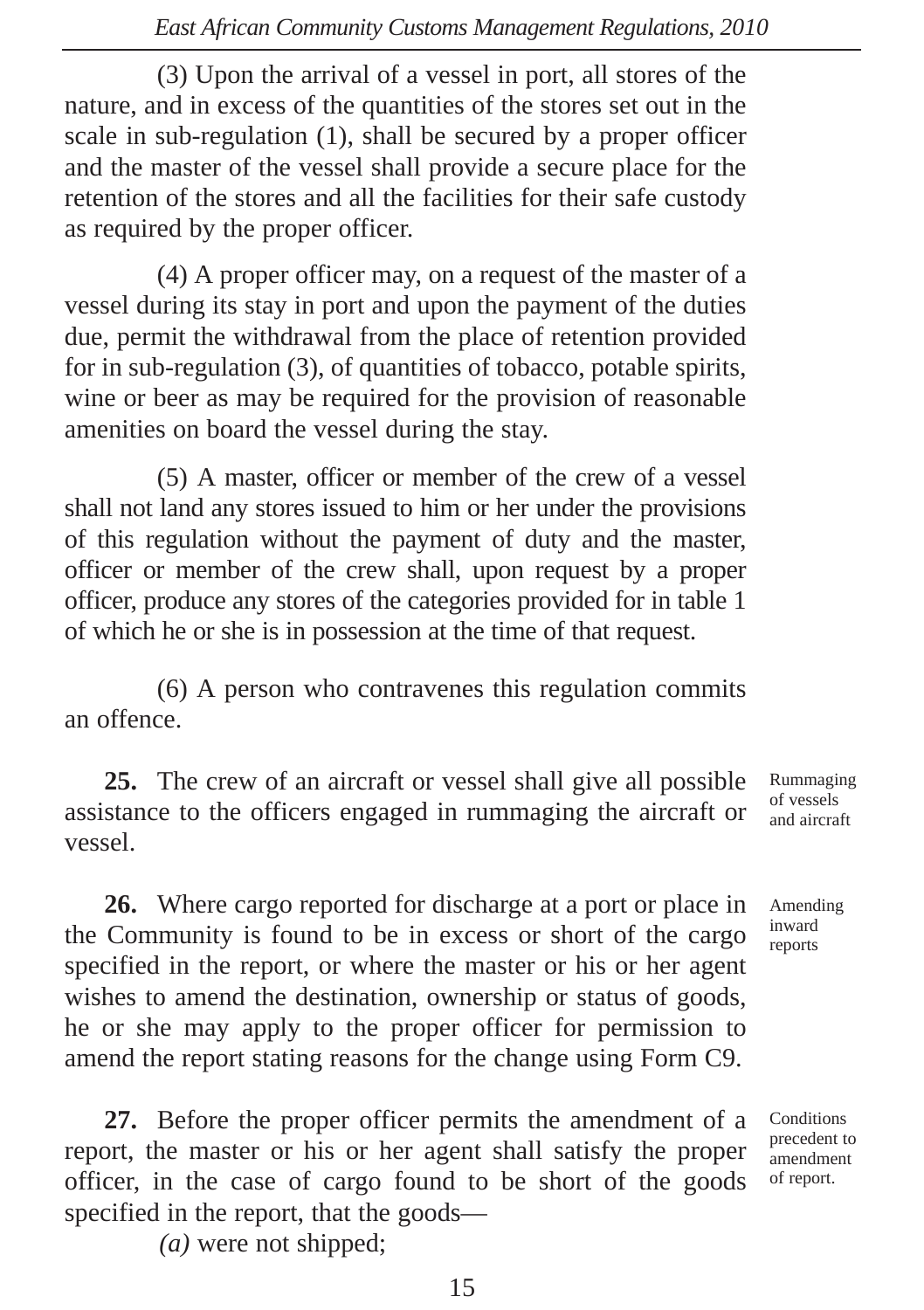- (*b*) were discharged and landed at a previous port;
- (*c*) were over carried and landed at a subsequent port;
- (*d*) having been over carried, have been returned to and landed at a port in the Community on the return voyage, or by some other aircraft or vessel which loaded the goods at the port to which they were over carried;
- (*e*) were lost at sea; or
- (*f*) were stolen or destroyed before the aircraft or vessel arrived in the Community:

Provided that the proper officer may, subject to the production of documentary evidence as the Commissioner may direct, permit the amendment of a report where the master or his or her agent is unable to comply with the requirements of this regulation.

**28.** Where the master of an aircraft or vessel which has been lost or wrecked or compelled to land or to bring to, within the Community owing to accident, stress or unfavorable weather or other unavoidable cause, reports to the nearest officer or administrative officer, he or she shall, on demand, produce the journey log book or other documents relating to the aircraft or vessel, cargo, crew and passengers, and shall not allow any goods to be unloaded or any passenger to leave the vicinity of the aircraft or vessel without the consent of the officer.

# *Arrival Overland*

Importation by overland routes

**29.** (1) Vehicles and goods, other than vehicles and goods to which the provisions of regulations 132, 133, 134 and 135 apply, imported overland shall be entered using Form. C. 17.

(2) A person in charge of a vehicle which arrives overland at any place in the Community shall report at the nearest Customs office particulars of the vehicle and goods, if any, using Form C2:

Provided that the proper officer may, in lieu of the report, accept a signed copy of the manifest outwards issued by the customs authorities at the foreign port or place from where the vehicle has arrived.

Aircraft or vessels landing or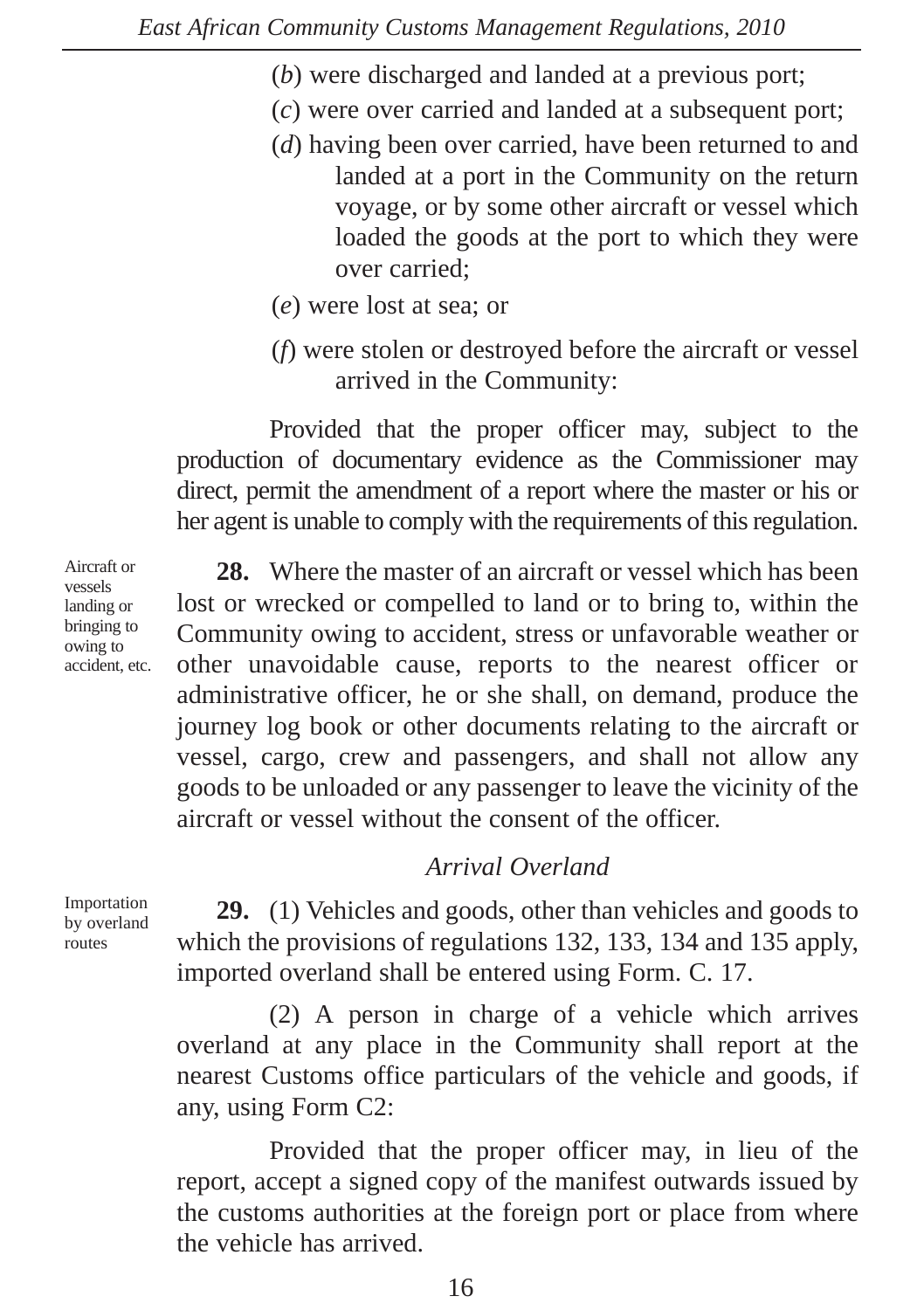(3) Where the Commissioner permits any goods to be entered at a port other than the first port of entry at which the goods arrive in the Community, the Commissioner may require an officer to accompany the goods to the port at which they are to be entered.

(4) The carrier of goods under this regulation shall pay for the cost of accompanying the goods or provide transport to the proper officer who accompanies the goods.

**30.** Where the master of an aircraft or vessel intends to proceed to a sufferance wharf, or to any other place which is not a place approved for unloading, to unload cargo, he or she shall apply to the proper officer for permission using Form.C10.

**31.** (1) The proper officer may grant permission under regulation 30 subject to such conditions and directions as he or she may impose, to the master or his or her agent who pays the cost of accommodation or provides accommodation in accordance with Section 13 of the Act, and transport overland or by sea, as the proper officer may decide, to and from the port of the officer, for each officer whose services the proper officer may deem necessary at the sufferance wharf or other place.

(2) The proper officer may require the master of an aircraft or vessel proceeding to a sufferance wharf or other place to deposit with him or her, a sum of money sufficient to cover the expenses referred to under sub-regulation (1).

**32.** Goods shall not be unloaded at a sufferance wharf or at any place which is not approved for unloading until they have been entered:

Provided that the Commissioner may, in regard to any particular sufferance wharf or place or in any particular case, waive or modify this requirement.

**33.** (1) Where goods are discharged from an importing aircraft or vessel into another vessel to be landed, the master, or his or her agent shall sign and transmit with each shipment an account of the goods.

Sufferance wharves and unapproved places.

Accommodation and transport to be provided.

Goods not to be unloaded at a sufferance wharf until entered.

Account of goods discharged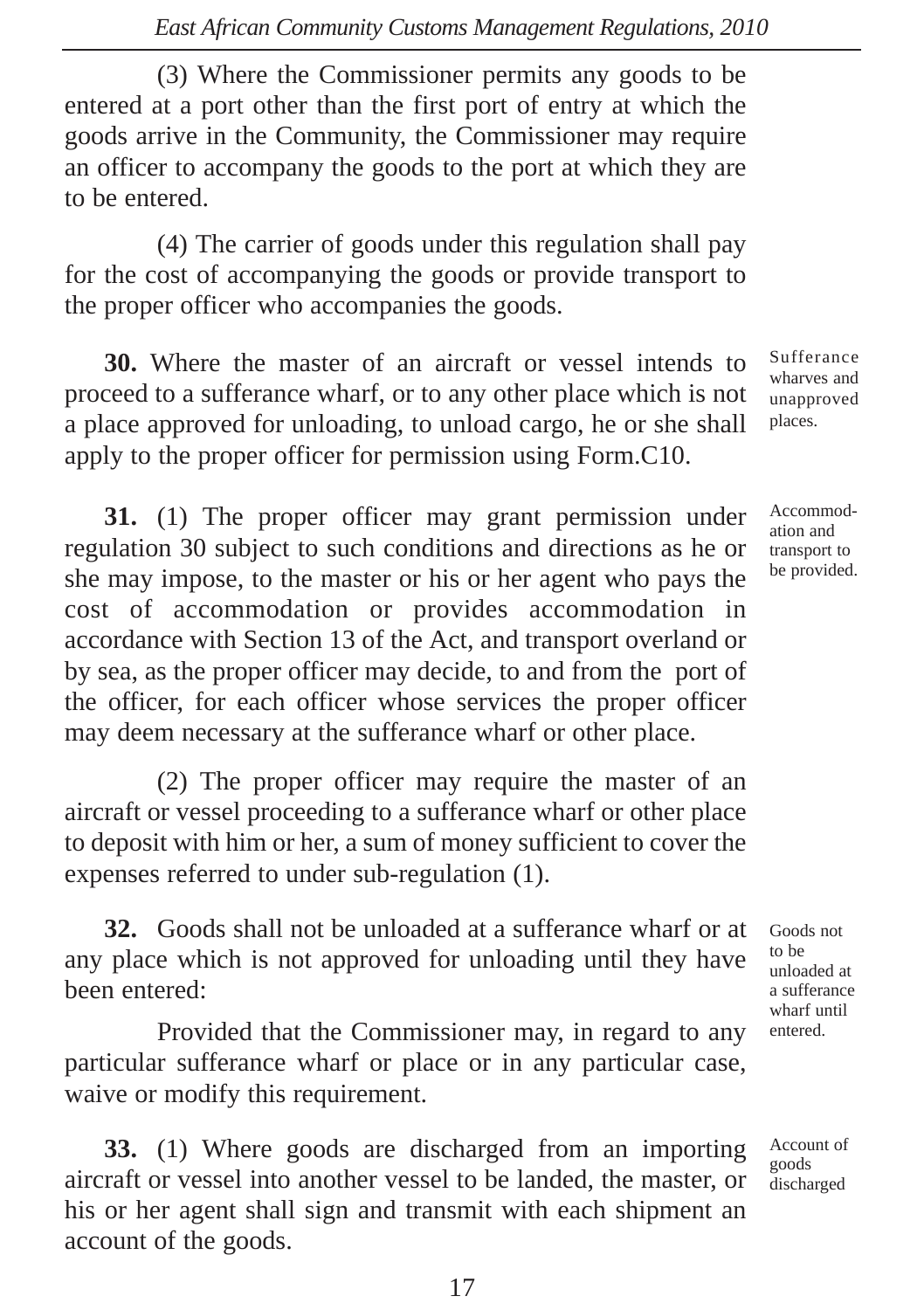(2) Before any goods are discharged from a vessel or aircraft under sub-regulation (1), the account shall be delivered to the proper officer at the place at which the goods are to be landed:

Provided that the Commissioner may dispense with the furnishing of the account either generally or in any particular case.

Permission to leave place of unloading.

**34.** (1) A vessel or aircraft to which regulation 32 applies and which has arrived at any place of unloading shall not depart except with the permission of the proper officer.

(2) Where goods remain on board a vessel or aircraft which is permitted to depart under sub-regulation (1), the person in charge shall observe such directions as the proper officer may give.

**35.** A building used as a transit shed shall be constructed and secured to the satisfaction of the Commissioner.

Access to transit sheds.

Transit sheds.

> **36.** (1) An officer acting in execution of his or her duty, shall on demand, be granted immediate access to any transit shed.

> (2) Where a transit shed owner or his or her representative fails or refuses to grant the access referred to in sub-regulation (1), a proper officer may cause the transit shed to be opened by any reasonable means within his or her power and any expenses incurred; including the cost of repairs shall be paid by the transit shed owner.

Permission to re-land goods.

Certificate of landing.

**37.** Before any goods put into any aircraft or vessel are relanded, the owner shall apply in writing to the proper officer for permission to unload the goods, and shall on approval land the goods and dispose of them as the proper officer may direct.

**38.** Where the authorities of any country require a certificate of landing, a proper officer may issue the certificate in Form C11 or in any other form, to a person who satisfies the proper officer that he or she is entitled to the certificate.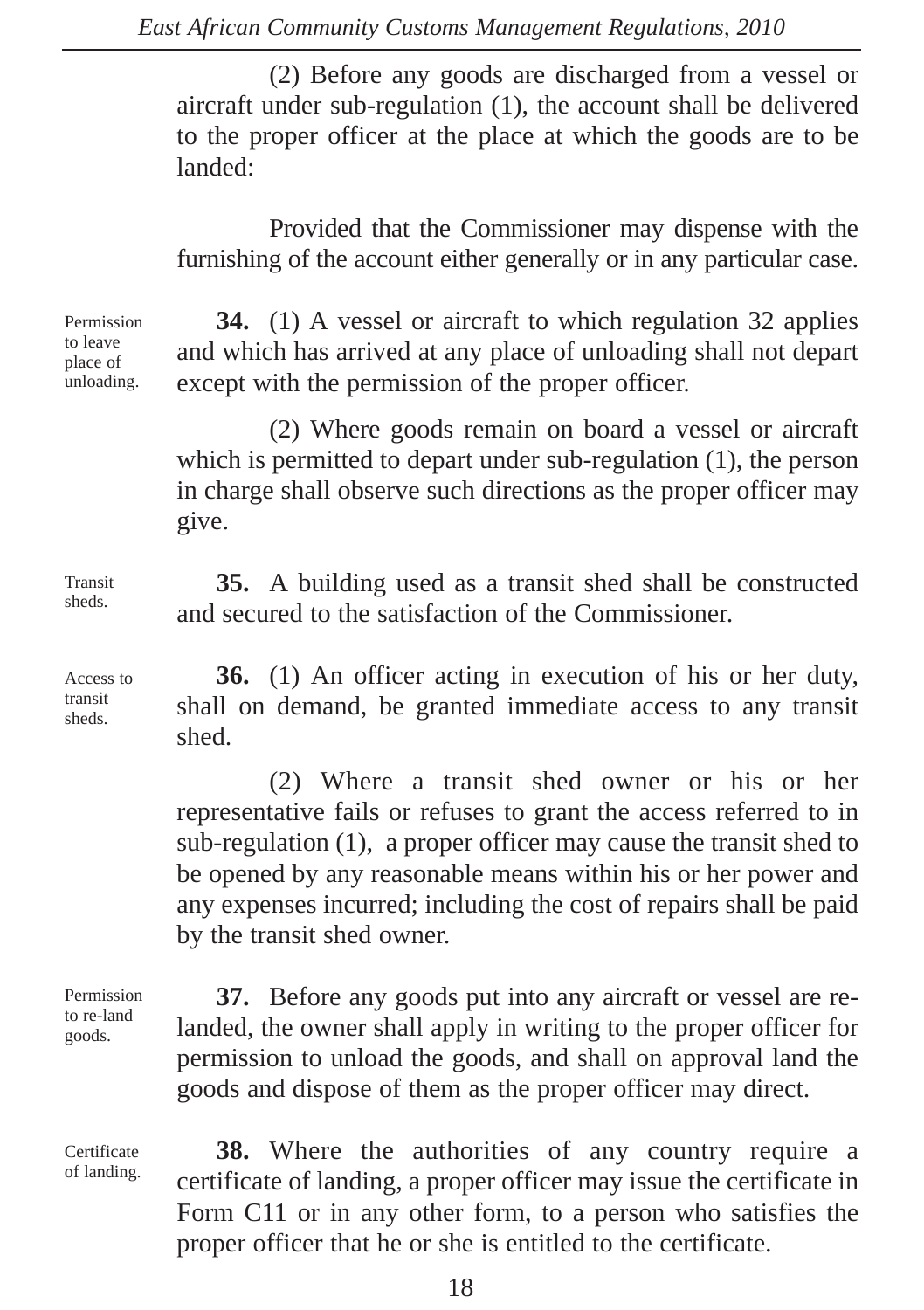# *Entry, Examination and Delivery*

**39.** Imported goods other than goods to which the provisions of regulations 132, 133, 134 and 135 apply, shall be entered using Form C 17. Form of entry

**40.** Where separate entries are made for goods contained in the same consignment, each entry shall contain a reference to the other.

**41.** (1) Where the master of an aircraft or vessel desires to land any surplus stores, he or she shall apply in writing to the proper officer stating the number of packages and quantity and description of the stores.

(2) Where an application is made under sub regulation (1), a proper officer may permit the surplus stores to be landed and entered for warehousing or for home consumption.

**42.** (1) A person shall not enter the baggage room or any other place set aside for the examination of baggage, unless he or she is permitted by the Customs.

(2) A person who contravenes this regulation commits an offence and shall be liable to a fine not exceeding one thousand dollars.

**43.** The dual-channel system established under section 45 of the Act, shall be identified by an inscription of the word "CUSTOMS" and shall consist of—

- (a) a green channel, with a distinctive marking in the shape of a regular octagon and the words "NOTHING TO DECLARE," for passengers without any baggage or with baggage consisting only of goods which are not dutiable, prohibited or restricted; and
- (b) a red channel, with a distinctive marking in the shape of a square and the words "GOODS TO DECLARE", for passengers with dutiable, prohibited or restricted goods.

Reference to be made on all entries.

Landing of surplus stores.

Access to baggage room.

Dual channel system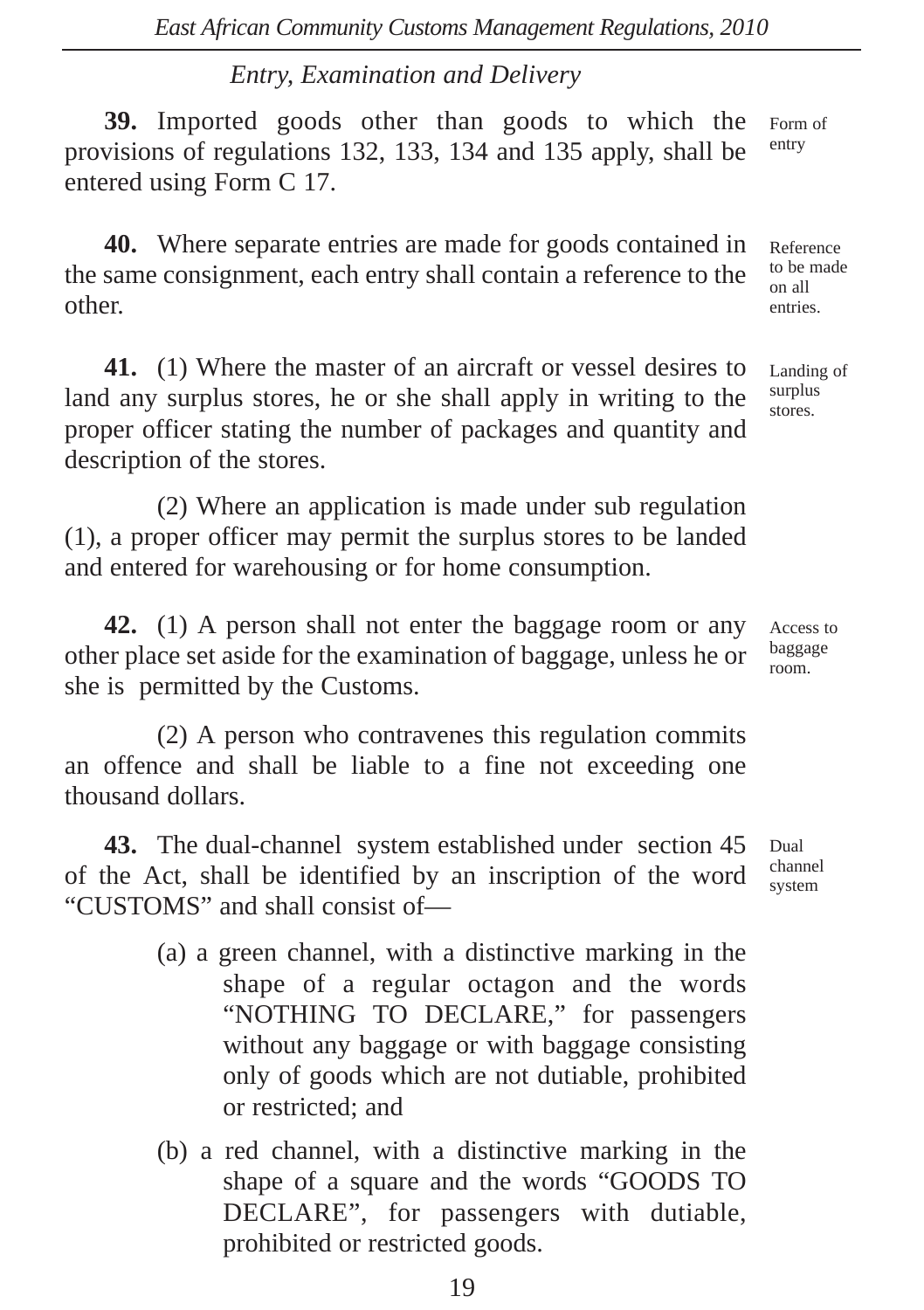Baggage to be taken to examination place.

**44.** (1) The baggage and any uncustomed goods in the possession of any person to whom section 44 of the Act applies, whether upon his or her person or in his or her baggage, shall be taken without delay to the nearest place appointed for the examination of baggage, or any other place the proper officer may direct, and shall not be removed from there until the baggage or goods have been examined and any duty due is paid.

(2) A person shall not remove any baggage or goods out of the baggage room or other place until the proper officer authorises the removal.

(3) A person who contravenes this regulation commits an offence.

Baggage declaration.

**45.** (1) A person, other than a member of the crew of an aircraft or vessel, shall on entering the Community, make a declaration to the proper officer of his or her baggage and of the articles contained in the baggage or carried with him or her.

(2) The declaration referred to in sub-regulation (1) shall, at the discretion of the proper officer, be made orally or in writing, as the Commissioner may prescribe.

Baggage examination.

**46.** An officer may refuse to attend to any person until the whole of the person's baggage is presented to him or her in one place, or where the baggage belongs to more than one person, until all the owners of the baggage attend him or her together.

Unclaimed baggage.

**47.** (1) Baggage which is unclaimed or un-cleared after one day of arrival shall be removed by the master or agent of the aircraft or vessel and deposited in a Customs warehouse.

(2) Where the goods deposited under subsection (1) remain unclaimed for seven working days, the goods shall be dealt with in accordance with section 42 of the Act.

Unaccompanied baggage declaration.

**48.** An owner of unaccompanied baggage shall make a declaration of the baggage and the articles contained in the baggage using Form C. 17.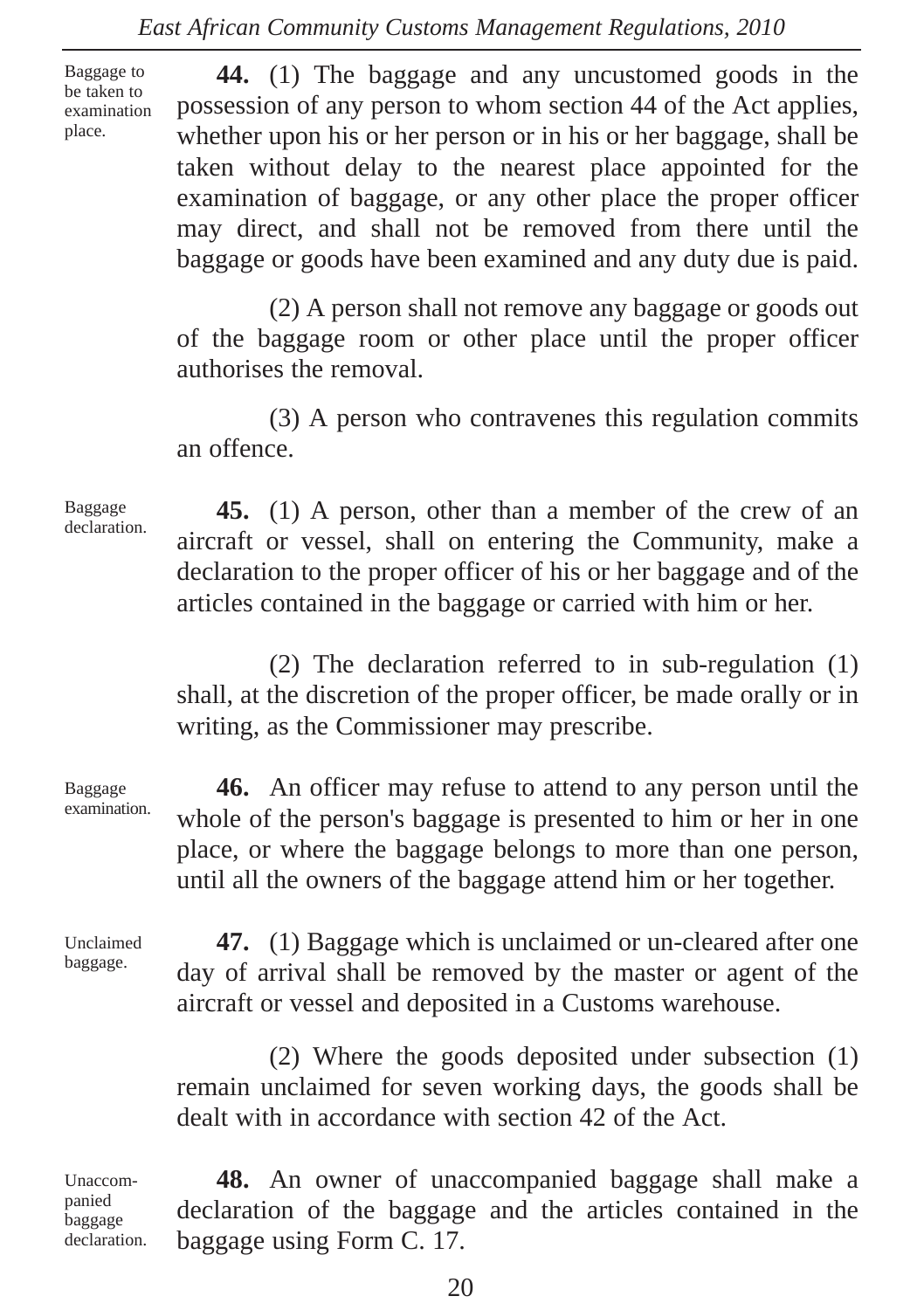**49.** (1) Where in any special circumstances, an owner of bullion, currency notes, coins, perishable goods or any other goods, intends to take delivery of the goods prior to passing entry, the owner shall apply to the proper officer on Form C12 and furnish a bond using the Customs Bond Form or any other security as may be required by the proper officer.

(2) The owner of goods referred to in sub-regulation (1) shall enter the goods within forty-eight hours of taking delivery of the goods.

**50.** Where the quantity of any cinematograph films or other goods of which an officer desires to take an account of cannot conveniently be ascertained by the usual implements employed in the examination of goods, an importer shall provide implements for use by the officer, to enable the officer to take an account of the films or any other goods.

**51.** Where an importer of goods contained in packages found slack or partly empty when landed, desires to fill the slack or partly empty packages from other packages declared on the same entry, the importer shall apply in writing to the proper officer for permission to do so and carry out the instructions of the proper officer in regard to filling the packages and to the disposal of any resultant residue or empty packages.

**52.** Where a proper officer so requires, an importer of goods imported in bulk shall pack the goods into bags or other packages of even net weights, before the goods are delivered.

**53.** Where any goods which have been entered cannot, on account of their value, size, packing or for any other reason, be easily examined by the proper officer, in a transit shed or a Customs area, and the importer desires that the goods be examined at his or her private premises, he or she shall apply in writing to a proper officer, who may in his or her discretion grant the application under such conditions as he or she may impose.

Goods delivered in special circumstances.

Importer to provide special implements for examinations.

Packages found partly empty.

Packing of goods imported in bulk.

Goods may be examined at private premises.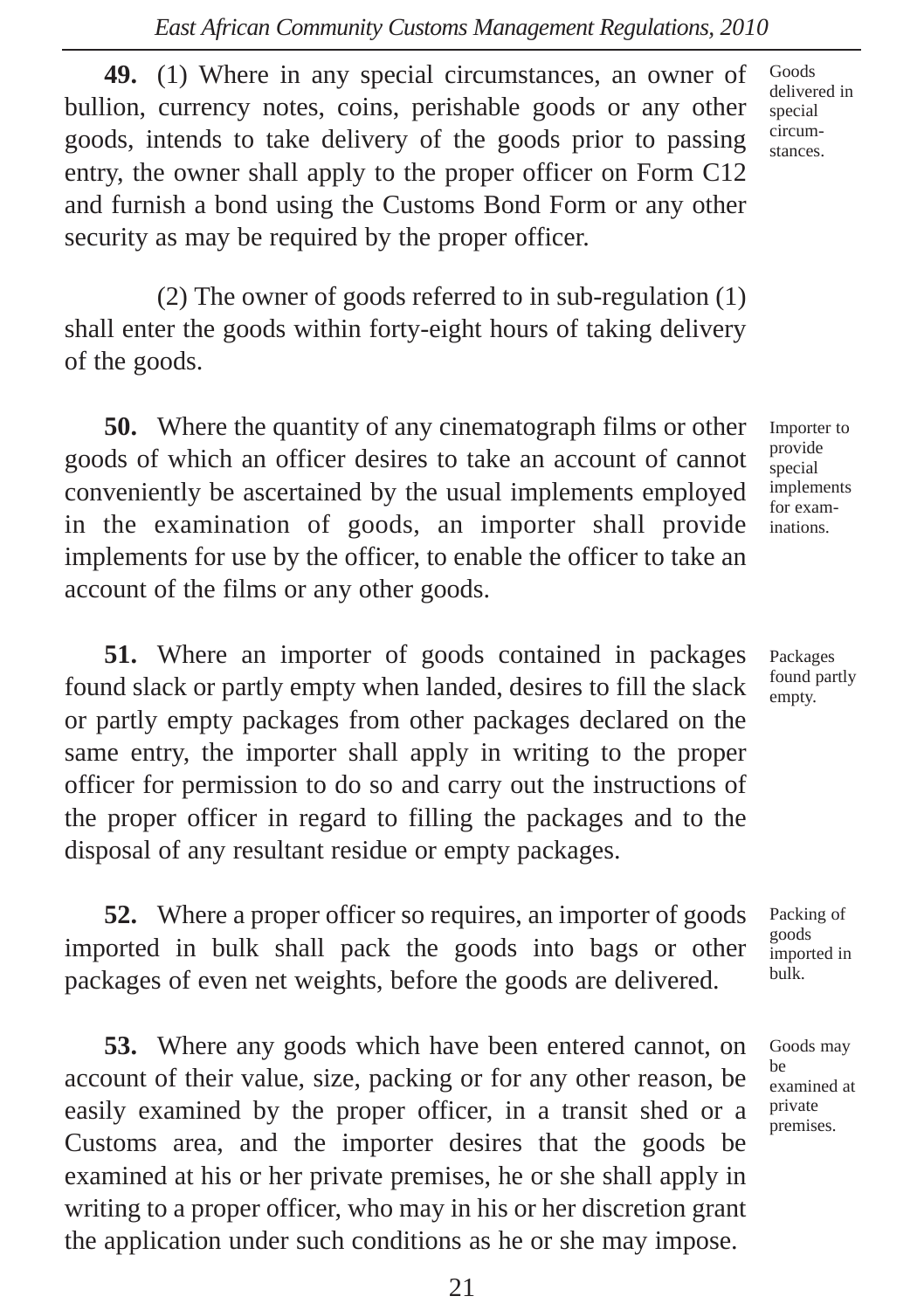Entry not required for goods, etc. imported for temporary use.

Removal coastwise of imported goods.

**54.** Entries may not be required for vehicles or goods imported in accordance with regulations 132, 133, 134 and 135, unless the vehicles or goods are not to be re-exported.

**55.** (1) Goods discharged from an importing aircraft or vessel for removal coastwise shall be constructively warehoused at the port of importation and shall be dealt with in accordance with section 48 of the Act.

(2) Subject to sub regulation (1), a proper officer may allow the master of the aircraft or vessel to remove the goods coastwise as if they were goods reported for transhipment, in which case, the master shall enter the goods using Form No. C.17 and execute a bond using the Customs Bond Form or any other security approved by the Commissioner.

Commissioner may control or restrict entry of goods in a Partner State.

**56.** The Commissioner may, subject to section 86 of the Act and any other laws applicable in a Partner State, and to any other conditions imposed by the Commissioner, prohibit, restrict or control entry into or out of a Partner State, of any goods or means of transport.

#### PART IV INTERNAL CONTAINER DEPOT

**57.** (1) An application for the licensing of premises as an internal container depot shall be made to the Commissioner using Form No. C.18.

(2) The application referred to in sub-regulation (1) shall be accompanied by a plan of the premises and its situation in relation to other premises and thoroughfares.

(3) The Commissioner may license any premises as an internal container depot for the deposit of goods subject to Customs control, using Form C.19, subject to the fulfillment of any conditions the Commissioner may prescribe, and upon payment of a licence fee of one thousand five hundred dollars.

(4) Internal container depots owned by the Government of a Partner State shall not be liable to any licence fee.

Licensing of internal container depot.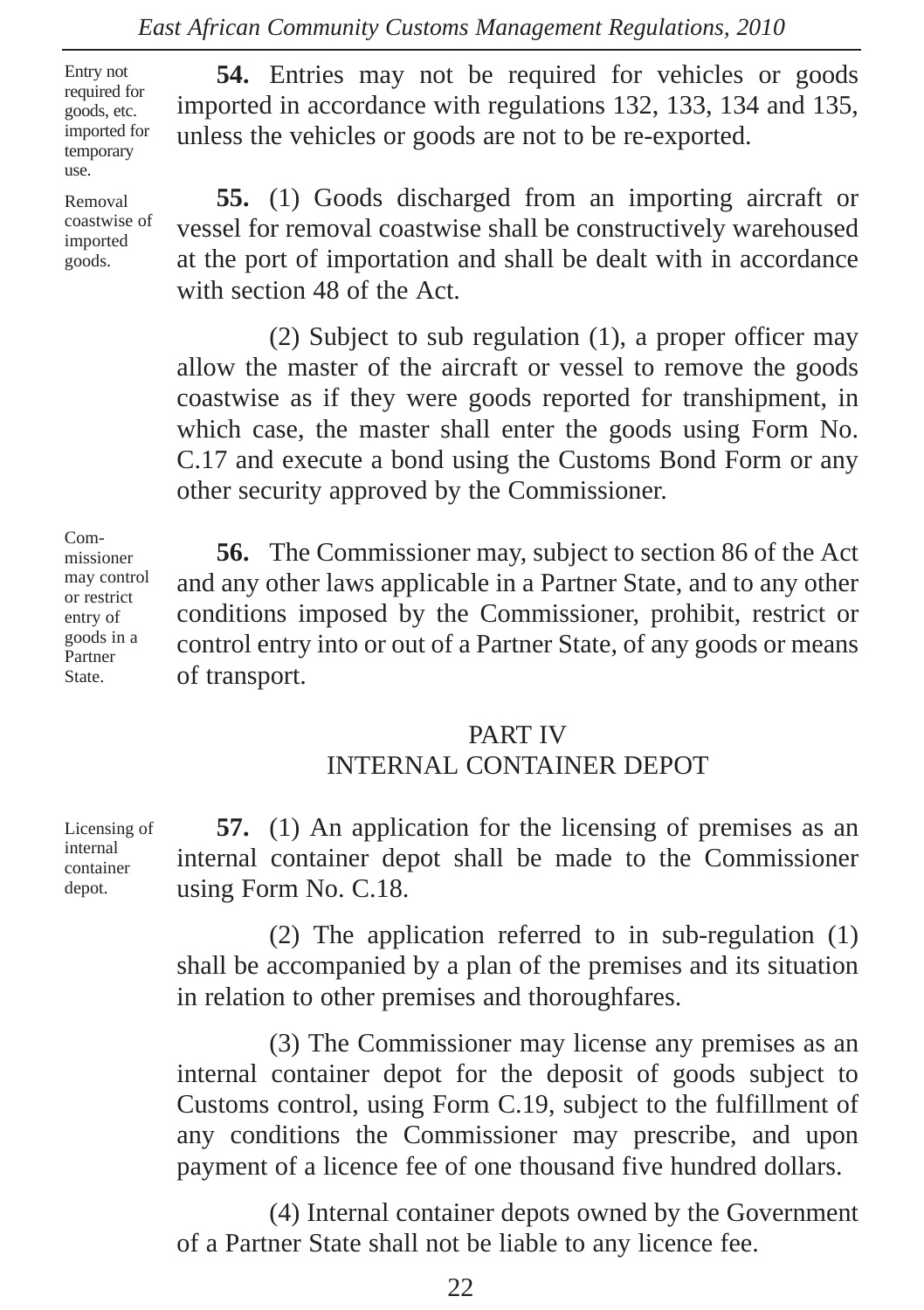(5) An operator of an internal container depot shall execute a bond using a Customs Bond Form**.**

(6) A person who contravenes any conditions prescribed by the Commissioner under sub regulation (3) commits an offence.

**58.** (1) All cargo destined to any internal container depot shall not be dealt with in any manner without the authority of the proper officer.

(2) A person who contravenes this regulation commits an offence.

**59.** A proper officer shall at all times have the right of access to any part of an internal container depot and may examine any goods in the depot; and for the purpose of obtaining access, the proper officer may break open the depot or any part of the depot.

**60.** An owner of an internal container depot shall keep the depot in a proper state of repair.

**61.** (1) A person shall not make any alteration or additions to any container depot without obtaining the permission of the Commissioner.

(2) A person who contravenes this regulation commits an offence.

**62.** (1) The death of a licensee of an internal container depot, commencement of any bankruptcy proceedings against a licensee or any other change in the circumstances which renders the licensee unable to honor the bond shall be reported to the Commissioner by the surety of the licensee.

(2) The death of a surety of an internal container depot, the commencement of bankruptcy proceedings against a surety or any other change in the circumstances which renders the licensee unable to honor the bond, shall be reported immediately to the Commissioner by the licensee.

be interfered with

Cargo not to

Access to internal container depot

Owner to keep internal container depot in proper state of repair.

Alteration to internal container deport

Death to be reported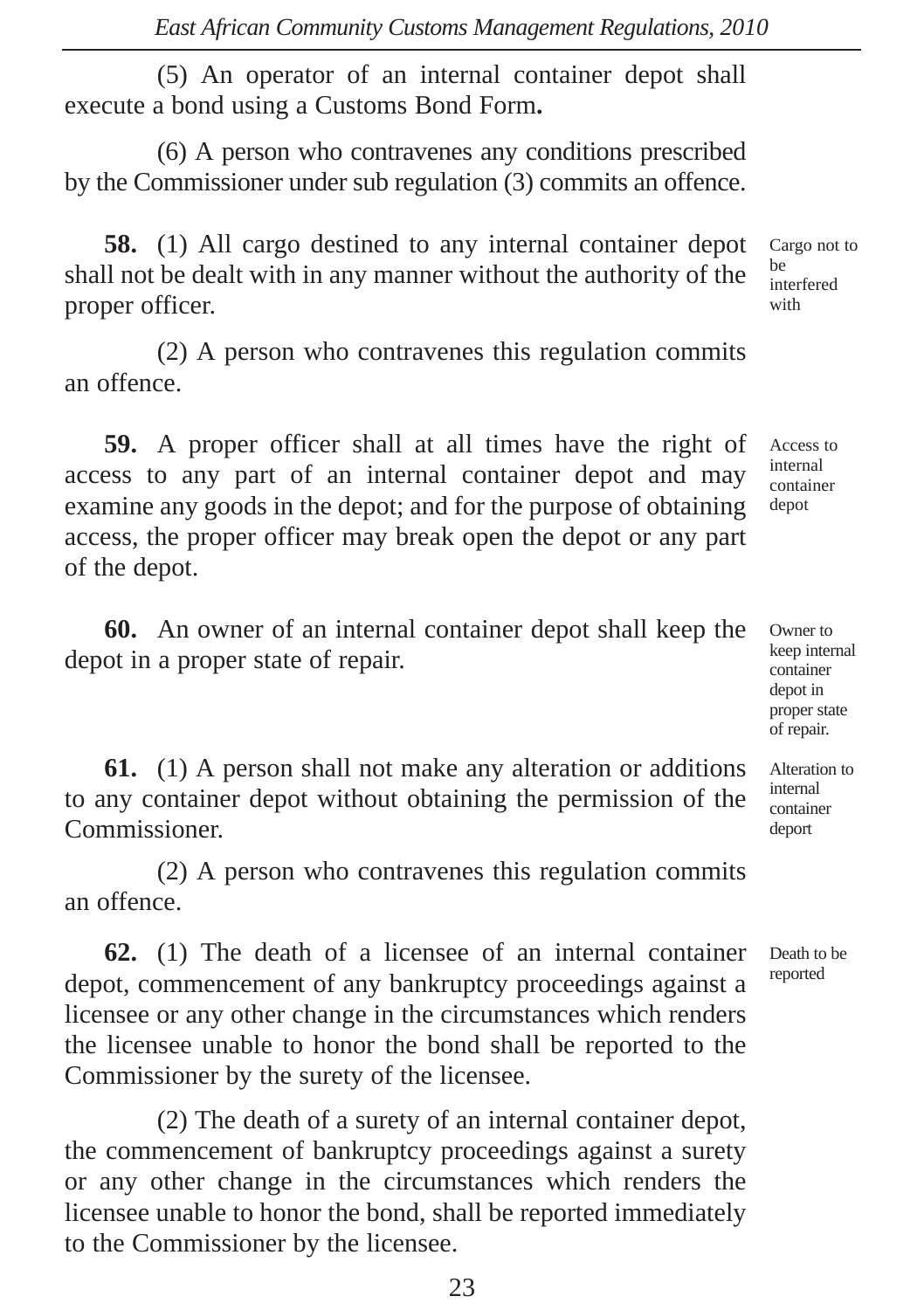(3) A person who contravenes this regulation commits an offence.

Goods to be removed when internal container depot is closed.

**63.** (1) Where notice is given by a proper officer to an owner of any goods in an internal container depot that is proposed to be closed, the owner shall, within the period specified in the notice, enter the goods for home consumption, exportation, export processing zones or warehousing.

(2) Goods, which are not entered, as required under subregulation (1) shall, on the expiry of the specified period, be taken to a customs warehouse and be dealt with in accordance with section 42 of the Act.

(3) Goods which are entered for exportation, export processing zones or warehousing but which are not removed from an internal container depot, shall, on the expiry of the notice, be taken to a customs warehouse and be dealt with in accordance with section 42 of the Act:

Provided that customs warehouse rent due shall be paid for goods entered for home consumption before removal or delivery.

## PART V WAREHOUSING OF GOODS

**64.** The following goods shall not be warehoused—

(a) acids for trade and business;

(b) ammunition for trade and business;

(c) arms for trade and business;

- (d) chalk;
- (e) explosives;
- (f) fireworks;
- (g) dried fish;
- (h) perishable goods;
- (i) combustible or inflammable goods except petroleum products for storage in approved places;

Goods not to be warehoused.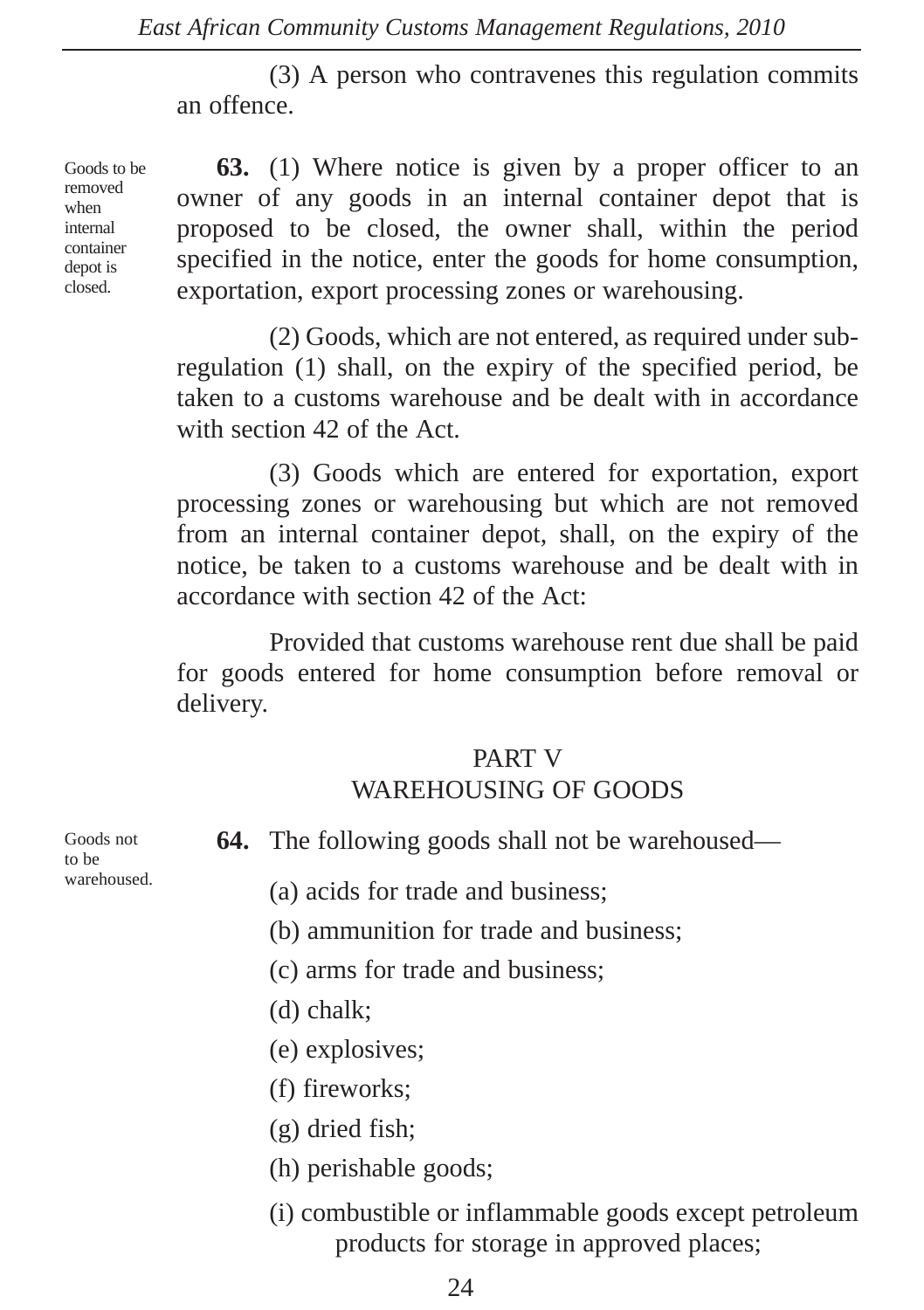(j) matches other than safety matches;

(k) any other goods which the Commissioner may gazette.

**65.** An owner of any warehoused goods shall maintain the packages in which they are contained in a proper state of repair.

Owner to maintain packages in state of repair.

Goods refused for warehousing.

**66.** (1) Goods to be warehoused shall be securely packed and where any goods entered to be warehoused are found by a proper officer examining them to be insecurely packed, the proper office may refuse the goods from being put in a warehouse.

(2) Where a proper officer refuses to permit any goods to be put in a warehouse, the warehousing entry shall be deemed to be void, and the goods shall be deemed not to be entered.

(3) Where the goods to which sub-regulation (2) applies have been removed from a transit shed or a Customs area, they shall be returned without delay by the owner or at the expense of the owner, unless the proper officer allows them to be entered for home consumption.

(4) An owner shall be responsible for any loss or damage that may occur between the time the goods are removed from, to the time they are returned to a Customs area and examined by a proper officer.

**67.** Goods which have been warehoused shall be entered in accordance with **s**ection 50 of the Act using Form. C.17; failure of which they shall be dealt with in accordance with section 66 of the Act.

**68.** (1) In the case of warehoused goods entered for removal, exportation, or for use as stores for aircraft or vessels, an owner of the goods shall furnish a bond using the Customs Bond Form.

(2) This regulation shall not apply in respect of goods sold from a duty free shop to a departing passenger.

Entry of warehoused goods.

Owner to furnish bond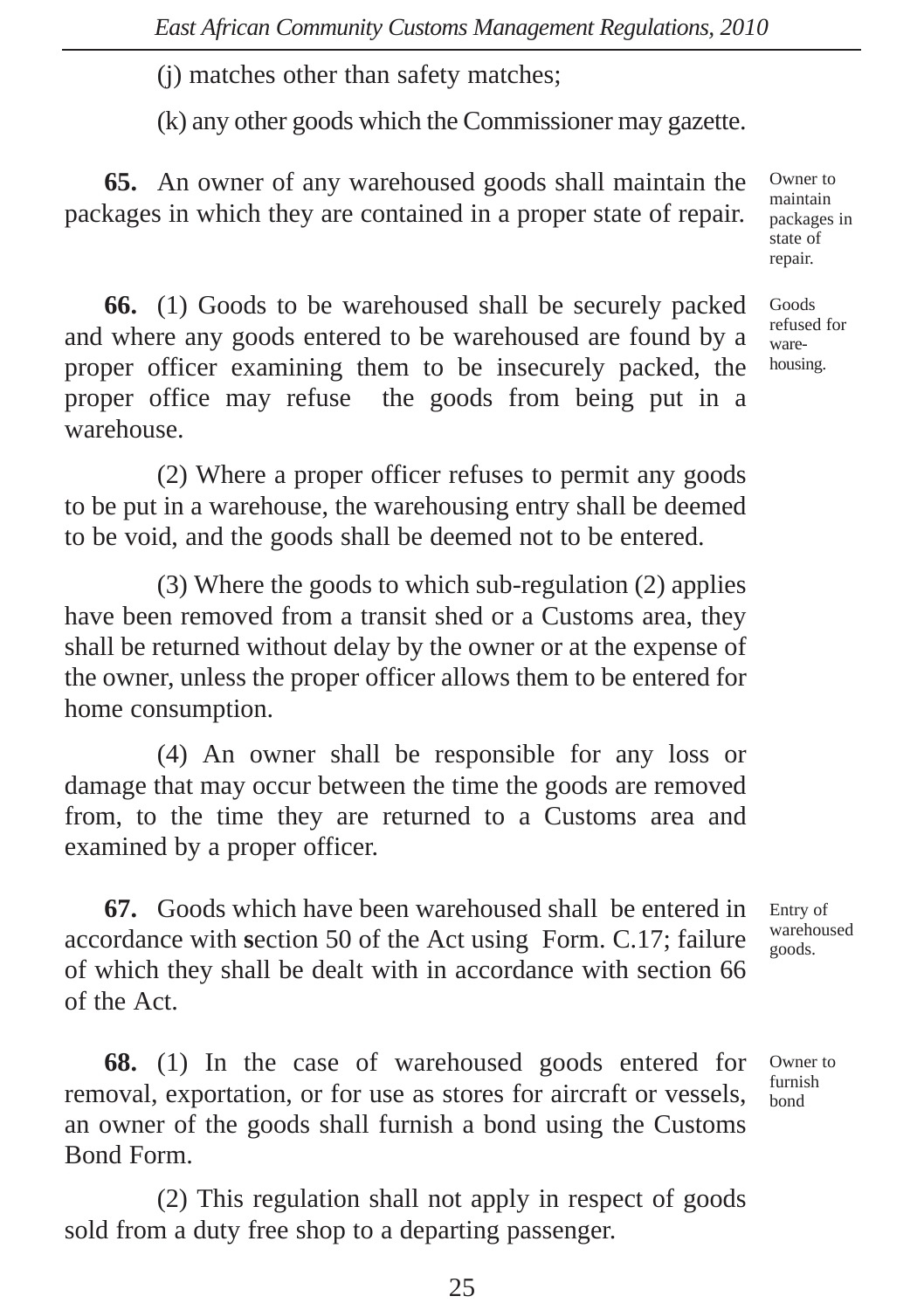Acceptance by warehouse keeper.

**69.** Entry of goods for warehousing, for removal or for rewarehousing, other than entries in respect of goods to be warehoused or re-warehoused in a bonded warehouse licensed for use by the owner of the goods, shall not be accepted by a proper officer unless the warehouse keeper signifies in writing that he or she agrees to accept the goods into the warehouse for which they are entered.

**Conditions** of repacking in the warehouse.

**70.** (1) An owner of warehoused goods may make an application to the Commissioner, to repack the goods using Form  $C15.$ 

(2) The Commissioner may, on application made by the owner of warehoused goods, grant permission to pack, repack, skip, bulk, sort, or lot the goods using Form C15.

(3) The owner of the goods shall observe all the requirements as may be determined by the Commissioner in regard to opening, removing, marking, stacking, sorting, weighing, measuring, packing, repacking, skipping, bulking, lotting and sealing the packages in which the goods to be repacked are, or are to be contained, and as to the payment of duty on the goods or any part of the goods.

(4) Where any goods are warehoused, the Commissioner may using Form C15 and subject to such conditions he or she may impose—

- (a) permit the goods to be repacked, skipped, bulked, sorted, lotted or packed;
- (b) permit the assembly or manufacture in the warehouse of any article consisting wholly or partly of the goods; and for that purpose the Commissioner may permit the receipt in a warehouse of duty free or locally produced articles required as components of the article to be assembled or manufactured in the warehouse.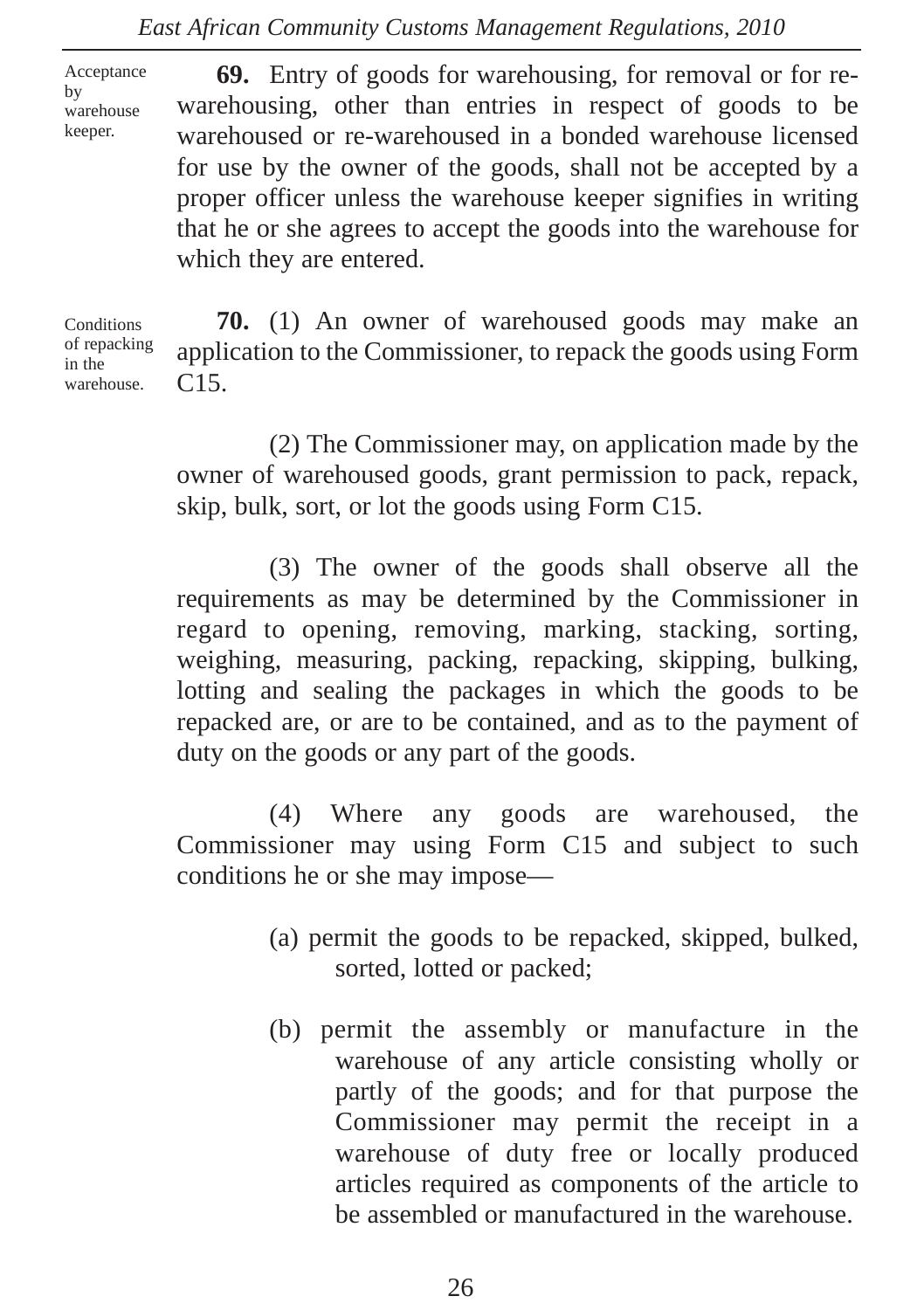**71.** Subject to the provisions of section 51 of the Act, where the owner of any goods deposited in a warehouse desires to transfer them to another person, he or she and the person to whom it is desired to transfer the goods, shall each complete and sign in the appropriate places a form of transfer in Form. C16.

**72.** Unless the proper officer in any special circumstances otherwise allows, goods shall not be removed from a transit shed or a Customs area to a Government warehouse or a bonded warehouse, or from any one warehouse to another, unless the warehousing of the goods can be completed during the warehousing hours prescribed by the Commissioner**.**

**73.** (1) Goods entered for warehousing at a port other than the port at which they are imported and goods entered for removal from a warehouse for re-warehousing at another port, shall be consigned to the care of the proper officer at the port at which they are to be warehoused or re-warehoused, as the case may be, and the cargo receipt or other document shall be conspicuously marked "under bond".

(2) Goods to which sub-regulation (1) applies shall not be delivered to the consignee or to any other person without the authority of the proper officer.

# *Bonded Warehouses*

**74.** (1) An application for the licensing of any premises as a bonded warehouse shall be made using Form C 18.

(2) The application referred to in sub-regulation (1) shall be accompanied by a plan of the premises and its situation in relation to other premises and thoroughfares.

(3) The following conditions shall apply to an application for a licence under this regulation—

> (a) the applicant shall have a rental contract whose duration is longer than the duration of the licence applied for or furnish proof of ownership of the premises;

Transfer of ownership of goods.

Time during which goods may be warehoused.

Goods to be consigned to proper officer.

Licence for bonded warehouse.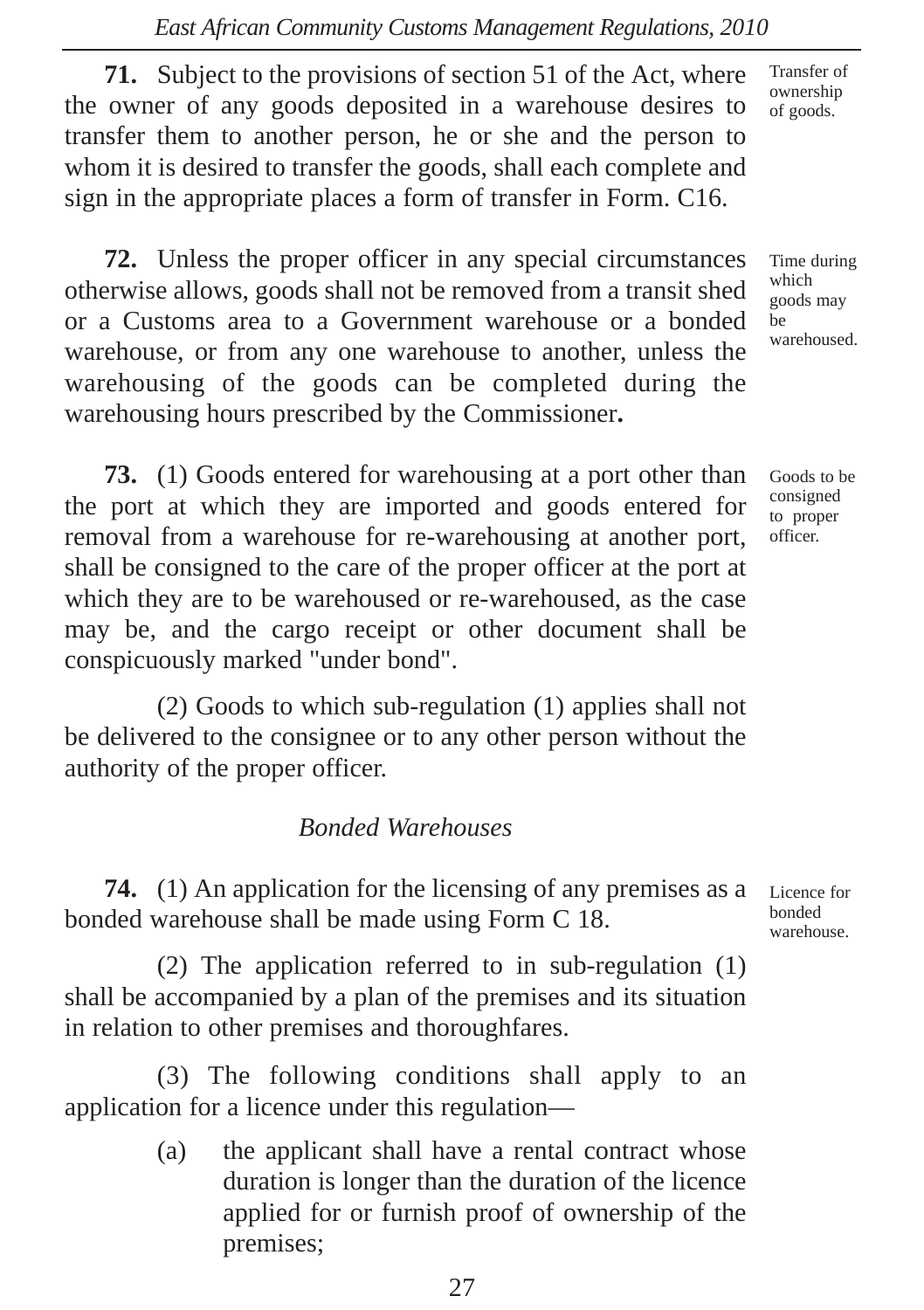- (b) the premises shall be equipped with at least one computer capable of connecting to the customs computer system, the physical location of which shall be indicated in the licence application form for customs verification purposes;
- (c) the premises shall have a parking yard or storage area which shall be made of rigid pavements, tarmacked or made of concrete finishing;
- (d) the premises shall have adequate parking space commensurate to the operations of the premises as the Commissioner may deem fit;
- (e) the premises shall be well secured with a perimeter fence and lighting system; and
- (f) the premises shall be equipped with a fire fighting system.

(4) Where the Commissioner is satisfied that the location and construction of the premises and the accommodation in the premises proposed to be used as a bonded warehouse, are suitable for the intended use and upon payment of a licence fee, the Commissioner may issue a licence using Form C19.

Bonded warehouse fee.

**75.** (1) The annual licence fee for a bonded warehouse shall be one thousand five hundred dollars.

(2) Where a licence is issued in the course of a calendar year, the licence fee shall be computed on a *pro rata* basis.

Execution of a bond.

**Alterations** to a bonded warehouse.

**76.** A licensee of a bonded warehouse shall execute a bond using the Customs Bond Form.

**77.** (1) A person shall not make any alteration to a bonded warehouse without obtaining the permission of the Commissioner.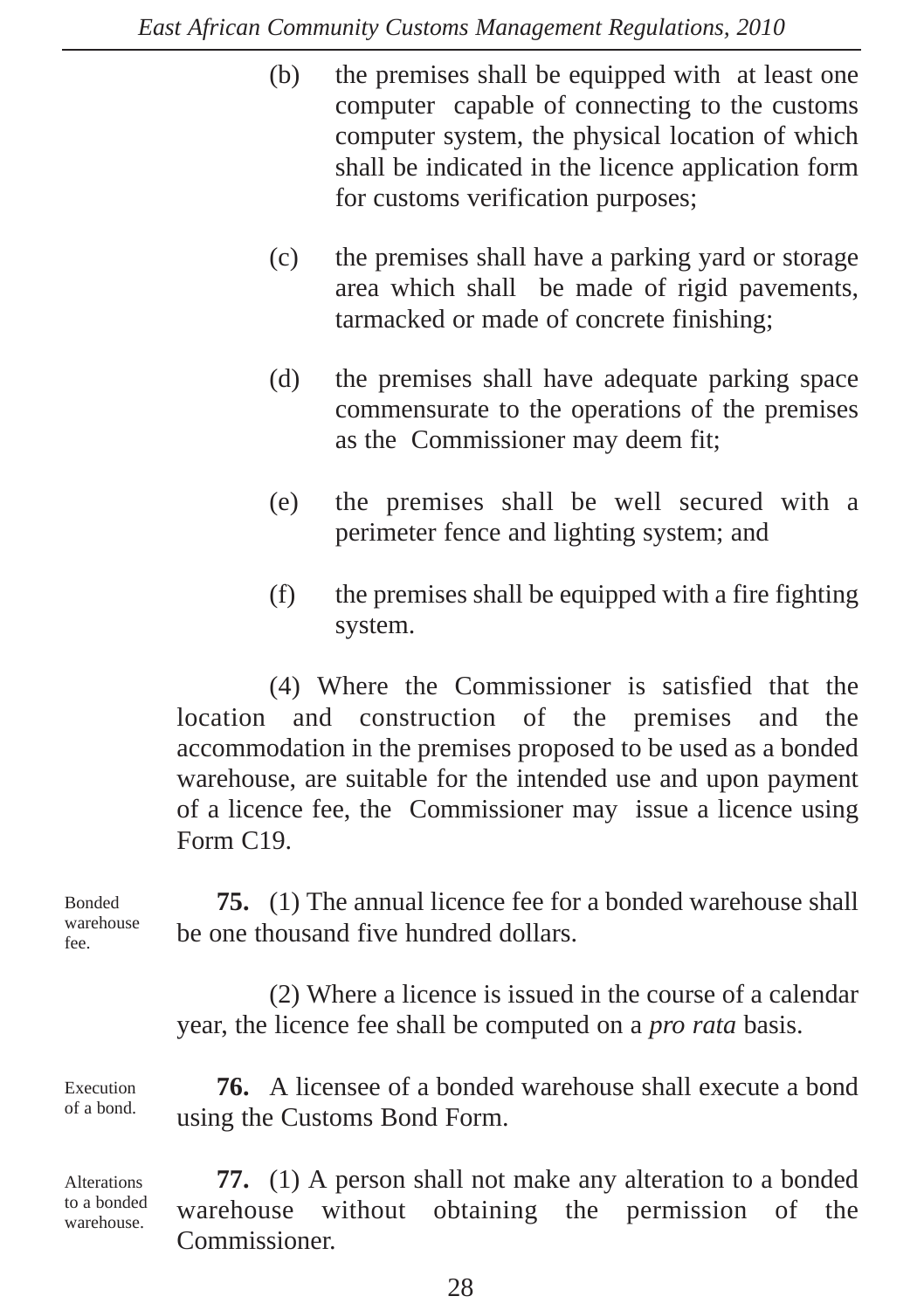(2) A person who contravenes this regulation commits an offence and shall be liable to a fine not exceeding one thousand dollars.

**78.** (1) The death of a licensee of a bonded warehouse, the commencement of bankruptcy proceedings against a licensee or any other change in circumstances which renders a licensee unable to honor a bond shall be reported immediately to the Commissioner by the surety.

(2) The death of a surety of a bonded warehouse, the commencement of bankruptcy proceedings against a surety or any other change in circumstances which renders a surety unable to honor a bond, shall be reported immediately to the Commissioner by a licensee.

**79.** (1) Bonded warehouses shall be distinguished by numbers.

(2) The words "Customs Bonded Warehouse" and the number allocated to a customs bonded warehouse shall be clearly marked on the principal entrance to the customs bonded warehouse or in any other place the proper officer may approve and shall be removed when the customs bonded warehouse ceases to be licensed as such.

(3) The words "Duty Free Shop" and the number allocated to a duty free shop shall be clearly marked on the principal entrance to the duty free shop or in any other place the proper officer may approve and shall be removed when the duty free shop ceases to be licensed as such.

(4) A person who contravenes this regulation commits an offence and is liable to a fine of five hundred dollars.

**80.** (1) A licensee of a bonded warehouse shall submit a return of goods remaining in the bonded warehouse to the Commissioner for the period up to the 30th day of June of each year.

Bonded warehouses to be numbered

Death to be reported.

Licensee to submit returns.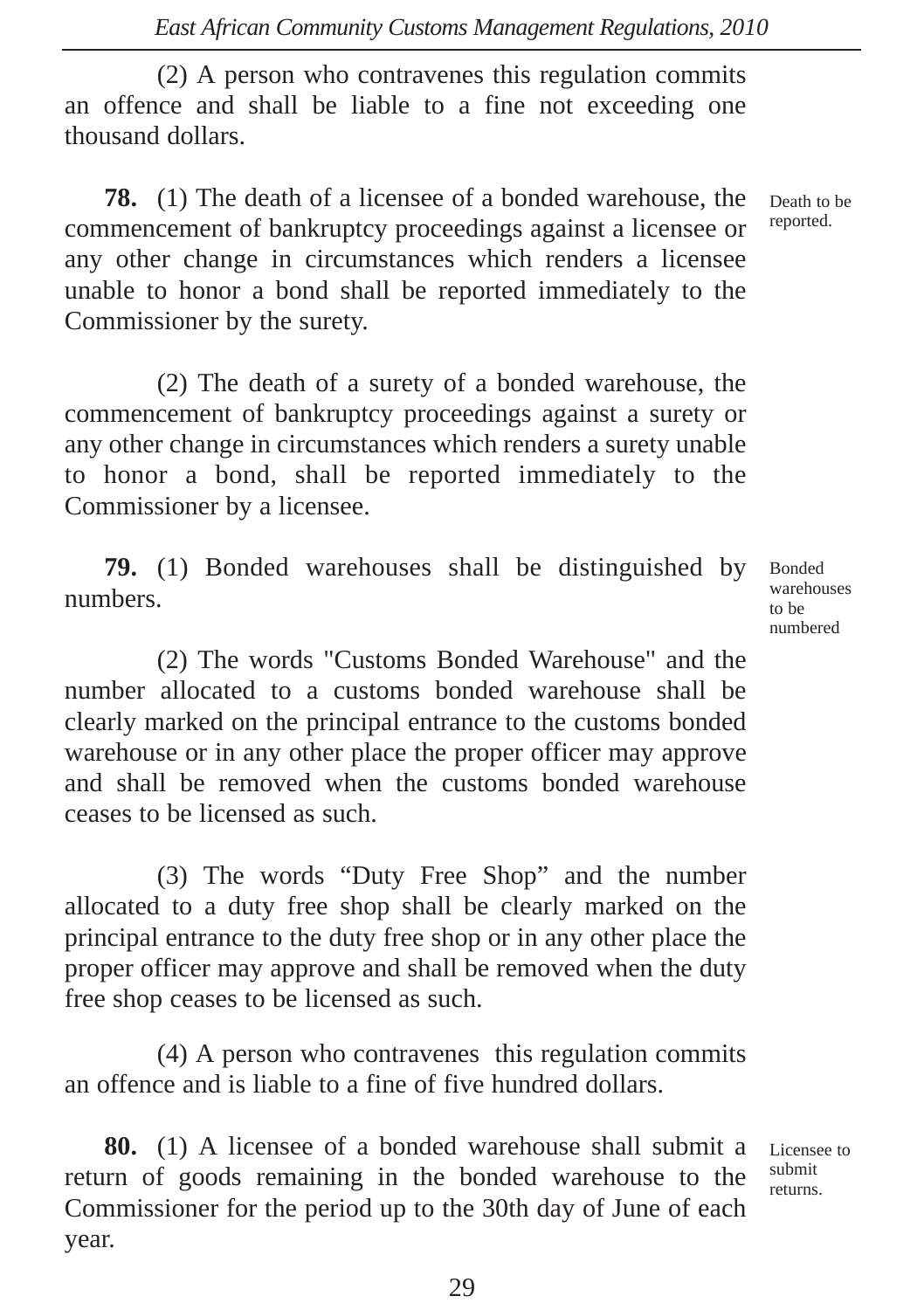(2) The return of goods referred to in sub regulation (1) shall be submitted to the Commissioner by the 31st of July, of the same year.

(3) Any person who contravenes this regulation commits an offence.

Goods to be removed when bonded warehouse is closed.

**81.** (1) Where notice is given by a proper officer to an owner of any goods warehoused in a bonded warehouse that it is proposed to close the warehouse, the owner shall, within the period specified in the notice, enter the goods for home consumption, exportation, or for removal to another bonded warehouse.

(2) Goods which are not entered as required under subregulation (1) and are removed from the warehouse, shall, on the expiry of the specified period, be taken to a customs warehouse and be dealt with in accordance with section 42 of the Act.

#### *Government Warehouses*

**82.** Rent shall be charged on goods warehoused in a Government warehouse at a rate of 0.3 dollars per cubic metre per day. charges in Government warehouses.

Goods to be removed when Government warehouse is closed.

Rent

**83.** (1) Where notice is given by a proper officer to an owner of any goods warehoused in a Government warehouse that it is proposed to close the warehouse, the owner shall, within the period specified in the notice, enter the goods for home consumption, exportation, or removal to another bonded warehouse.

(2) Goods which are not entered as required under subregulation (1) and are removed from the warehouse, shall, on the expiry of the said period, be dealt with in accordance with section 69 of the Act.

#### *Customs Warehouse*

Customs warehouse rent.

**84.** (1) Rent shall be charged on goods deposited, or deemed to be deposited, in a Customs warehouse at a rate of 0.3 dollars per cubic metre per day.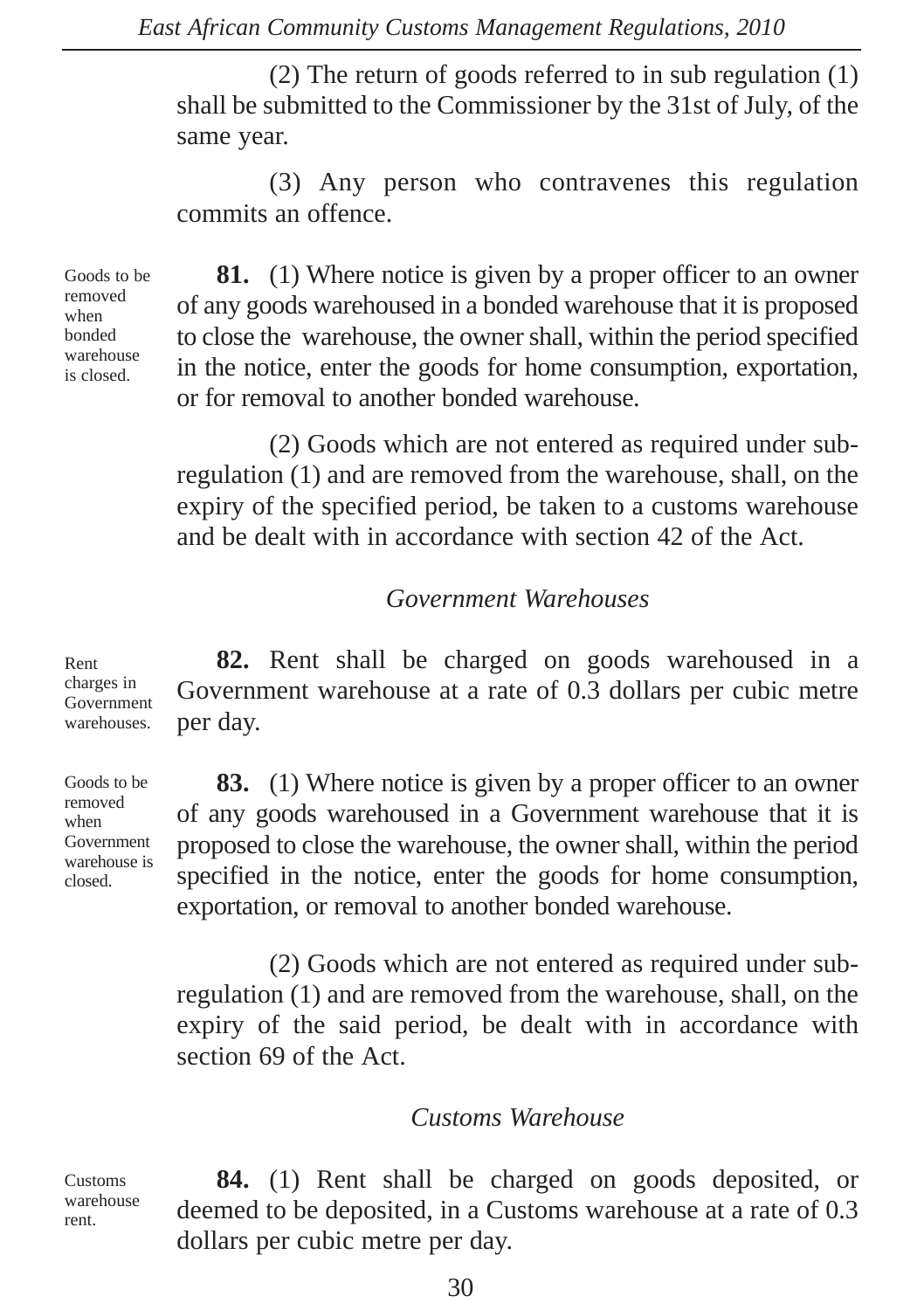(2) Subject to sub regulation (1) rent shall not be charged on passenger baggage where the baggage is removed within seven working days from the date of deposit in a Customs warehouse.

**85.** The Commissioner may waive the whole or any part of the rent charges.

**86.** All rents and charges on goods deposited, or deemed to be deposited in a Customs warehouse shall be paid before the delivery of the goods.

**87.** Where at any port or place in the Community where a proper officer is stationed, a building has not been specifically approved by the Commissioner for use as a Customs warehouse, any Customs premises or any premises occupied and administered by the Customs shall be deemed to be a Customs warehouse.

# PART VI **EXPORTATION**

## *Entry Outward and Loading of Aircraft and Vessels*

**88.** Entry outwards of a vessel shall be made by a master or his or her agent using Form C. 2.

**89.** Goods for exportation, other than goods to which the provisions of regulations 132, 133, 134 and 135 apply shall be entered using Form. C.17.

**90.** Where a master of an aircraft or vessel wishes to proceed to a sufferance wharf, he or she shall apply to the proper officer for permission using Form. C10.

**91.** (1) A proper officer may grant the permission requested under regulation 90, subject to such conditions and directions as he or she may determine.

Commissioner may waive rent.

Rent to be paid before delivery.

Customs premises deemed to be Customs warehouses.

Entry outward of vessels

Entries for exportation

Permission to proceed  $\overline{f}$ sufferance wharves

Accommodation and transport to be provided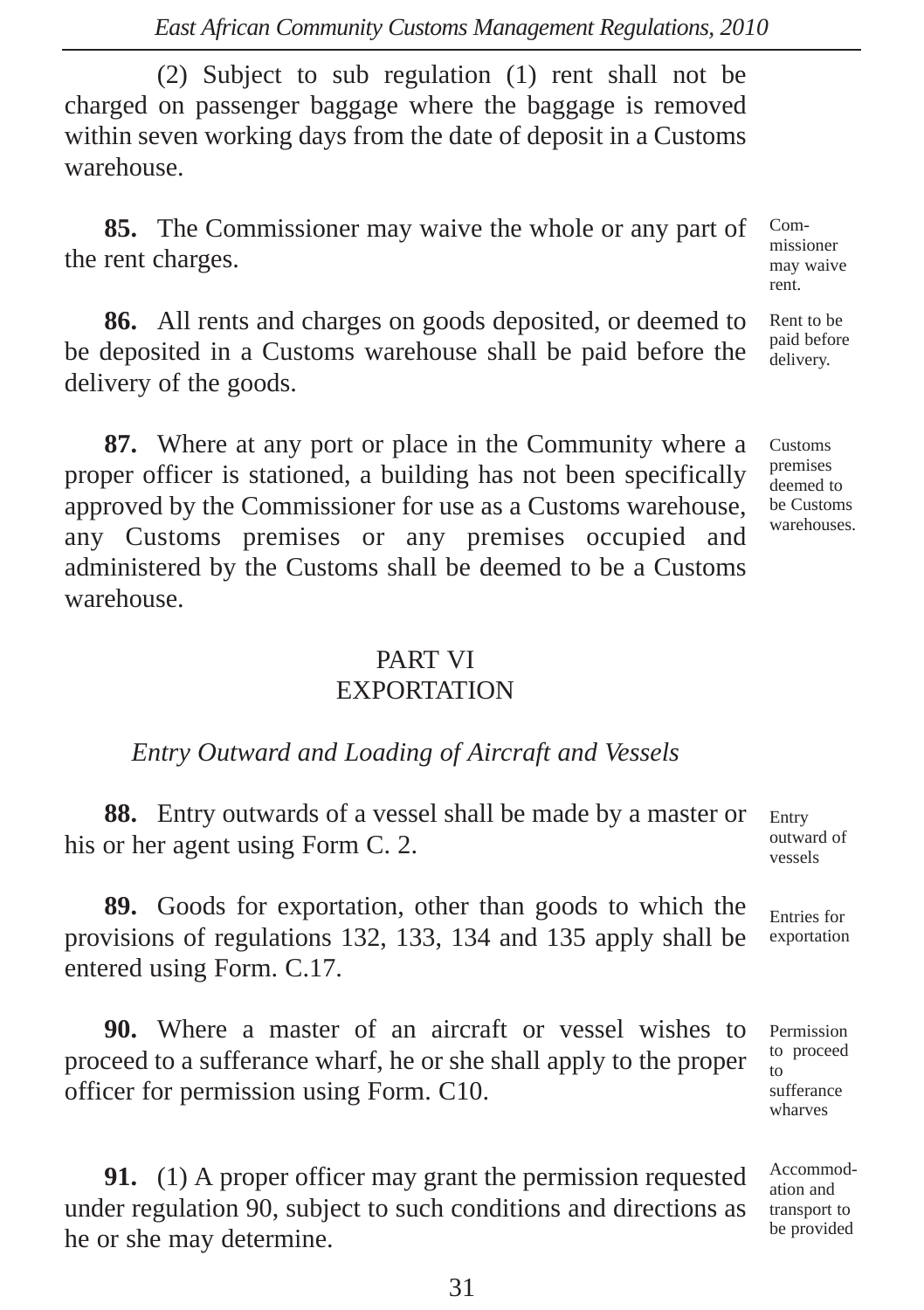(2) The proper officer may require the master or his or her agent to defray the cost of accommodation or to provide accommodation in accordance with section 13 of the Act and transport overland or by sea, as the proper officer may decide, to and from his or her proper port, for each officer whose services the proper officer may deem necessary at the sufferance wharf or other place.

(3) The proper officer may require the master of an aircraft or vessel proceeding to a sufferance wharf or other place to deposit with him or her a sum of money sufficient to cover the expenses referred to under sub-regulation (2).

**92.** (1) Goods shall not be loaded at a sufferance wharf or at any place other than an approved place of loading until they have been entered. to be loaded

> (2) The Commissioner may in regard to any particular sufferance wharf or place or in any particular case waive or modify the requirement in sub regulation (1).

Master to submit passenger list

Goods not

at sufferance wharf until entered

> **93.** (1) Where a proper officer so requires, the master or his or her agent shall deliver to the proper officer before any passenger embarks on any aircraft or vessel, a correct list of the passengers embarking using Form C5.

> (2) A person shall not embark on any aircraft or vessel, except at a place appointed in accordance with section 12 of the Act, and in the case of a passenger, until permission to embark has been granted by the proper officer.

> (3) The baggage of passengers of an aircraft or vessel proceeding to a foreign port shall be loaded at a place the proper officer may direct, and unless the proper officer otherwise allows, shall not be loaded until it has been examined and cleared by him or her for shipment.

> (4) A person who contravenes this regulation commits an offence.

> > 32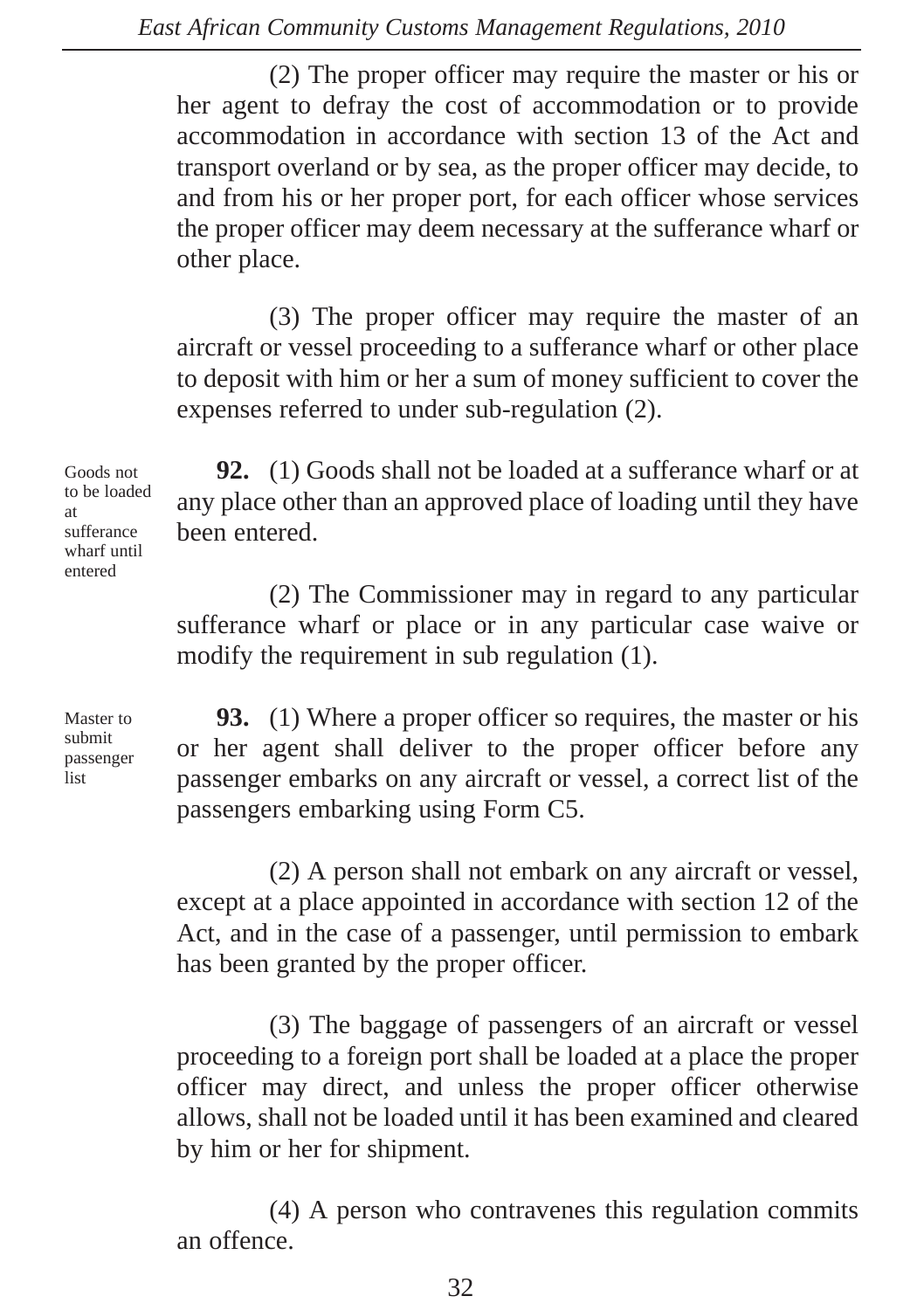**94.** (1) Where under section 76 of the Act the proper officer permits exportation prior to entry of goods, whether liable to or free of export duty, application shall be made by the exporter using Form No. C.22.

(2) Where goods are liable to export duty under sub regulation (1), the proper officer may require security to be furnished using the Customs Bond Form.

**95.** (1) Where any goods are unloaded in error, the master or agent of an aircraft or vessel shall apply, to the proper officer at the place of unloading, for permission to reload the goods, using Form No. C.23.

Cargo landed in error

Shipment before entry

(2) The master or agent of an aircraft or vessel shall obtain permission in writing from the proper officer before removing the goods from the place of unloading, and shall observe all conditions in regard to the removal and reloading of the goods as the proper officer may impose.

**96.** A master of an aircraft or vessel who intends to ship duty paid stores, other than stores under drawback, or stores that are not liable to duty, shall apply to the proper officer using Form C24.

**97.** A master of an aircraft or vessel who intends to ship as stores, any goods from a Government warehouse or a bonded warehouse or any goods under drawback shall comply with the applicable regulations.

**98.** (1) A master of an aircraft or vessel who intends to transfer stores from one aircraft or vessel to another shall apply to the proper officer using Form C25.

(2) A person who contravenes this regulation commits an offence.

**99.** Stores subject to import duty shall not be transferred from one aircraft or vessel to another until a bond is furnished using the Customs Bond Form .

Shipment of duty paid and free stores

Shipment of drawback and dutiable stores

Transfer of stores

Transfer in bond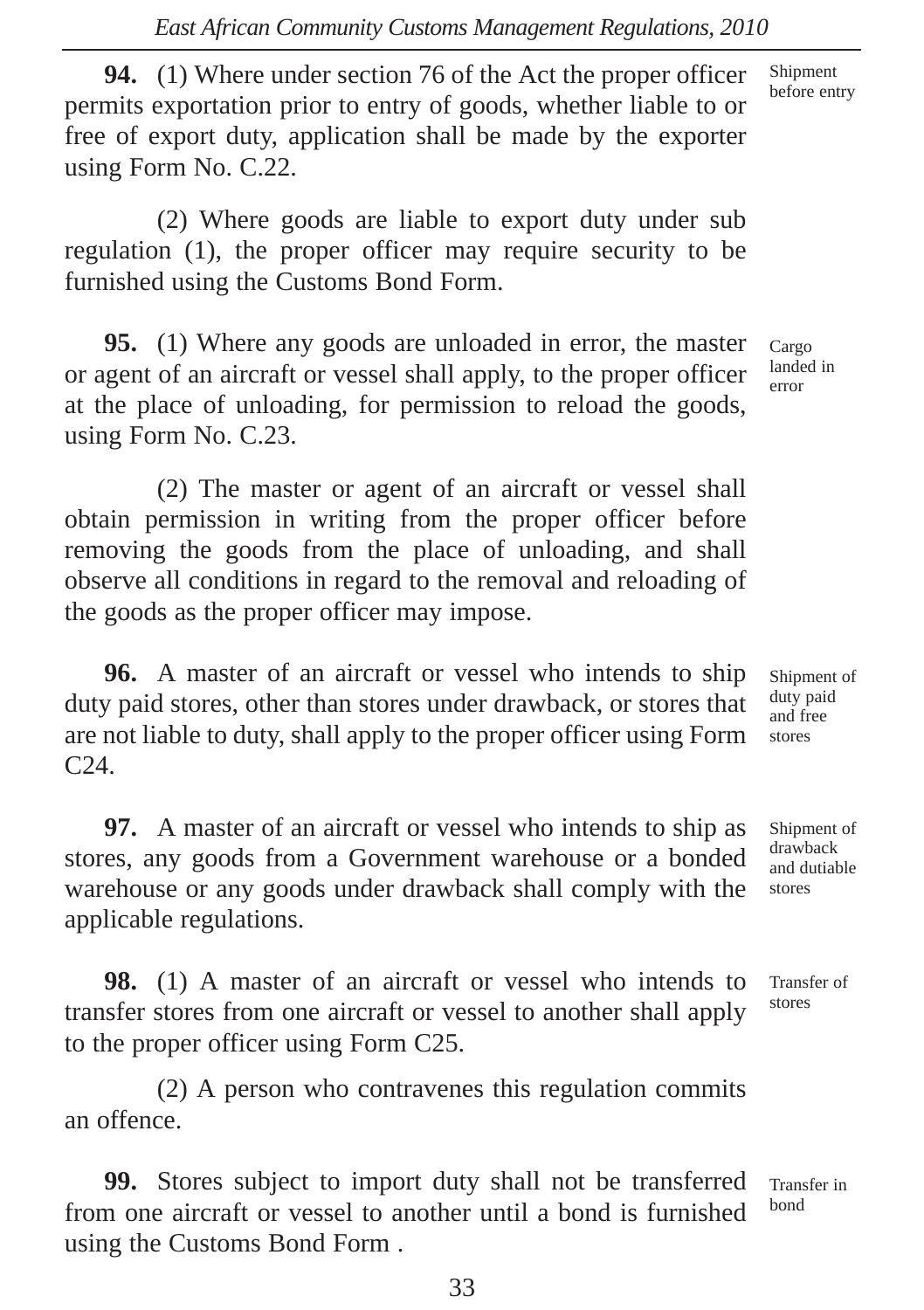**Conditions** for loading or transferring stores

Production of stores before shipment

**100.** The loading or transfer of stores shall be subject to the observance by an applicant, of any conditions imposed by the proper officer and shall not commence until the appropriate entry is passed or the application is granted.

**101.** (1) All stores shall be produced to the proper officer before being put on board an aircraft or vessel, and upon being put on board, except for military use, shall not be taken into use without the permission of the proper officer while the aircraft or vessel is within the Community.

(2) Notwithstanding sub regulation (1) duty paid stores on which duty drawback, remission or refund is not claimed, or stores which are not liable to duty, may be taken into immediate use.

(3) A person who contravenes this regulation commits an offence.

**102.** Goods entered under bond for exportation or use as stores or for transhipment shall not, unless the Commissioner otherwise directs, be deemed to have been put on board such aircraft or vessel unless they are—

- (*a*) entered using Form C.17;
- (*b*) produced to a proper officer for examination immediately prior to loading;
- (*c*) loaded on the exporting aircraft or vessel immediately after examination;
- (*d*) produced to a proper officer, if he or she requires, after loading;
- (*e*) certified on the appropriate form by the master or other principal officer of the aircraft or vessel as having been received on board; and
- (*f*) except in the case of aircrafts or ships' stores, included in the outward manifest of the aircraft or vessel.

**Conditions** under which goods deemed to be put on board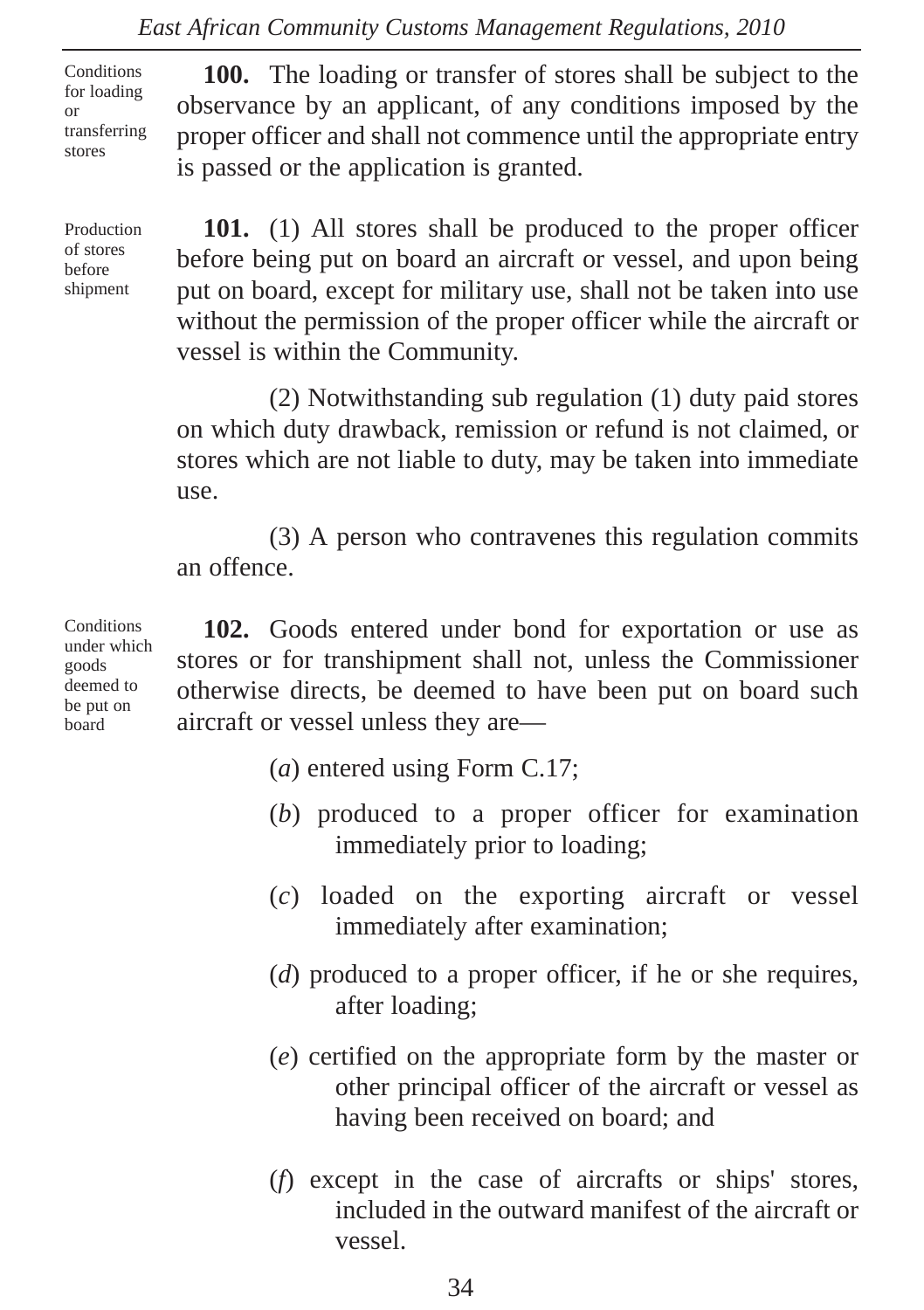# *Departure Overland*

**103.** (1) Vehicles and goods, other than vehicles and goods to which the provisions of regulations 132, 133, 134 and135 apply, which are exported overland shall be entered using Form C 17.

(2) A person in charge of a vehicle, whether or not the vehicle is conveying goods, shall report to a proper officer, the full particulars of the vehicle and the goods, if any, using Form C2.

(3) A person who contravenes this regulation commits an offence.

# *Goods in Transit or for Transhipment*

*Goods in Transit*

**104.** (1) Goods in transit to a foreign port shall be entered at the port of importation using Form C 17.

Goods in transit.

(2) An owner of the goods in transit shall at the time of entering the goods produce documents relating to the goods to a proper officer.

(3) An owner of goods to be entered for transit shall furnish a bond using the Customs Bond Form. or any other security in such amounts as the Commissioner may require.

(4) Goods in transit shall be conveyed by road or route approved by the Commissioner and the transit period in respect of the goods shall not exceed thirty days from the date of entry or any further period as the Commissioner may allow.

(5) Goods in transit shall only be carried through the Community in sealed vehicles except in the case of exceptional loads as defined in sub-regulation (6) or any other special circumstances authorized by the Commissioner; and in the case of goods carried by road, the carrying vehicle shall—

> (a) including any motive unit and trailer, be licenced for the intended purpose by the Commissioner, using Form C28: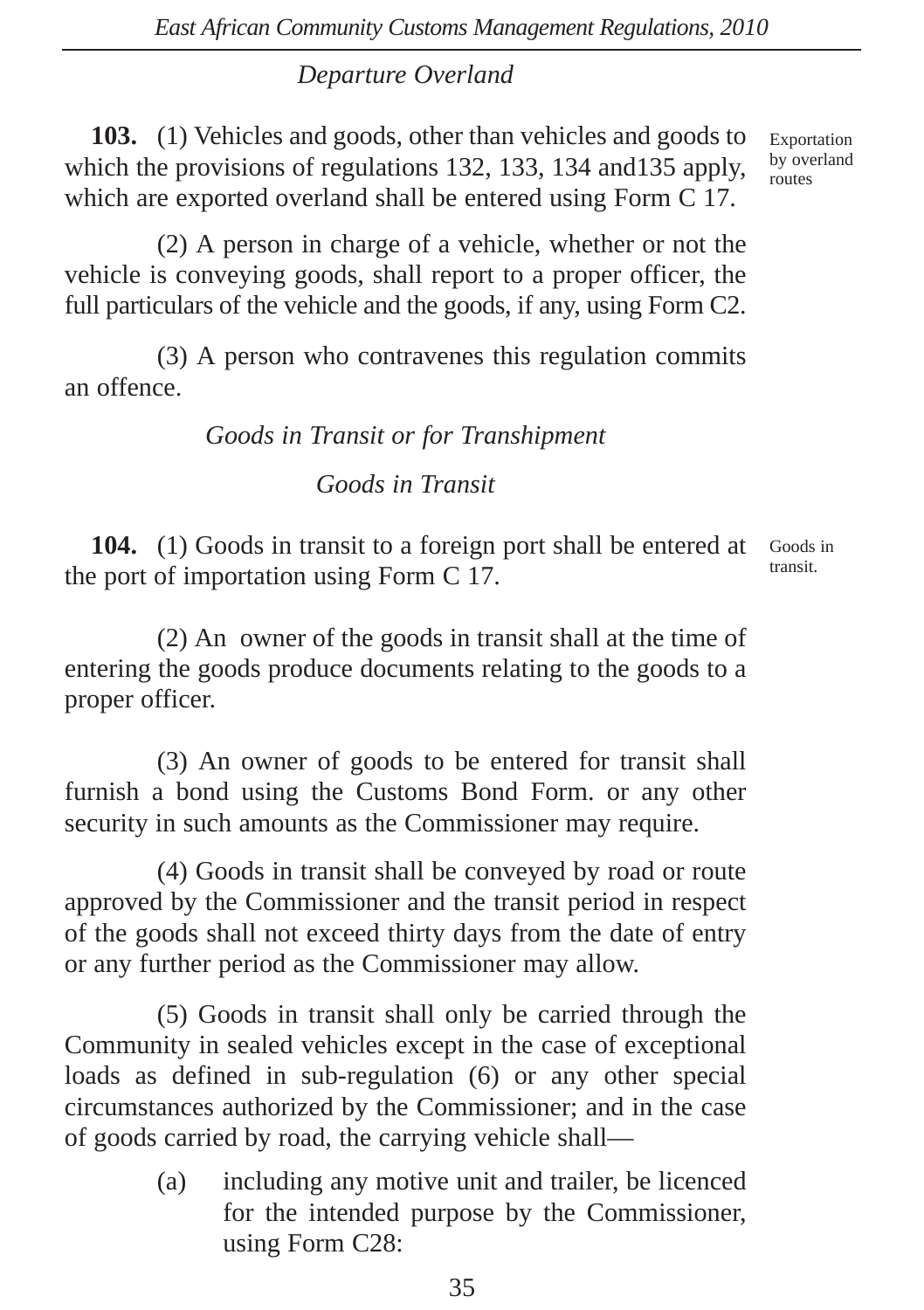Provided that this paragraph shall not apply to a vehicle that is licenced in any member of the COMESA or the SADC and in respect of which a certificate of approval has been granted, using Form No. C.29;

- (b) bear the words "TRANSIT GOODS" printed boldly and clearly on both sides as specified in Form No. C.28 and for the purpose of this paragraph, reference to a carrying vehicle means, in the case of an articulated vehicle, the semitrailer and not the motive unit; and
- (c) be constructed and equipped in such manner that—
	- (i) a customs seal can simply and effectively be fixed to the vehicle;
	- (ii) goods cannot be removed from or introduced into the sealed part of the vehicle without breaking the customs seal;
	- (iii) it does not contain concealed spaces where goods may be hidden;
	- (iv) all spaces in the form of compartments, receptacles or other recesses that are capable of holding goods are readily accessible for Customs inspection;
	- (v) should empty spaces be formed by the different layers of the sides, floor and roof of the vehicle, the inside surface shall be firmly fixed, sealed, unbroken and capable of being dismantled without leaving obvious traces;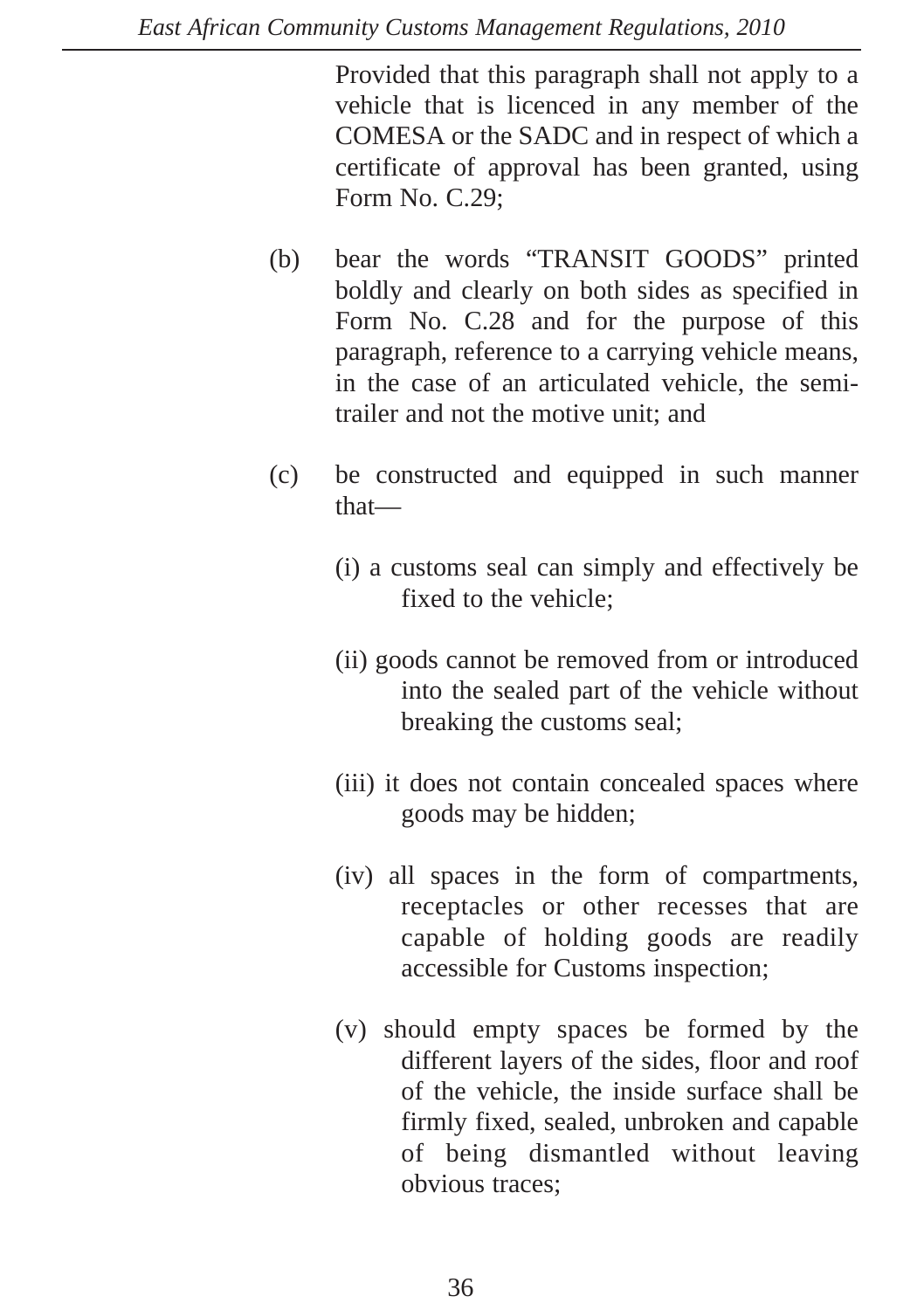- (vi) openings made in the floor for technical purposes, such as lubrication, maintenance and filling of the sand box are fitted with a cover capable of being fixed in a way that renders the loading compartment inaccessible from the outside**;**
- (vii) doors and all other closing systems of the vehicle fitted with a device that shall permit simple and effective customs sealing and the device is either welded to the sides of doors where the doors are of metal, or secured by at least two bolts, riveted or welded to the nuts on the inside;
- (viii) hinges are made and fitted such that doors and other closing systems cannot be lifted off the hinge-pins and other fasteners are welded to the outer;
- (ix) parts of the hinges, except where the doors and other closing systems have a locking device inaccessible from the outside, that once it is applied prevents the doors from being lifted off the hinge pins;
- (x) doors cover all interstices and ensure complete and effective closure; and
- (xi) it is provided with a satisfactory device for protecting the Customs seal, or so constructed that the Customs seal is adequately protected.

(6) For the purposes of sub-regulation (5), "exceptional load" means one or more heavy or bulky objects which, because of weight, size, or nature cannot be carried normally in a closed or sealed vehicle or transport unit and which are readily identified to the satisfaction of the proper officer.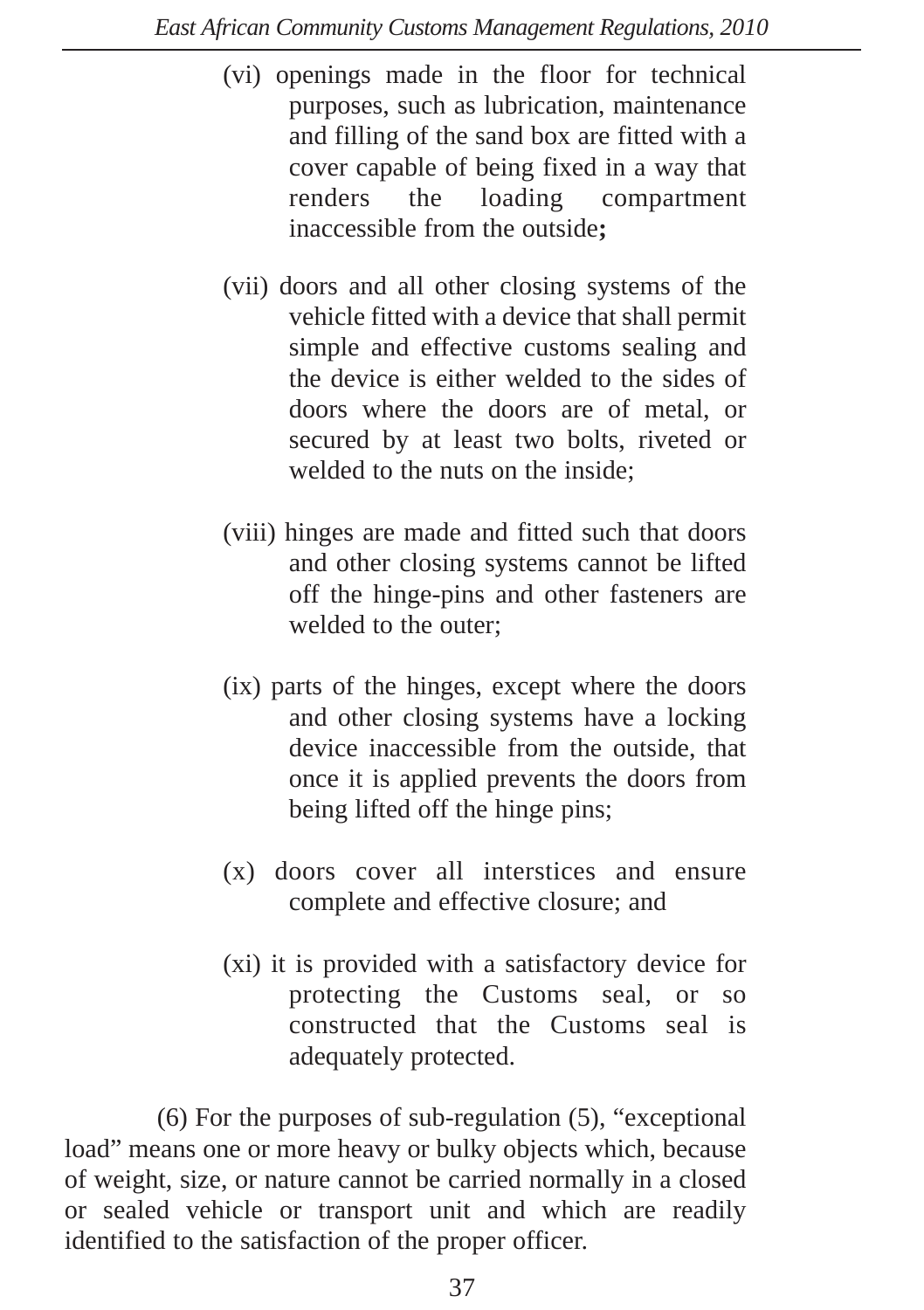(7) Goods in transit shall be produced to the proper officer at the approved port or place of exportation, together with the copy of the transit entry.

(8) A proper officer at the port or place of exportation may refuse to allow the exportation of any goods in respect of which the copy of the entry is not delivered to him or her or received by him or her or where the goods do not conform to the particulars in the entry.

(9) An owner of a vehicle to be used in the transportation of goods in transit shall make an application for a licence in writing to the Commissioner and on approval the applicant shall pay a fee of two hundred dollars.

(10) A vehicle shall not be used in the transportation of goods in transit unless the vehicle is licensed by the Commissioner using Form. No. C.38 or by a competent authority in the COMESA or SADC Member States and approved by the Commissioner using Form. No. C.29.

(11) A licence for a vehicle to convey goods in transit issued by the Commissioner shall be recognised in all other Partner States for the purpose for which the licence was issued.

(12) Where the quantity of goods in transit is found at the port or place of exportation or at any place of exit into foreign territory to be less than that specified in the entry, the owner of the goods shall immediately pay to the proper officer the duty chargeable on the discrepancy, unless it is accounted for to the satisfaction of the proper officer.

(13) Where the quantity of goods in transit is found to be less than that specified in the entry or where the period allowed expires before any part of the goods is exported, the owner of the goods shall immediately pay to the proper officer the penalty to bond, except that in the case of discrepancy, the penalty payable shall be calculated proportionately to the discrepancy unless the discrepancy is accounted for to the satisfaction of the proper officer.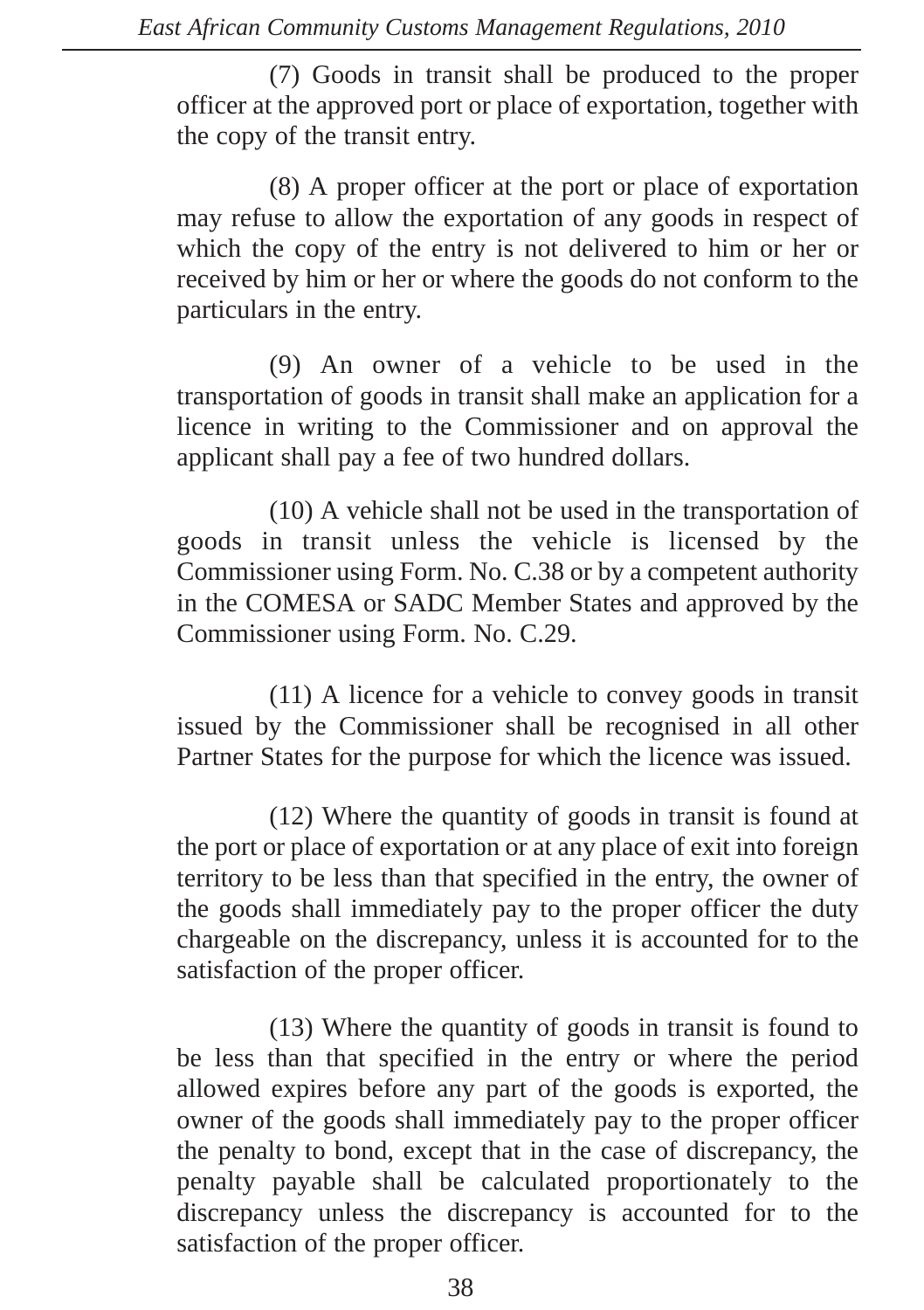(14) Payment of the penalty to bond under subregulation (13) shall not absolve the owner from exporting the goods within the period allowed under sub-regulation (4) and where the owner fails to export the goods, the goods shall be liable to forfeiture unless the Commissioner otherwise directs.

(15) Where an owner submits an application for refund of deposit or cancellation of the bond using Form C. 26 and any other documents that may be required by a proper officer and upon satisfaction that the goods described in Form C. 26 have been exported, the amount of security furnished shall be refunded to the owner or the bond shall be cancelled.

(16) Where no application is submitted under sub regulation (15) within thirty days from the date of exportation, the goods shall be deemed to have been imported for home consumption and shall be liable to any import duty chargeable on similar goods imported for home consumption at the rate in force at the time the goods are entered for home consumption, and the duty shall be paid immediately by the owner of the goods.

(17) Where the evidence of exportation is furnished after the expiry of the period specified in subregulation (16), the owner of the goods shall pay a penalty to the bond at a rate of three per cent per month or at the equivalent rate where the period is less than a month.

(18) Payment of duty under sub-regulations (13) shall not, unless the Commissioner otherwise allows, absolve the owner from the obligations entered into by him or her under sub-regulation (3).

(19) Notwithstanding anything to the contrary contained in these Regulations, where the Commissioner is satisfied that the non-production of satisfactory proof of exportation in respect of a part of the goods is due to circumstances beyond the control of the owner, the Commissioner may in his or her discretion refund to the owner as much of the deposit as he or she deems to be appropriate to that part of the goods in respect of which the proof has been produced, or release the owner from the obligations of any bond in so far as it concerned that part.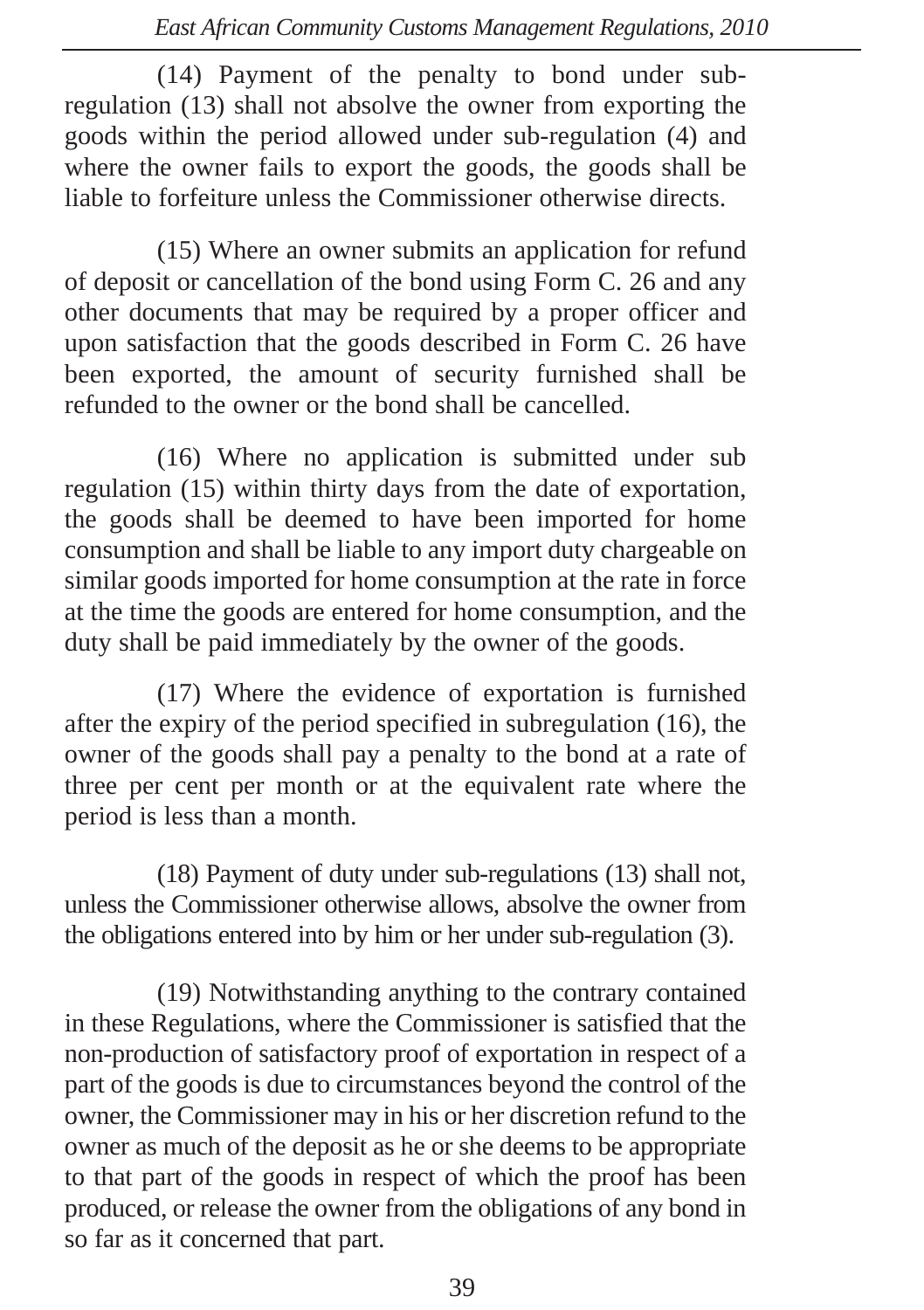(20) Where an owner intends to enter for home consumption any goods which are imported in transit, the owner shall apply in writing to the Commissioner to allow entry of the goods and the Commissioner may allow the entry to be made and shall refund the deposit given or cancel the bond furnished in respect of the goods.

(21) This regulation shall apply, *mutatis mutandis*, to passengers' baggage imported in transit, except that the receipt given by a proper officer for the deposit paid by the passenger or a certificate issued by the proper officer that a bond has been executed, shall be deemed to be the entry required by this regulation.

(22) A person who diverts from the transit route specified under sub regulation (4) commits an offence and shall be liable to a fine not exceeding fifty per cent of the value of the goods and the goods which are the subject of the offence shall be liable to forfeiture.

(23) Where goods in transit cannot be traced, the person referred to under subregulation (22) shall pay to the proper officer the penalty to the bond, in addition to the fine.

#### *Transhipment*

Entry and bond for transhipment.

**105.** (1) Goods reported for transhipment shall be entered using Form C. 17 and a bond in respect of the goods shall be executed using the Customs Bond Form.

(2) Goods which are not reported for transhipment and are unloaded, may be entered for transhipment in accordance with the provisions of this regulation where—

- (a) they have not been entered under the Act; or
- (b) the master or agent applies for and obtains the permission of a proper officer to amend the inward report of the importing aircraft or vessel.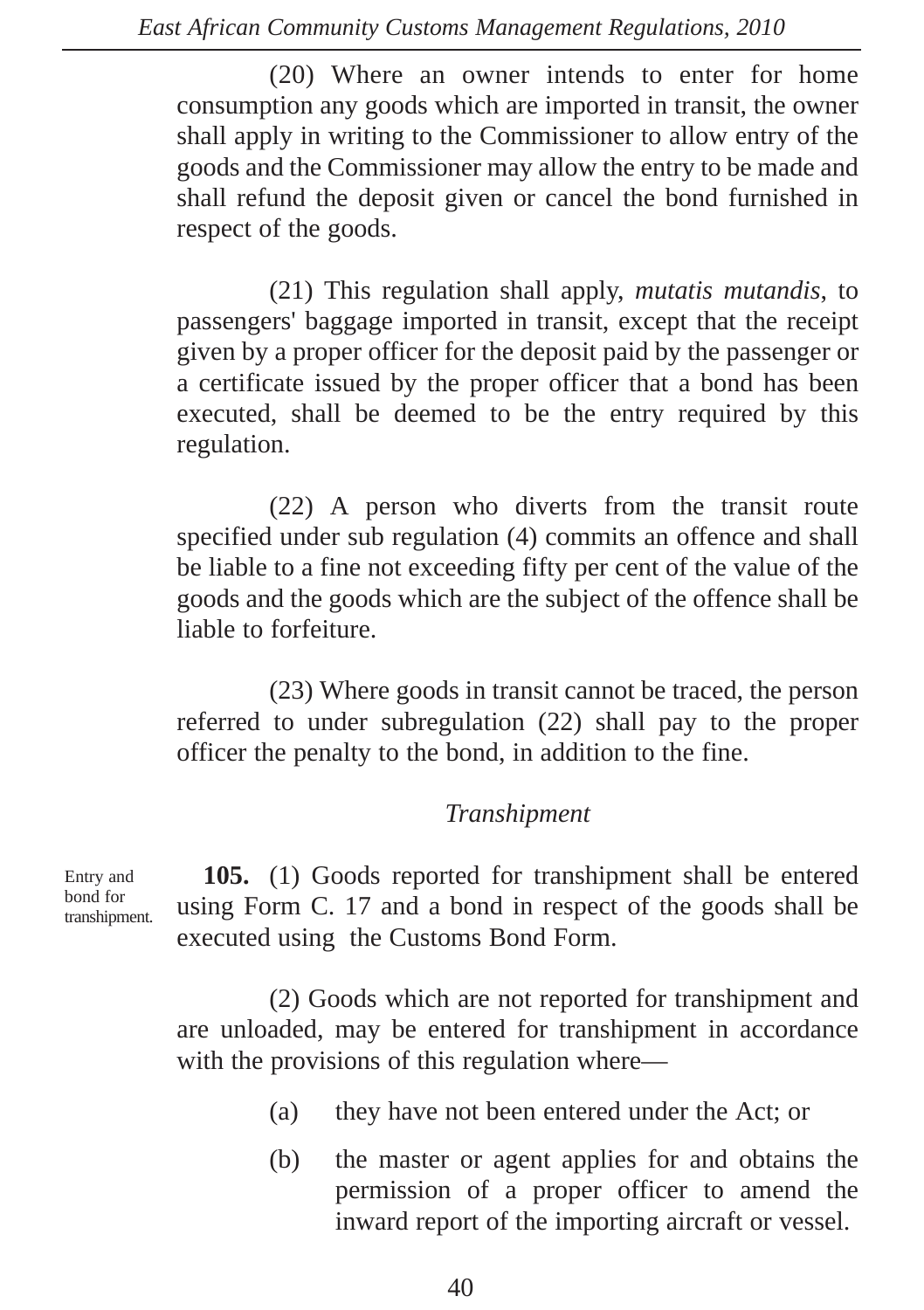(3) Goods reported for transhipment shall be entered and reshipped within twenty-one days after the commencement of the discharge of the importing aircraft or vessel or within such further period as a proper officer may allow.

**106.** Goods entered for transhipment may, with the permission of a proper officer and subject to any conditions he or she may impose, be transhipped direct from an importing aircraft, vessel or vehicle to the exporting aircraft, vessel or vehicle, if the goods are reported by the importing aircraft or vessel or vehicle for transhipment.

#### PART VII

DEPARTURE AND CLEARANCE OF AIRCRAFT AND VESSELS

**107.** The certificate of clearance of a vessel departing to a foreign port shall be in accordance with Form No. C.14.

**108.** (1) The outward manifest of a vessel shall be in accordance with Form No. C.2, and shall contain particulars of all cargo shipped in accordance with the description of the cargo in the relevant bill of lading or freight note, together with the weight or cubic measurement of such cargo in the manner specified in regulations 18 and 19**.**

(2) Each page of the outward manifest, other than that on which the declaration is signed, shall be initialed by the master or his or her agent, and the master or agent shall number and seal together the pages and shall, where required, sign the outward manifest in the presence of the proper officer.

(3) The outward manifest referred to in sub-regulation (1), may be in an electronic form.

(4) Where an outward manifest is made in an electronic form in accordance with sub-regulation (3), the proper officer may require the master to submit the transcript in such time as the proper officer may determine.

(5) A transcript submitted under sub-regulation (4), shall be initialed in the manner specified in regulation 14.

Form of clearance of vessel.

Transhipment direct.

Outward manifest of vessel.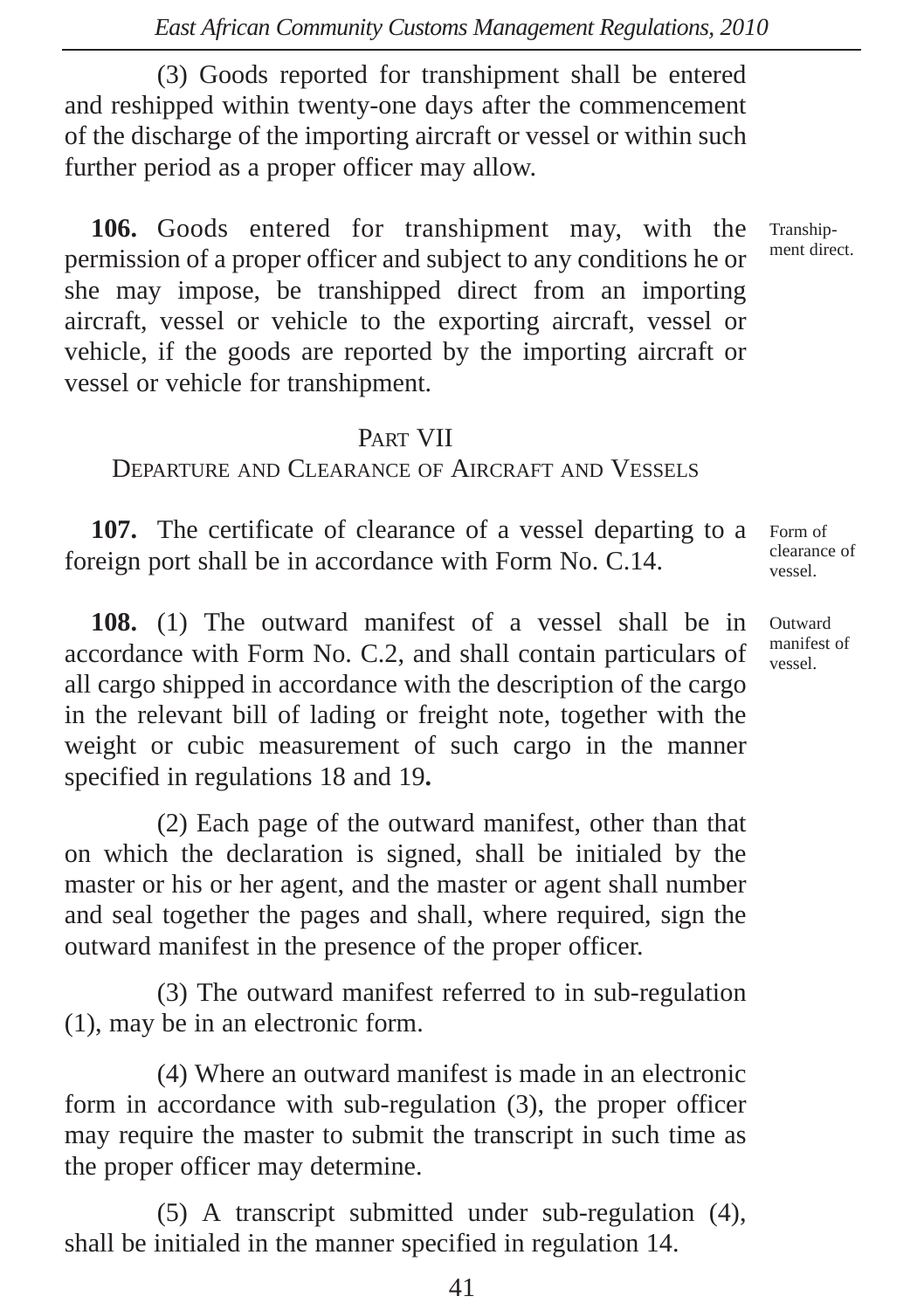Clearance and general declaration for aircraft.

**109.** (1) Before departing to a foreign port, a master of an aircraft shall deliver to a proper officer a general declaration for the aircraft using Form. No. C.4.

(2) The proper officer shall return one copy of a signed Form. No. C.4 to the master, which shall be the certificate of clearance of the aircraft.

(3) A report of the cargo shall be made using Form. No. C.2, which shall be attached to Form. No. C.4.

(4) Each page of Form. No. C. 2 shall be initialed by the master or his or her agent, and the master or agent shall number and seal the pages together and seal them to Form. No. C.4 and shall, where required, sign the general declaration in Form. No. C.4 in the presence of a proper officer.

Amendment of cargo manifest

**110.** Where an application to amend a cargo manifest is made using Form No. C.9 a proper officer may allow the master or agent of an aircraft or vessel to amend the inward or the outward manifest in Form No. C.2, as the case may be, in respect of any goods found to have been shipped short or in excess of the manifest.

Separate manifest in each port.

**111.** (1) For each vessel, an outward manifest made using Form No. C.2 and passenger list made using Form No. C.5 shall be delivered, at each port or place of departure in the Community, and where no cargo is loaded or where passengers do not embark at any port or place, a nil report made using Form No. C.2 or Form No. C.5 shall be delivered.

(2) For each aircraft a general declaration made using Form. No. C.4 and a cargo manifest made using Form. No. C.2 and, where the proper officer so requires, a separate passenger manifest made using Form No. C.5**,** shall be delivered at each port or place of departure within the Community.

(3) Where cargo is not loaded or where passengers do not embark at any port or place, a nil report shall be made using Form No. C.2 and Form No. C.5, respectively and delivered at the port or place.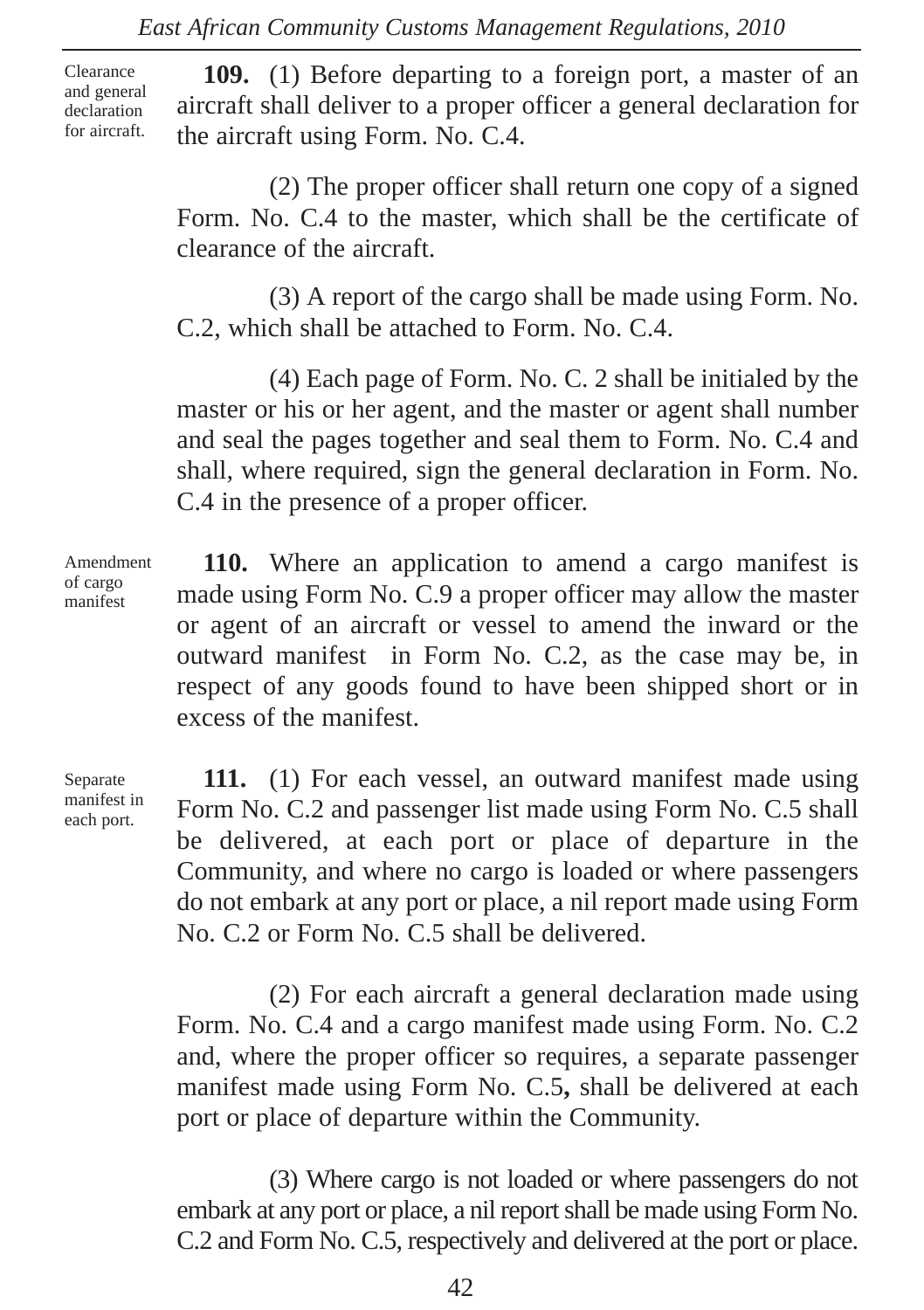# PART VIII IMPORTATION AND EXPORTATION BY POST

**112.** (1) Where goods are imported in postal articles, the Commissioner, may in his or her discretion, accept the Customs declaration on the form provided by the postal administration in the country of origin, for the purpose of assessing the duty on the goods, in lieu of the entry required under the provisions of the customs laws.

(2) In the case of goods exported by post, any form or label affixed to the parcel on which a description of the contents and their value is declared shall be deemed to be the entry required under the Act.

**113.** (1) A Customs declaration made by a sender of goods imported by parcel post shall accompany, or be securely attached to each parcel or to one of the parcels where the goods are packed in more than one parcel.

(2) The declaration referred to in sub-regulation (1) shall give an accurate description of the quantity or weight, the country of origin and value of the contents of the parcel or consignment.

(3) Where the parcel referred to in sub-regulation (1) contains goods of a commercial nature, an invoice or a statement showing full particulars of the goods shall be enclosed in the parcel; and where the goods are enclosed in two or more parcels, an invoice or a statement showing full particulars of the goods shall be enclosed in one of the parcels, which shall be clearly marked "invoice or statement enclosed".

(4) Where the invoice or statement cannot be conveniently enclosed inside the parcel, it shall be securely attached to it.

**114.** (1) All postal articles shall, where the Commissioner so requires, be produced by an officer of the post office to a proper officer for examination, either at the port of arrival in, or departure from the Community, as the case may be, or at any other place in the Community as the Commissioner may direct.

Production of postal articles.

Commissioner may waive entries for goods imported by post.

Customs declaration on postal articles.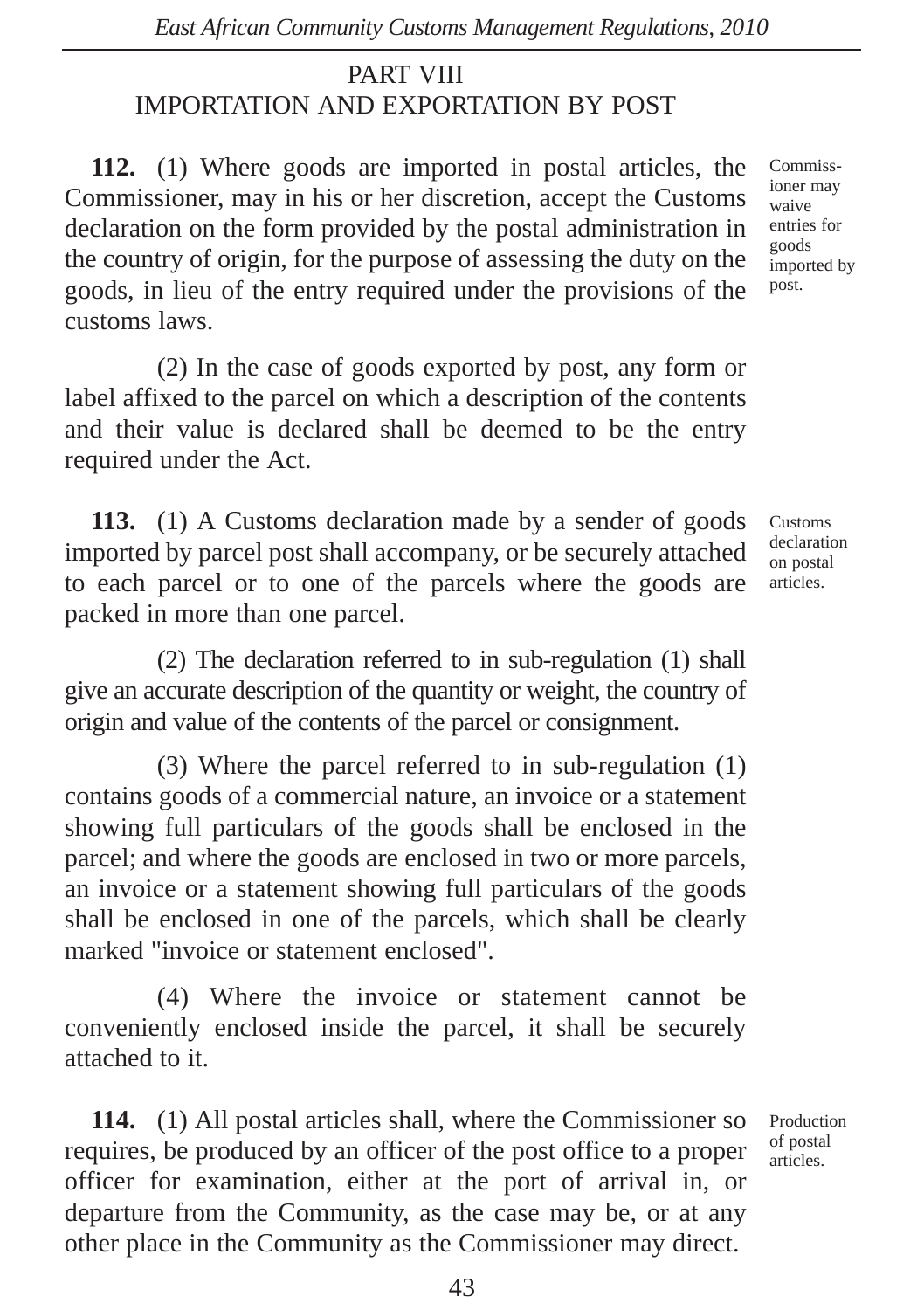(2) For the purpose of production of postal articles under sub regulation (1), the officer of the post office shall be deemed to be the agent of the importer or exporter.

Detention of postal articles.

**115.** In any case where a postal article, or any part of its contents, is found on examination to be conveyed otherwise than in conformity with the provisions of any written law on postal services in a Partner State, or not to agree with any entry, invoice or other document purporting to relate to its contents, or is found to consist of goods prohibited to be conveyed by post, or to be imported or exported, as the case may be, or goods regulated by or under the Act, contrary to any conditions regulating such importation or exportation, the postal article and all its contents shall be deemed to be goods imported or exported contrary to the Act and shall be dealt with as provided in the Act.

Uncleared postal articles.

**116.** Where an addressee of a postal article does not claim a postal article, and where the postal article is not delivered to an alternative addressee or returned to the sender within such time as may be specified in the laws of the Partner States relating to the postal services, or where the addressee refuses to pay the duty, if any, in respect of the goods contained in the postal article, the post office shall send the postal article to the Customs for deposit in the Customs warehouse, and the postal articles shall be dealt with in accordance with section 42 of the Act.

Duties to be paid to the Customs.

**117.** The duty collected by the post office on postal articles shall be paid to the Customs at such time and in such manner as shall be agreed by the Commissioner and the post office.

### PART IX IMPORTATION AND EXPORTATION BY REGISTERED COURIERS

Commissioner may license registered couriers.

**118.** The Commissioner may license any registered courier engaged in international delivery of goods as a Customs agent in accordance with Part XII of these Regulations.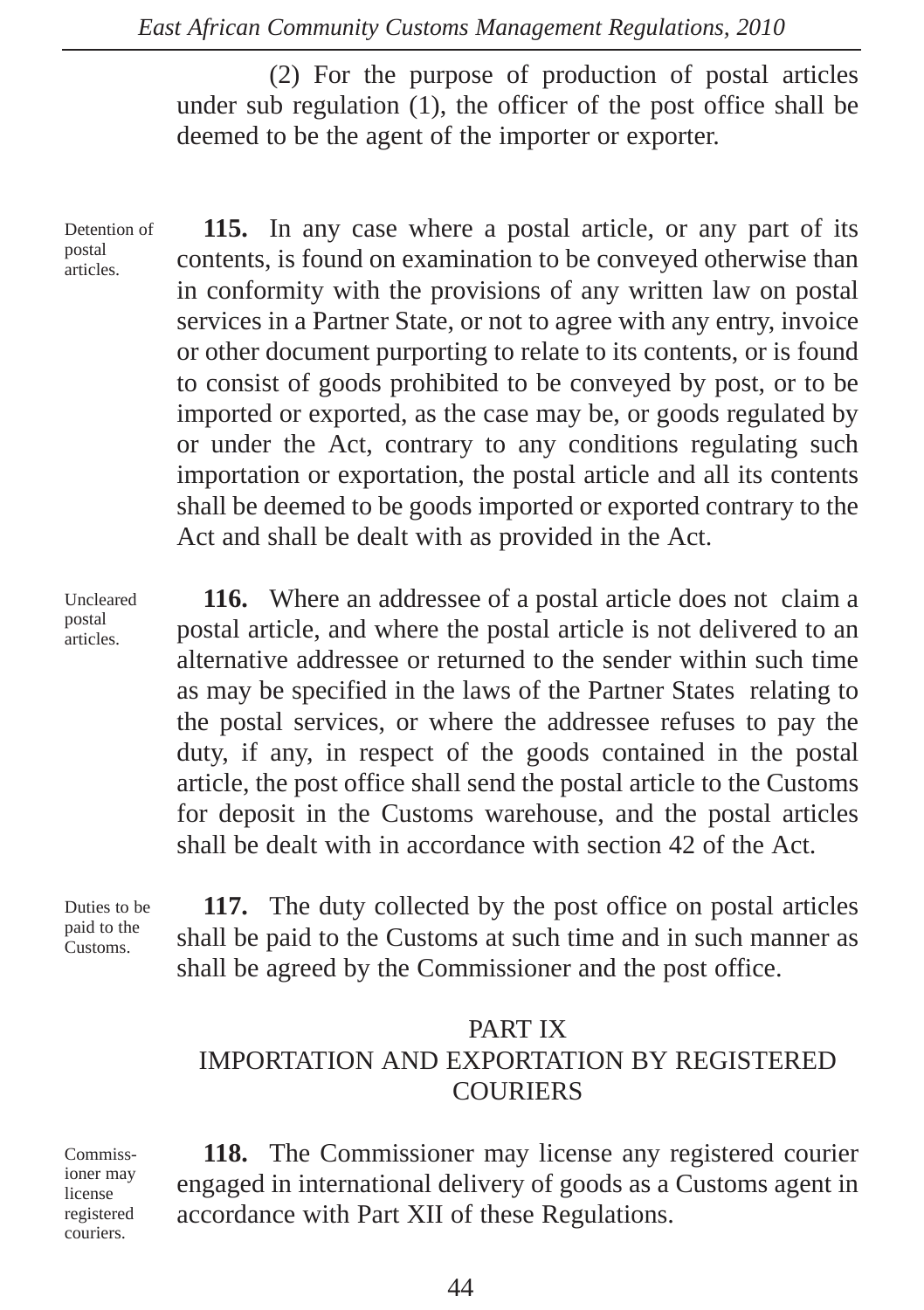**119.** (1) Where goods are imported through a registered courier, the Commissioner may, in his or her discretion, accept the Customs declaration on the form provided by the courier in the country of origin, for the purpose of assessing the duty on the goods, in lieu of the entry required under the provisions of the Customs laws.

(2) Where goods are exported through a registered courier, a declaration from the sender regarding the description of the contents of the package and the value of the goods shall be affixed to the courier article and shall be deemed to be the entry required under the Act.

(3) Sub-regulations (1) and (2) shall not apply to goods where an individual package exceeds seventy kilograms or a value of one thousand dollars.

(4) A licensed courier shall present all the imported goods to a proper officer for examination and assessment of duty.

**120.** (1) A Customs declaration made by a sender of the goods imported through a registered courier shall accompany, or be securely attached to, each courier article or to one of the parcels where the goods are packed in more than one parcel.

(2) The declaration referred to in sub-regulation (1) shall give a description of the quantity or weight, the country of origin and value of the contents of the parcel or consignment.

(3) Where a parcel contains goods of a commercial nature, an invoice or a statement showing full particulars of the goods shall be enclosed in the parcel; and where the goods are enclosed in two or more parcels, an invoice or a statement showing full particulars of the goods shall be enclosed in one of the parcels, which shall be clearly marked "invoice or statement enclosed".

(4) Where the invoice or statement cannot be conveniently enclosed inside the parcel, it may be securely attached to it.

(5) The courier bags under customs control shall not be dealt with in any manner by any person except as may be directed by a proper officer.

Customs declaration on courier articles.

Commissioner may waive entries for goods imported by courier.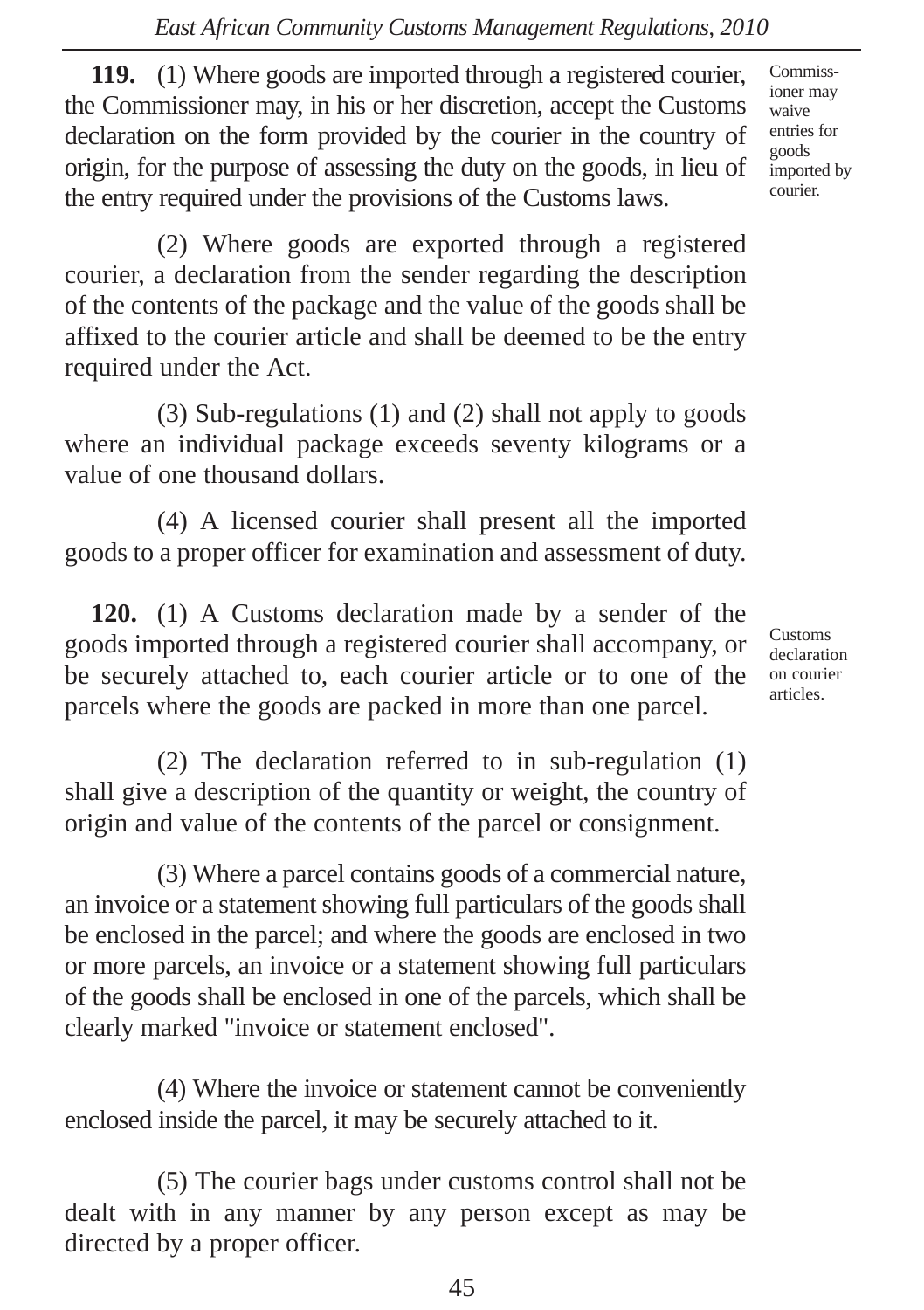Production of courier consignments

**121.** (1) All courier articles shall be produced by an officer of the courier to a proper officer for examination, either at the port of arrival in, or departure from the Community, as the case may be, or at any other place in the Community as the Commissioner may direct.

(2) For the purpose of production of courier consignments under sub regulation (1), the officer of the courier shall be deemed to be the agent of the importer or exporter.

Detention of courier articles.

**122.** (1) A courier article and all its contents shall be deemed to be goods imported or exported contrary to the Act and shall be dealt with as provided in the Act, where the courier article, or any part of its contents, is found on examination—

- (a) not to be conveyed in conformity with the provisions of any written law in a Partner State;
- (b) to be inconsistent with any entry, invoice or other document purporting to relate to its contents, and which may be transmitted with the article or produced by the addressee;
- (c) to consist of goods prohibited to be conveyed by courier, or to be imported or exported, as the case may be, or goods regulated by or under the Act, contrary to any conditions regulating the importation or exportation of the article.

(2) Imported goods not entered within the prescribed period, shall be detained by the Customs and shall be dealt with in accordance with section 34 of the Act.

#### PART X

### CARRIAGE COASTWISE AND TRANSFER OF GOODS

Coastwise clearance and transire.

**123.** The transire for coastwise cargo carried by aircraft and vessels under section 98 of the Act, and the combined clearance and transire for coasting aircraft and vessels and their cargoes under section 100 of the Act shall be declared using Form. C 27.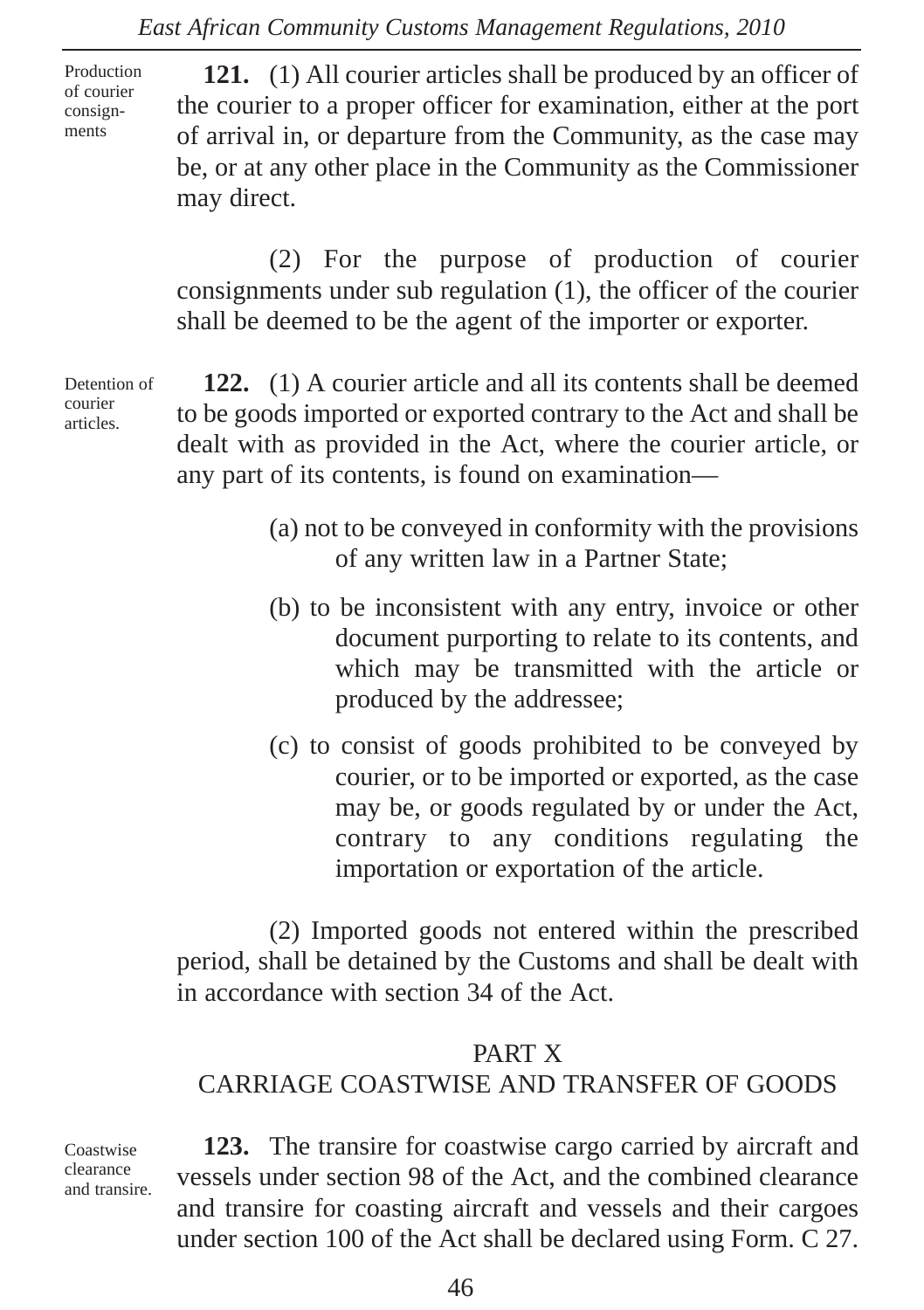**124.** Where cargo is loaded in an aircraft or vessel for carriage coastwise to more than one port or place, separate transires shall be prepared for each port or place.

**125.** (1) Coastwise cargo shall not be loaded on an aircraft or vessel for carriage coastwise or removed from a Customs area or a transit shed after it is unloaded or landed, without the prior permission of a proper officer.

(2) Any person who contravenes this regulation commits an offence.

**126.** Where a master of a coasting aircraft or vessel intends to proceed to a sufferance wharf to load or unload coastwise cargo, he or she shall apply to a proper officer for permission using Form. C. 10.

**127.** (1) A proper officer may grant the permission under regulation 126 subject to any conditions and directions he or she may impose, and to the master or his or her agent defraying the cost of accommodation or providing accommodation in accordance with section 152 (3) of the Act and transport overland or by sea, as the proper officer may decide, from and to his or her proper port, for each officer whose services the proper officer may deem necessary at such sufferance wharf or other place.

(2) The proper officer may require the master of an aircraft or vessel proceeding to a sufferance wharf or other place to deposit with him or her a sum sufficient to cover the expenses referred to in sub-regulation (1).

**128.** Except with the written permission of a proper officer, coastwise cargo or goods for transfer shall not be loaded on or unloaded from a vessel of less than two hundred and fifty tons register, until the master delivers to a proper officer the transire relating to the cargo to be loaded or unloaded.

**129.** A proper officer may on application in writing by the master or agent of an aircraft or vessel, permit the amendment of the transire where any cargo is found to be in excess or short of that described in the transire.

Separate transires for each port.

Unloading and examination of coastwise cargo.

Sufferance wharves and unapproved places.

Accommod ation and transport to be provided.

Transire to be delivered before unloading.

Amendment of transire.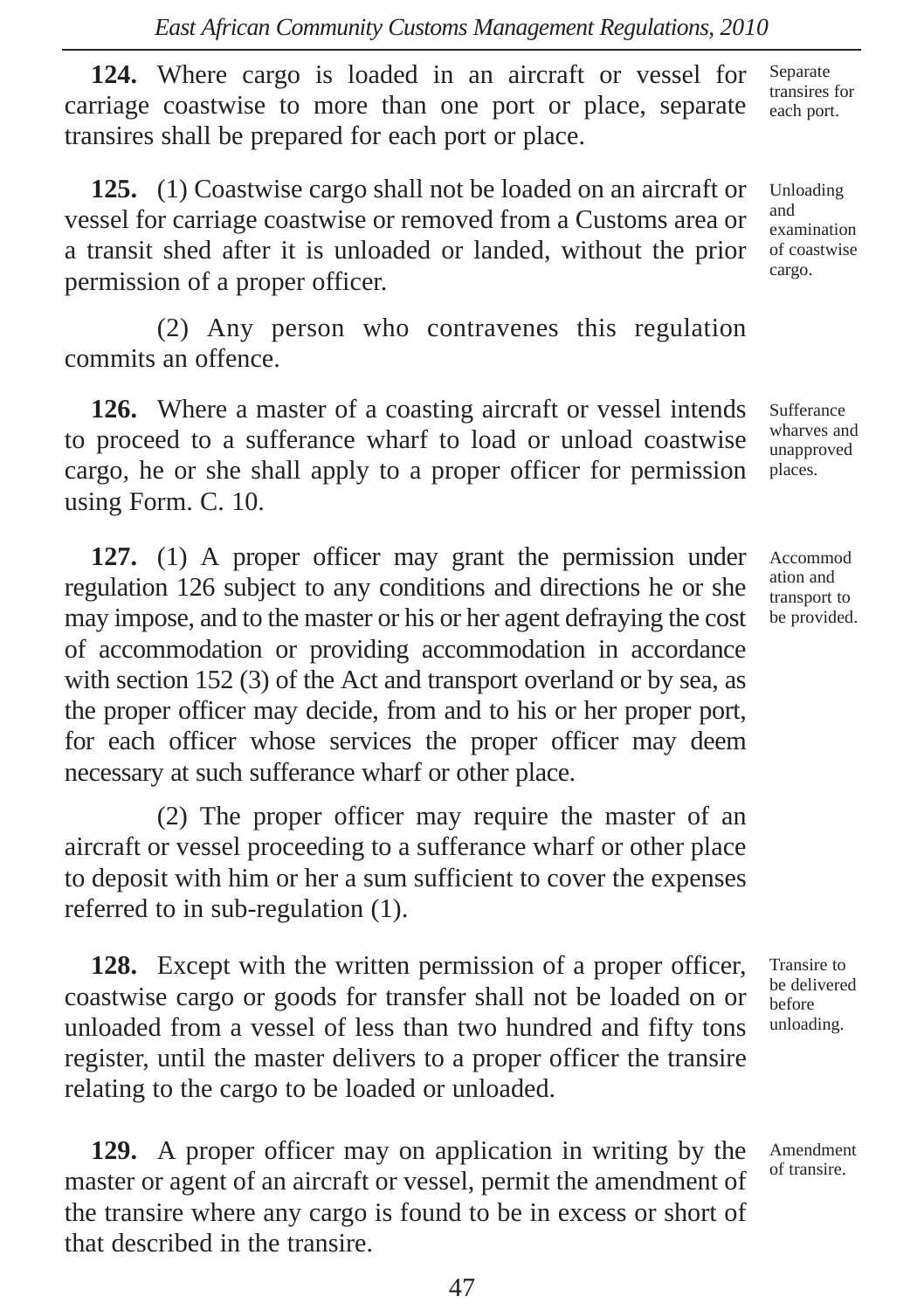General transires.

**130.** (1) A proper officer may, upon application in writing, grant general transires for periods not exceeding six months to vessels trading regularly in local produce between certain specified ports, using Form C. 27.

(2) The general transire referred to in sub-regulation (1) shall be granted under the following conditions—

- (a) that the original general transire shall be carried on board the vessel and shall be available for inspection by an officer at any time;
- (b) that restricted or prohibited goods or goods which have entered for home consumption in the Partner States shall not be carried except as provided for in paragraph (f);
- (c) that within twenty-four hours of arrival at any port and before a master or his or her agent allows any goods to be unloaded, he or she shall deliver to the proper officer a correct account, in duplicate, of the cargo to be discharged at such port in respect of which he or she holds the general transire;
- (d) that the master of a vessel shall not carry any goods on which royalties are payable unless he or she has first obtained a pass note issued by the proper officer in respect of the goods;
- (e) that restricted or prohibited goods and goods which have been entered for home consumption in the Partner States found on board a vessel having a general transire, except as provided for in subparagraph (f), shall be detained and the facts reported to the Commissioner and pending his or her decision the vessel concerned shall not be cleared outwards;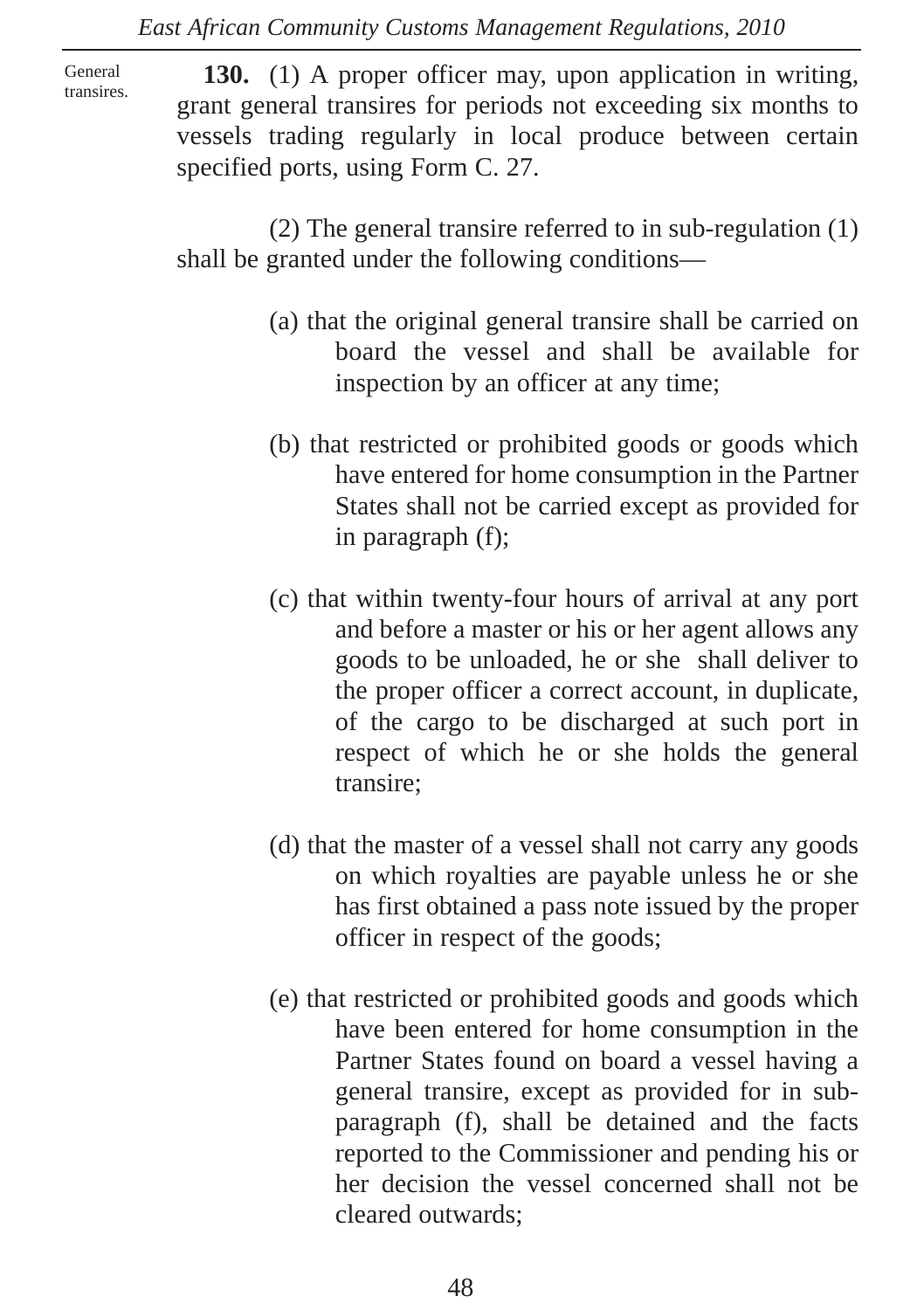(f) that where the master of a vessel intends to ship restricted or prohibited goods or goods which have been entered for home consumption in the Partner States, he or she shall submit to the proper officer, a transire, in respect of the goods, at the port at which the goods are loaded and shall comply with regulations 132, 133, 134 and 135.

### PART Xl **DUTIES**

131. (1) Duties shall be paid at the Customs office or at such Payment of other place as the Commissioner may direct. duties.

(2) Credit notes showing that the amount of duty has been paid into a bank to the credit of the Customs and cheques that have been certified by a bank or in respect of which a standing bank guarantee has been lodged with the Customs may be accepted in payment of duty.

(3) The Commissioner may authorise payment of duty through electronic transfer of funds in such manner as he or she may prescribe.

*Goods imported for a temporary use or purpose*

**132.** (1) Goods imported for temporary use under section 117 of the Act shall apply to the following—

- (a) commercial travelers' samples;
- (b) goods, including stage properties, imported for local exhibition or entertainment;
- (c) goods imported solely for renovation or repair;
- (d) touring promotional material which are not prohibited;
- (e) any vehicles and goods of a kind described in regulations 135, 136 and137;

Goods imported for temporary use.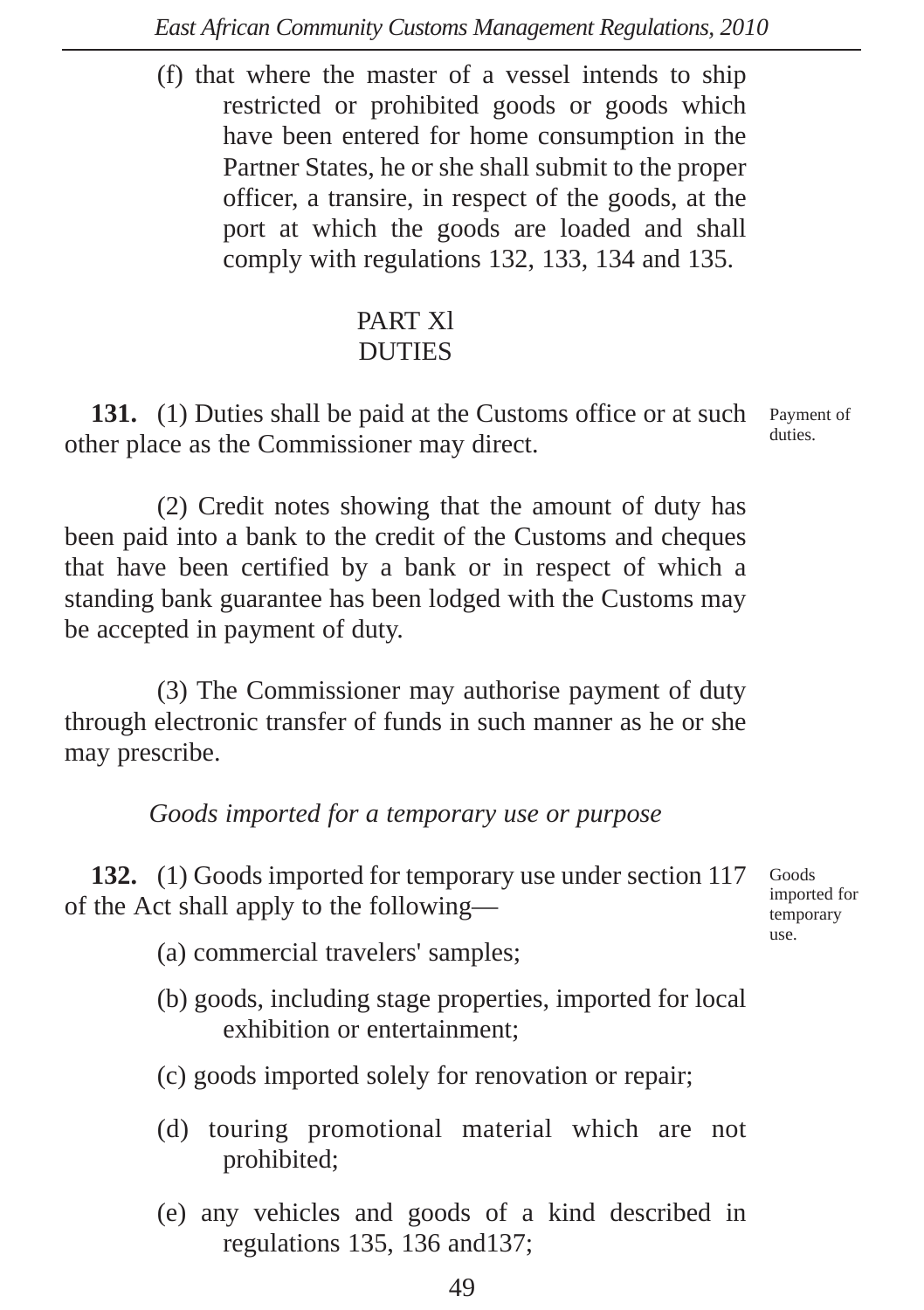- (f) any vehicle described in regulation 136; and
- (g) any other goods the Commissioner may allow, subject to conditions he or she may impose.

(2) For the purpose of this regulation, a "commercial traveler" means any person who satisfies a proper officer that he or she is soliciting orders for merchandise on behalf of a business entity established outside the Community.

Commercial travelers' samples and goods imported for use.

**133.** (1) A person who intends to import any goods of a kind described in regulation 132 (1) (a), (b), (c) and (d) shall apply to a proper officer using Form C 17.

- (2) An application in sub-regulation (1) shall state—
- (a) the full particulars of the goods imported, specifying the nature of the goods for the purpose of identification; and
- (b) the approximate date on which and the port at which the goods will be re-exported.

(3) Where the goods are to be re-exported at a port other than the port of importation, the application shall be made in triplicate.

(4) Where the proper officer so requires, invoices or other documentary evidence of value shall be produced and attached to the application and retained by the officer.

(5) An importer shall deposit an amount of cash sufficient to cover the duty on the goods, or shall execute a security bond in the Customs Bond Form as the proper officer may determine.

(6) A proper officer shall, on application by an owner, state the amount of duty chargeable and the amount of deposit made or of the security bond executed.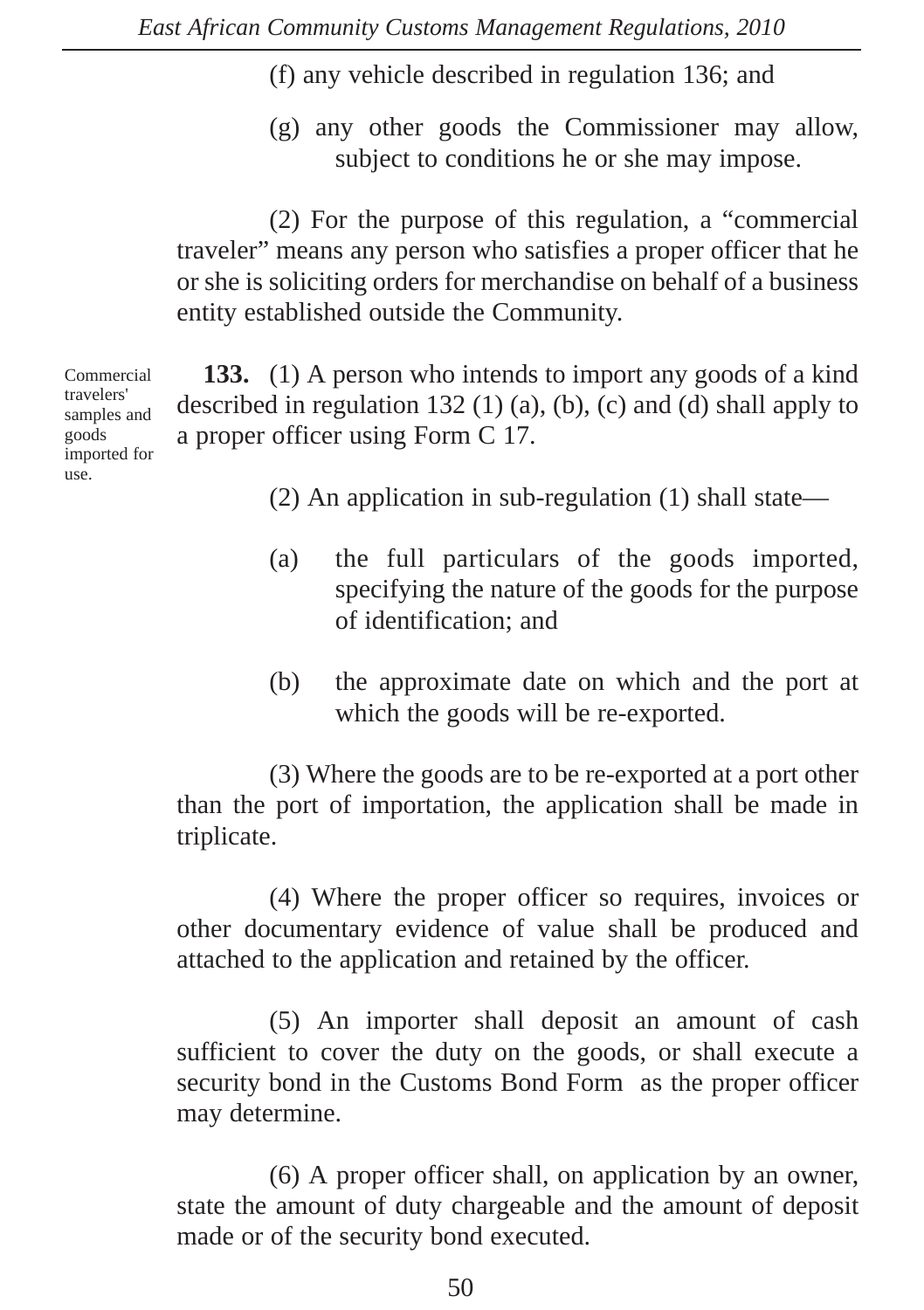(7) A proper officer shall return the duplicate copy referred to in sub-regulation (3) of the application and shall retain and send the triplicate copy where the goods are to be reexported at a port other than the port of importation, to the proper officer at the port at which the goods will be exported.

(8) Before the deposit referred to in sub-regulation (5) is refunded or the security bond cancelled, the following conditions shall be observed—

- (a) the goods shall be re-exported within a period of twelve months from the date of importation; and
- (b) the owner shall give due notice to the proper officer at the port of exportation of his or her intention to reexport the goods and shall deliver to the proper officer the duplicate copy of the application issued to him or her at the port of importation.

**134.** (1) A person who is usually resident outside the Community and who intends to make a temporary stay in a Partner State shall be granted temporary free admission subject to their re-exportation, where that person imports—

Temporary importation of vehicles, etc.

- (a) any road vehicle, including trailers, or cycle, and their accessories, for his or her use during the visit;
- (b) any goods intended for his or her use, while in a Partner State but not for consumption in a Partner State; or
- (c) any road vehicle, including trailers, designed for the transport of person for remuneration or for the industrial or commercial transport of goods, and complies with the conditions contained in subregulations (2) and (4).

(2) Subject to sub-regulations (3) and (4) vehicles and goods imported under sub-regulation (1) shall be re-exported within a period of twelve months from the date of importation unless the importer satisfies the proper officer that he or she is prevented from doing so by *force majeure*.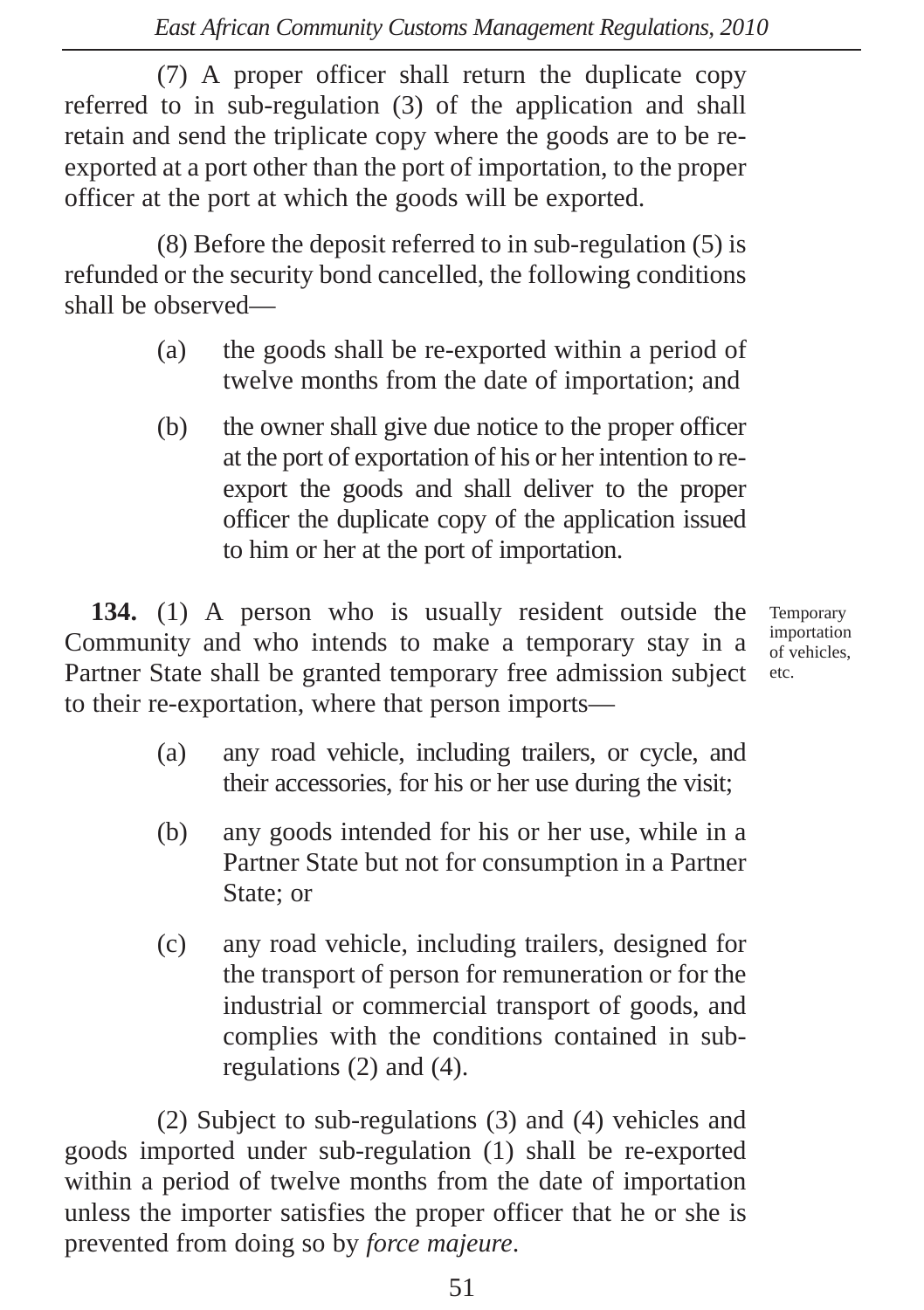(3) Where a vehicle that has been temporarily admitted cannot be re-exported as the result of a seizure, other than an attachment made as a result of a suit by private person, the period shall be suspended for the duration of the seizure.

(4) The re-exportation of a badly damaged vehicle shall not be required, in the case of a duly authenticated accident, where the vehicle is either subjected to the import duty to which it is liable or is abandoned free of all expenses to the Customs or destroyed at the expense of the parties concerned, as the proper officer may require.

(5) A person who imports a vehicle or goods under the provisions of this regulation shall—

- (a) at the time and place of importation, produce to the proper officer the temporary importation papers (*Carnet de Passage en Douane*, pass sheet or other similar importation documents) issued under guarantee of an authorized association in respect of the vehicle or goods;
- (b) satisfy the proper officer that the vehicle and goods correspond in all respects with the description in the temporary importation papers; and
- (c) in the case of vehicles specified in paragraph (*c*) of sub-regulation(1), satisfy the proper officer that—
	- (i) his or her principal place of business is outside the Community;
	- (ii) the vehicle is registered outside the Community;
	- (iii) the vehicle is owned and operated by a person whose principal place of business is outside the Community;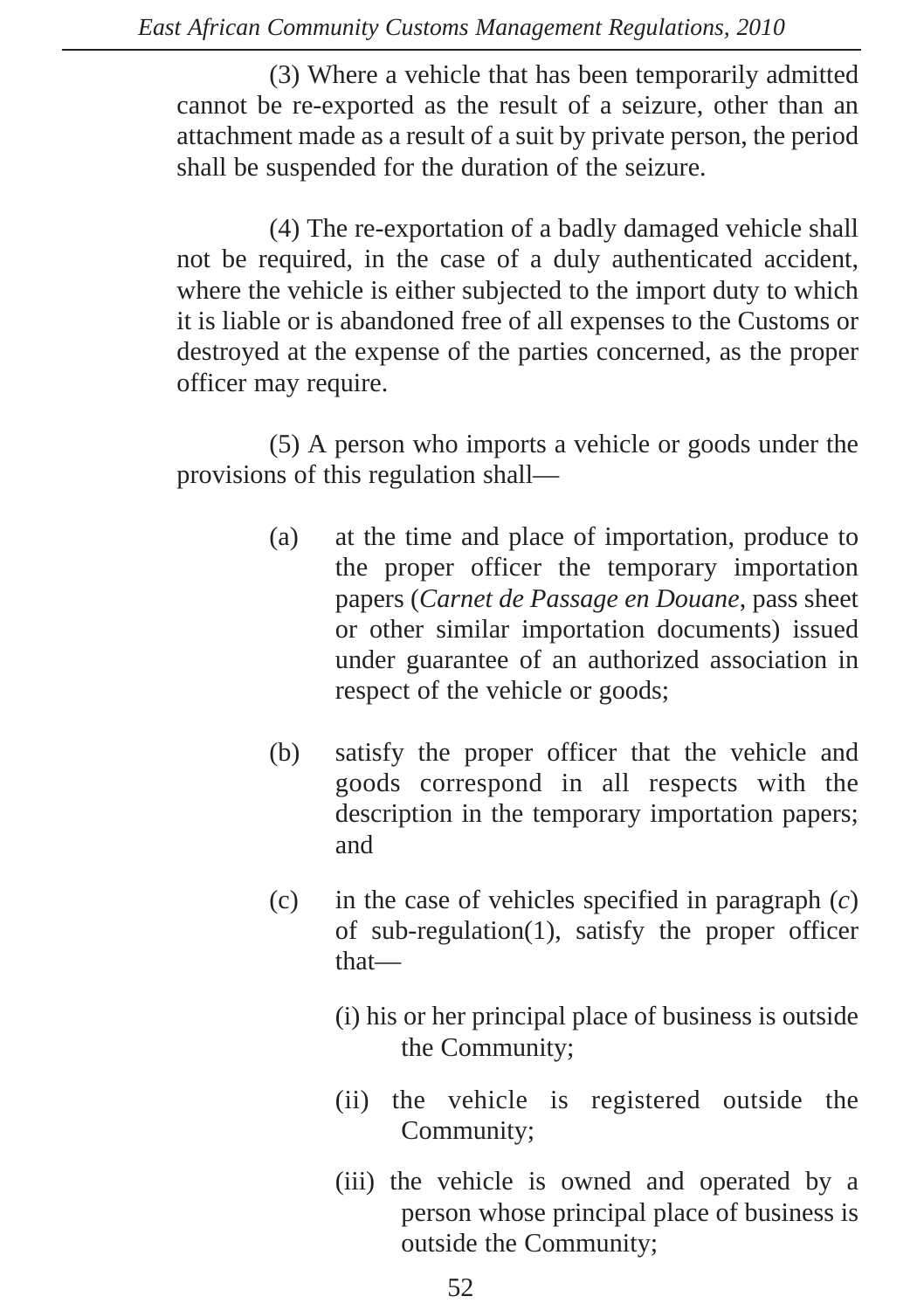- (iv) the importation is taking place in the course of a journey that has begun and will end outside the Community; and
- (v) the purpose of the journey is to use the vehicle for the transport of persons for remuneration or for the industrial or commercial transport of goods from or to a place outside the Community.

(6) The guaranteeing association shall be allowed a period of one year as from the notification of non-discharge of the temporary importation papers, to furnish proof of the reexportation of the vehicle or goods.

(7) Where proof is not furnished within the time allowed, under sub regulation (6), the guaranteeing association shall immediately pay the duty payable and the payment shall not be refundable after a period of one year from the date of the payment.

(8) A person importing a vehicle or goods under the provisions of this regulation shall—

- (a) before re-exportation produce the temporary importation papers and satisfy a proper officer that the vehicle or goods correspond with the description of the vehicle or goods; and
- (b) re-export the vehicle or goods during the validity of the temporary importation papers.

**135.** (1) Where any person who is usually resident outside the Community intends to make a temporary stay in a Partner State, imports—

Procedure where temporary importation papers are not produced

- (a) any road vehicle, including trailers, or cycle, and their accessories, for his or her use during the visit; or
- (b) any goods intended for his or her use, convenience or comfort while in a Partner State but not for consumption; or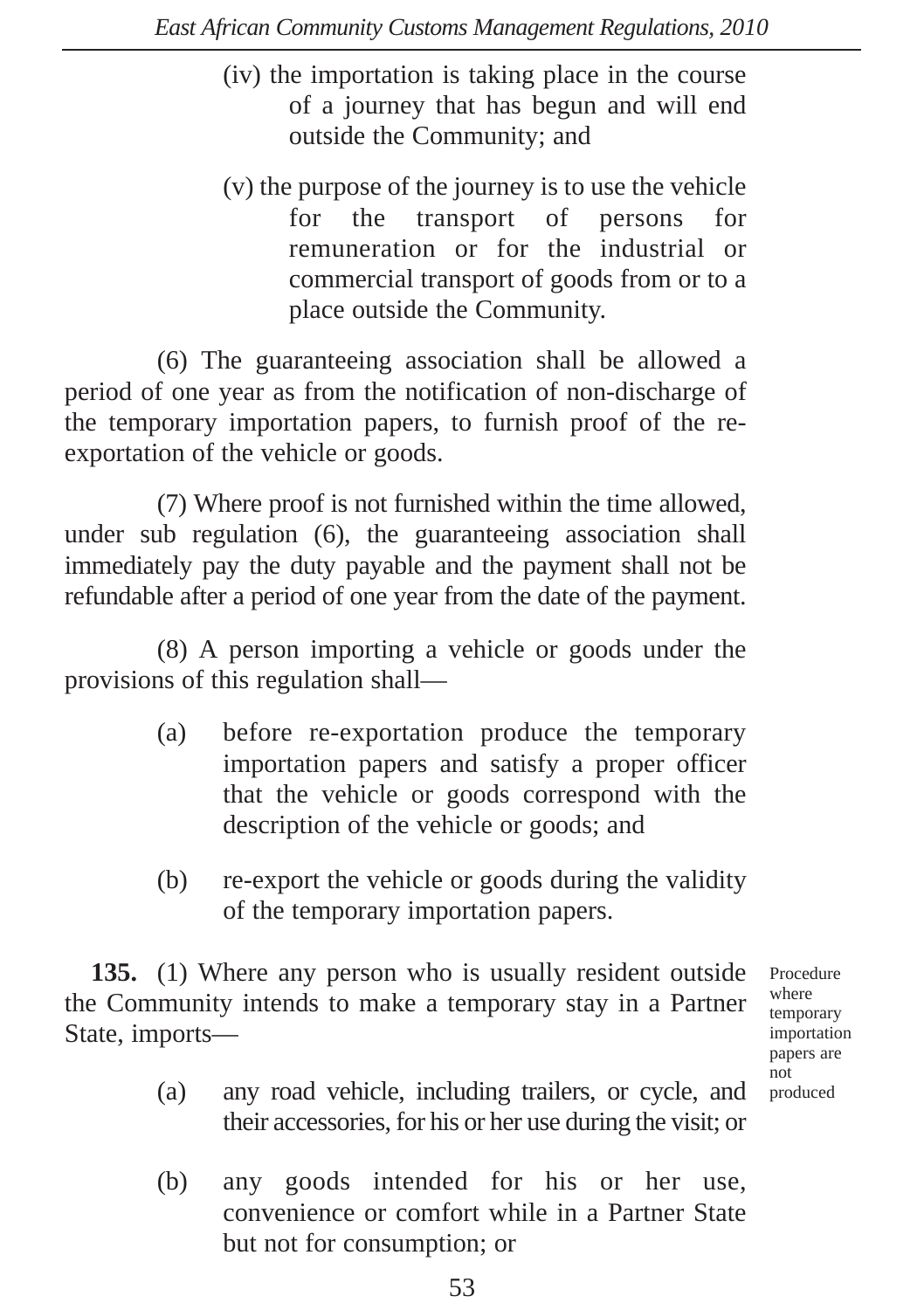(c) any road vehicle, including trailers, designed for the transport of persons for remuneration or for the industrial or commercial transport of goods,

and does not produce temporary importation papers (*Carnet de Passage en Douane,* pass sheet or other similar importation documents), such vehicle and goods, shall be granted temporary free admission subject to compliance with the conditions contained in sub-regulation (2).

(2) A person importing a vehicle or goods under this regulation shall—

- (a) at the time and place of importation, deposit with the proper officer a sum or security equal to the duty chargeable on the vehicle and goods in a Partner State;
- (b) enter the vehicle or goods using Form C. 17;
- (c) re-export the vehicle and goods within a period of fourteen days or such further period as the Commissioner may allow; and
- (d) in the case of vehicles specified in paragraph (*c*) of sub-regulation (1), the person shall satisfy the Commissioner that—
	- (i) his or her principal place of business is outside the Community;
	- (ii) the vehicle is registered outside the Community;
	- (iii) the vehicle is owned and operated by a person whose principal place of business is outside the Community;
	- (iv) the importation is taking place in the course of a journey that has begun and will end outside the Community; and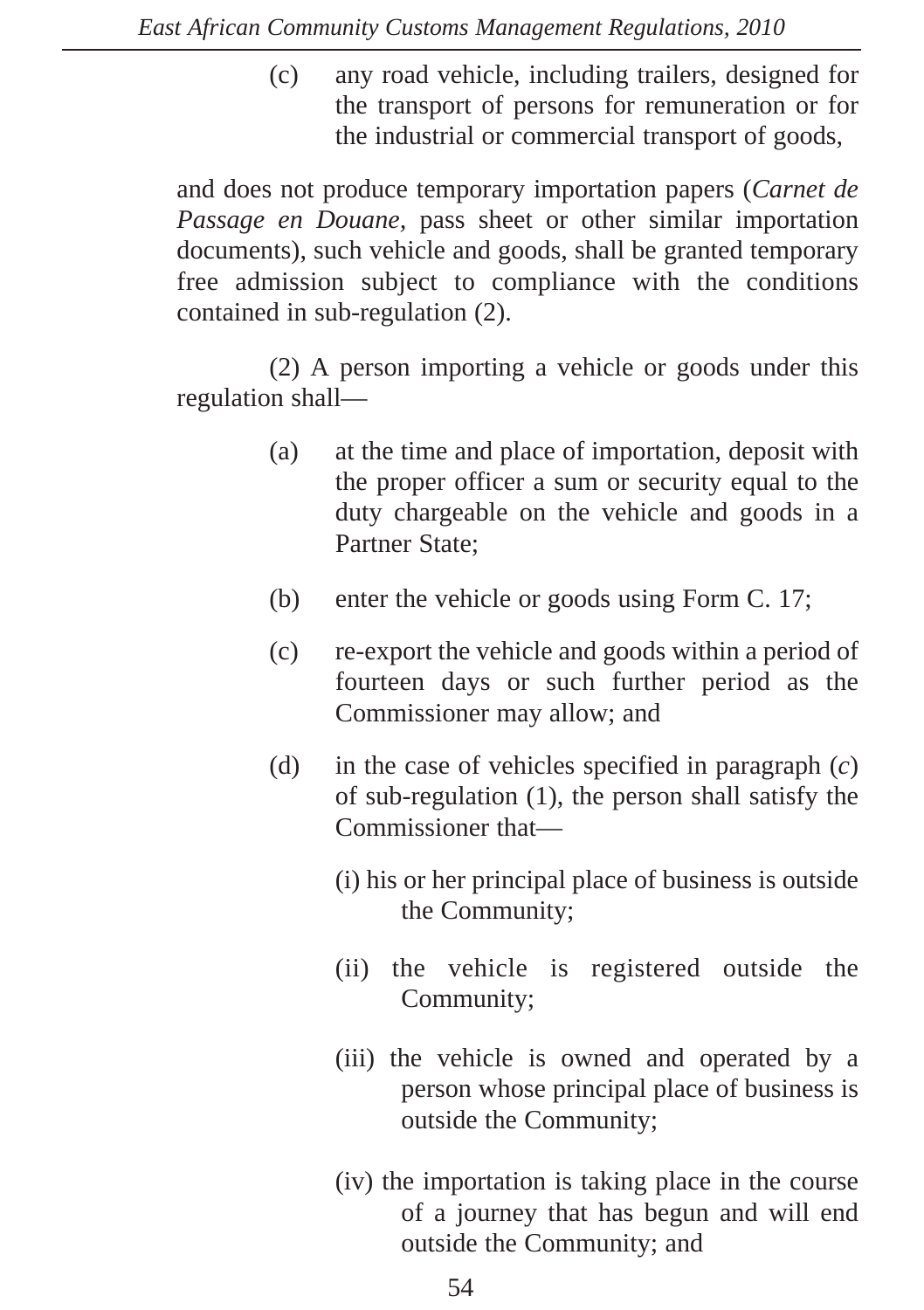(v) the purpose of the journey is to use the vehicle for the transport of persons for remuneration or for the industrial or commercial transport of goods from or to a place outside the Community.

(3) A proper officer shall return a copy of the form signed and stamped by him or her to the importer who shall, on exportation of the vehicle or goods, deliver it to the proper officer at the place of exportation.

(4) Where an officer is satisfied that the vehicle and goods declared for exportation correspond in all particulars with the description in the form, and that they will be exported forthwith, the amount deposited shall be repaid to the importer who shall acknowledge receipt to the proper officer.

**136.** (1) Where a person who is a resident in the COMESA or SADC or where there exists a bilateral or other agreement between a Partner State and any neighbouring country regarding any matter or field of activity, the implementation of which involves or includes the regular transfer to and from or between the countries of goods and person by motor vehicles or trailers for industrial, commercial or other purposes, the provisions of regulation 135 (2) shall not, subject to sub-regulation (2) of this regulation, apply to such motor vehicles or trailers.

(2) Where any person who is usually resident outside the Community intends to engage in any business involving the transfer of goods or persons into the Community by motor vehicle or trailer for industrial, commercial or other purposes, he or she shall make an application to the Commissioner for the temporary importation of a motor vehicle or trailer using Form C 32.

(3) The Commissioner may grant temporary importation of a motor vehicle or trailer on such conditions as he or she may impose, for a period not exceeding three months:

Provided that the Commissioner may, allow where he or she deems fit, a further period as is consistent with the purpose for which the motor vehicle or trailer was imported.

Exemptions to the rule in regulation 135.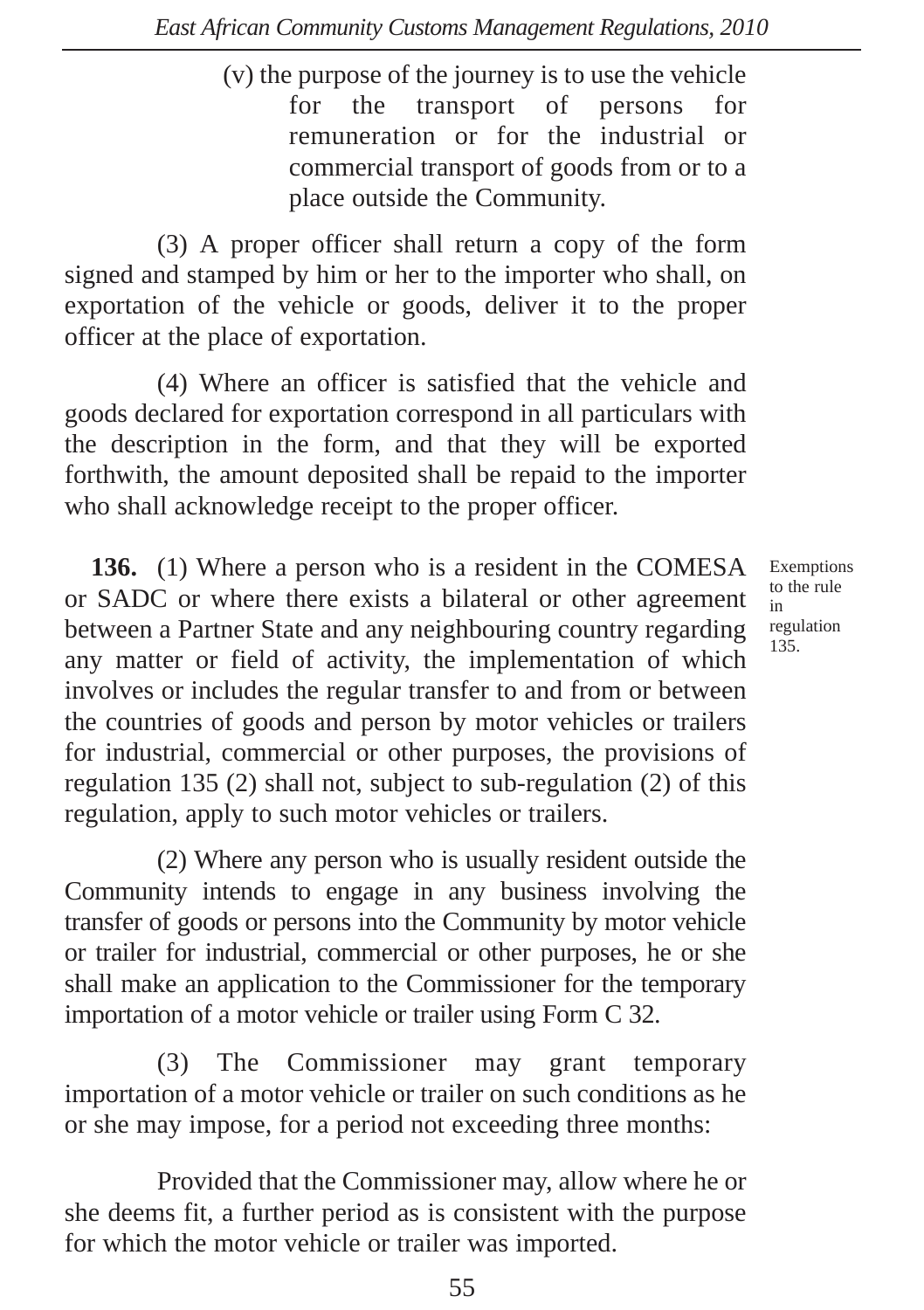Vehicles from one Partner State to another

**137.** (1) Where a person who is resident in the Community intends to use his or her motor vehicle in another Partner State, he or she shall be allowed to use the motor vehicle without the production of temporary importation documents (*Carnet de Passage en Douane,* pass sheet, or other similar documents) and without the making of a deposit as required by regulation 135 for a period not exceeding three months or such further period as the Commissioner may allow.

(2) A person who intends to use his or motor vehicle under sub regulation (1) shall make application in Form C32

Restrictions on user of motor vehicles temporarily imported

**138.** (1) A motor vehicle imported into the Community under regulations 132, 133 or 134 shall not be—

- (a) lent, sold, pledged, hired, given away, exchanged or otherwise disposed of without the prior permission of the Commissioner; or
- (b) used within the Community for the transport of persons for remuneration or of goods, other than the *bona fide* personal possessions of the owner and his or her passengers, either free or for remuneration.

(2) The conditions prescribed under sub regulation (1) (b) of this regulation shall not apply to the motor vehicles imported under regulation 132(1) (c) and 135(1) (*c*).

(3) A person who contravenes subregulation (10) commits an offence.

#### *Duty drawback*

**Conditions** for duty drawback

**139.** (1) A person who intends to claim duty drawback shall register with the Commissioner and shall provide particulars and supporting documents as the Commissioner may require.

(2) An exporter or his or her agent shall fill the rate of yield where applicable in the notification Form C 30, which may be used to determine the duty drawback co-efficient.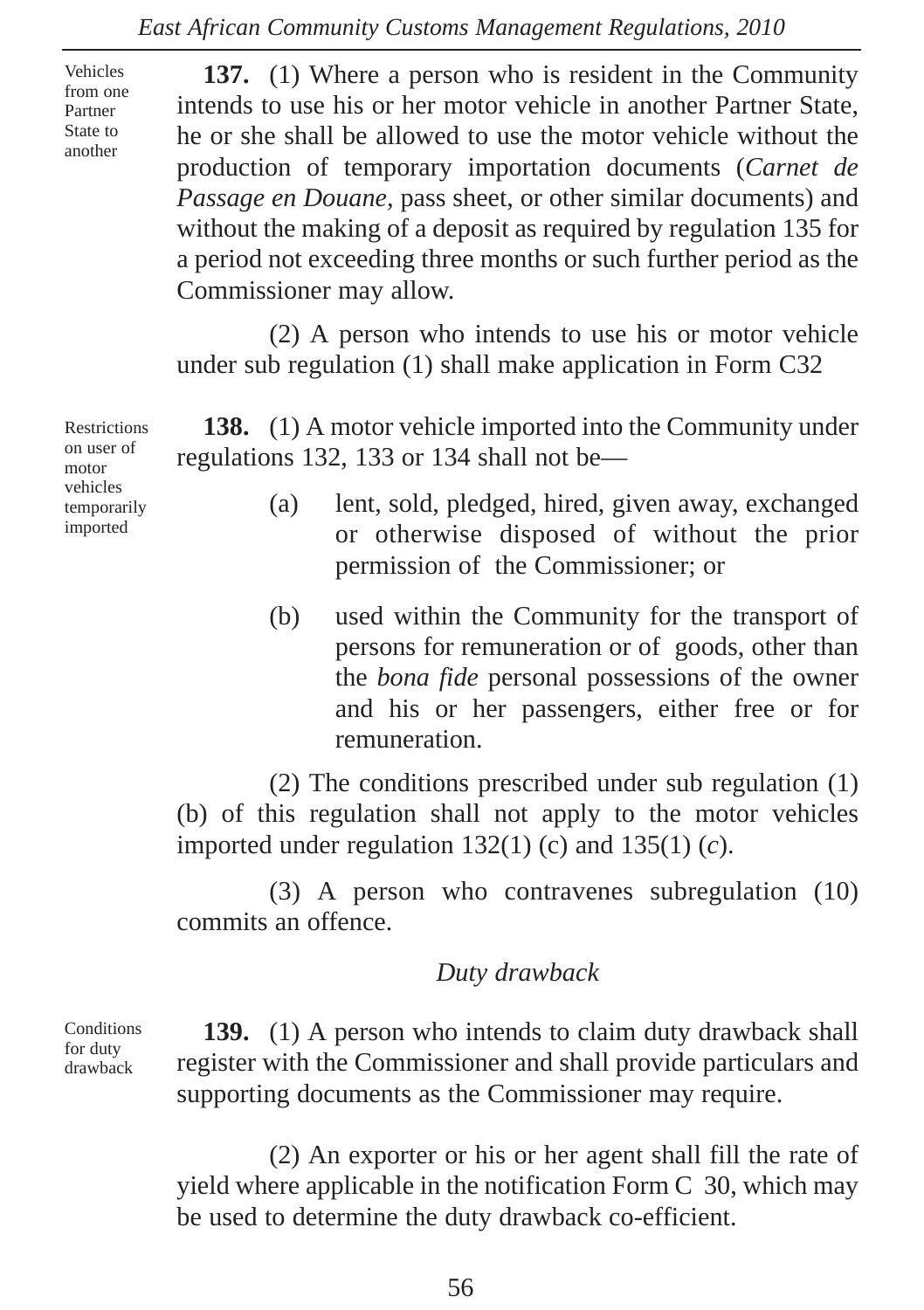(3) The claim for duty-drawback shall be in Form C. 31 and shall be accompanied by—

- (a) an original copy of the commercial invoice;
- (b) the packing list;
- (c) a signed claim form bearing the printed personal names of the authorised offices of the exporter or agent; and
- (d) any other documents the Commissioner may require.

(4) Duty drawback shall not be granted on tax exempt materials used in the production of exports.

**140.** Duty drawback shall be payable according to the actual quantity of goods exported, or shipped for use as stores, or used as prescribed as the case may be. Basis of duty drawback.

**141.** Duty draw back shall be granted under the following conditions—

- (a) that the goods are not prohibited by any law from being exported or put on board any aircraft or vessel for use as stores; and
- (b) that the goods have been entered and the relative invoice deposited with the proper officer.

**142.** Duty drawback shall not be allowed on any goods—

- (a) unless such goods were exported unused in the original packages in which they were imported, or unless the contents were unpacked and repacked in other packages by authority and under supervision of a proper officer;
- (b) unless the proper officer is satisfied that the particulars of goods are identical with the particulars contained in the entries, invoices and other documents relating to the goods;

**Conditions** of granting duty drawback.

When duty drawback is not allowed.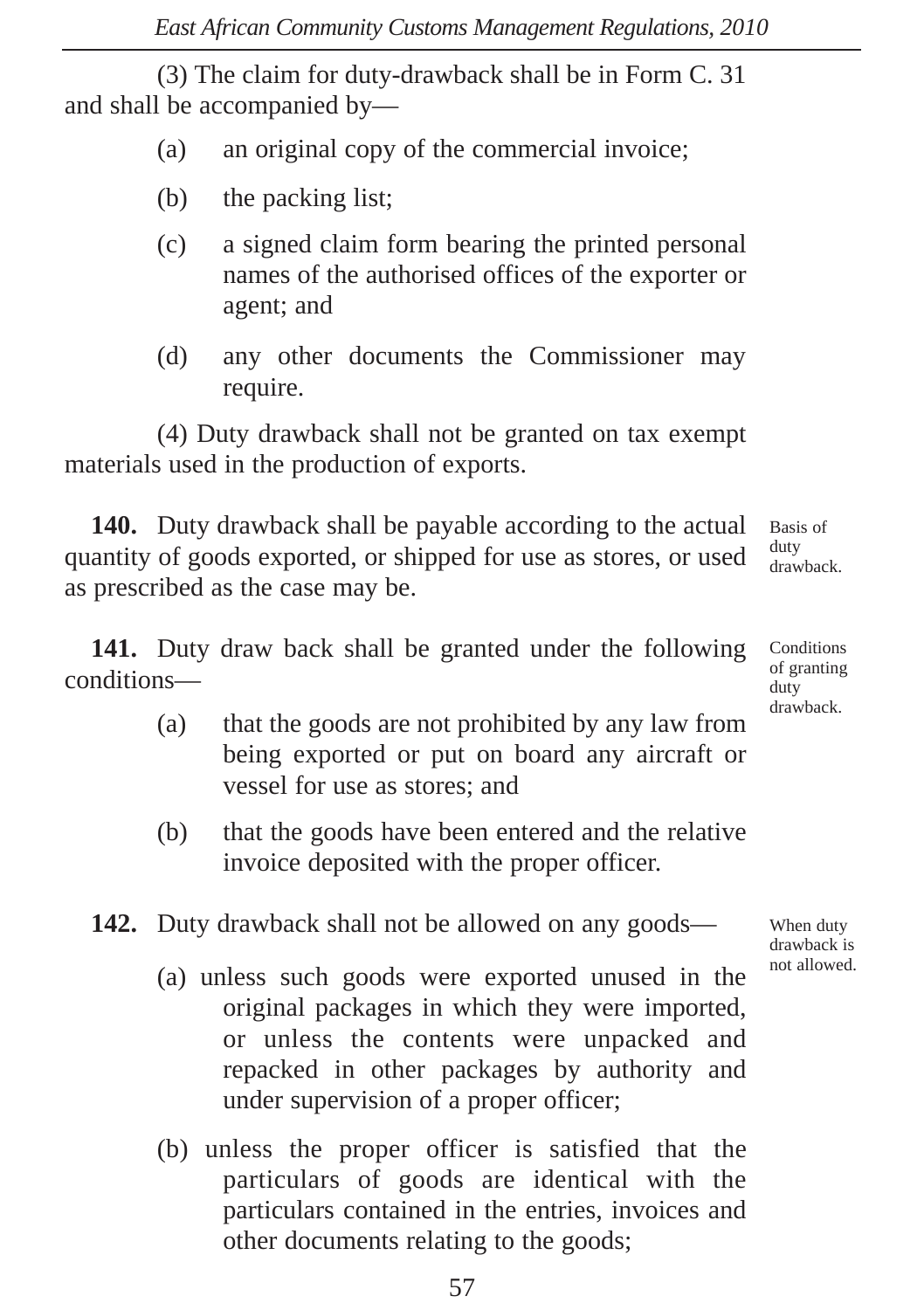- (c) which were damaged or spoilt before exportation;
- (d) unless such goods were produced to the proper officer for examination at the approved place of examination prior to exportation and also, where required, on board the aircraft or vessel on which they are to be exported, or used as stores;
- (e) unless the goods are exported or shipped for use as stores, within twelve months from the date of the payment of duty;
- (f) unless the proper officer certifies on the export entry that the goods have been exported or shipped for use as stores; or
- (g) unless the person claiming drawback on the goods entered for exportation produces, if required, within the time allowed by the proper officer, a certificate in respect of the landing of such goods from the competent authority at the port or place of discharge.

#### *Remission or refund*

**143.** (1) Where in accordance with section 16 of the Act, an owner of any goods subject to Customs control intends to abandon the goods to the Customs, the owner shall apply to the Commissioner in writing for abandonment of the goods.

(2) Where the Commissioner allows the abandonment, the owner may apply to the Commissioner for remission or refund of duty using Form C. 33.

144. Where in accordance with section 141 of the Act, any person claims a remission of duty on any goods lost or destroyed by accident, he or she shall apply in writing to the Commissioner, and submit proof of the loss or destruction.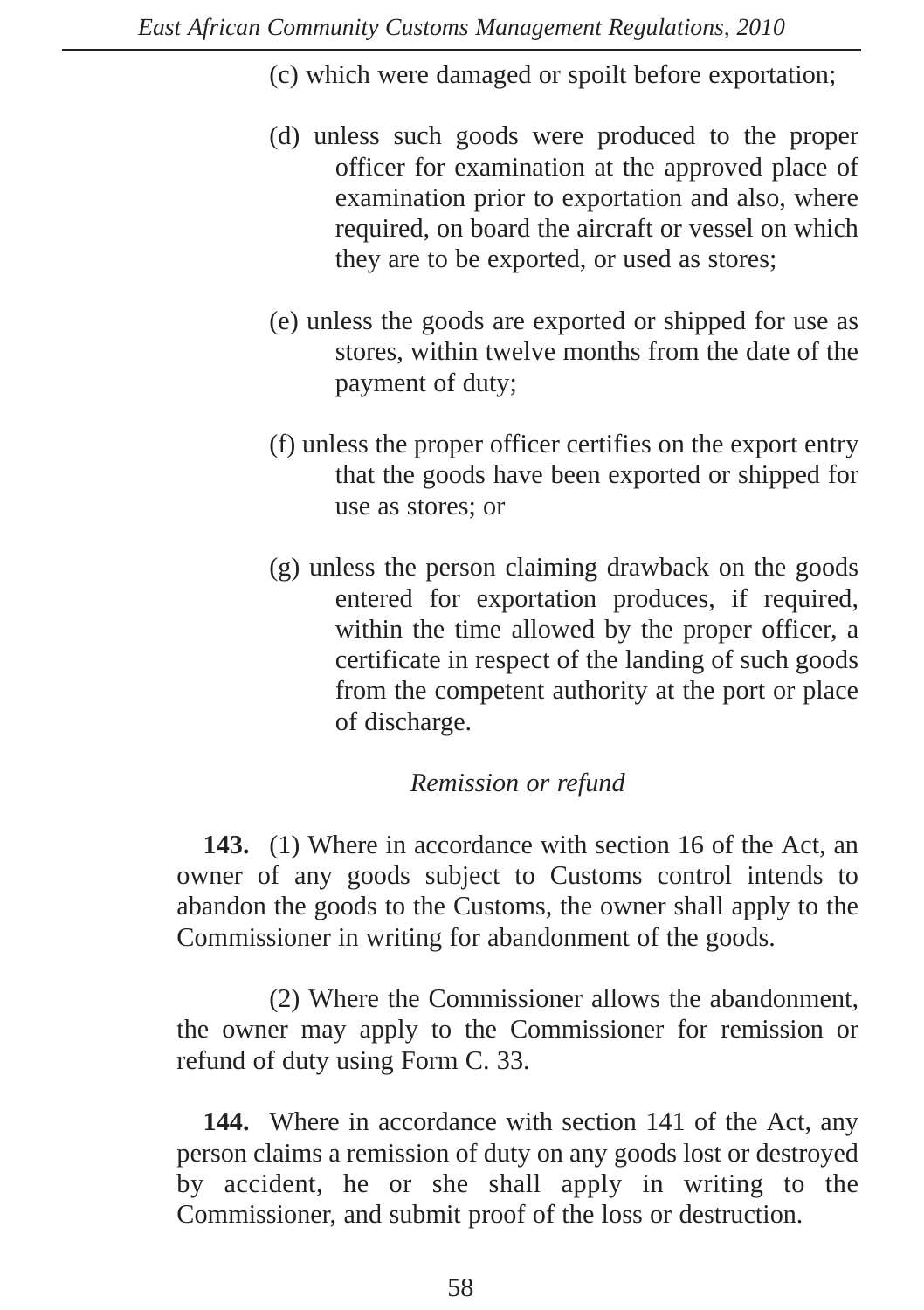### *Rebate*

**145.** Where in accordance with section 142 of the Act, any person claims a rebate of the duty payable on any imported goods, damaged before the goods are delivered out of Customs control, he or she shall submit to the proper officer an application for the rebate using Form No. C.33, together with any evidence the proper officer may require.

# *Refund*

**146.** (1) Subject to section 143 of the Act, an owner of any goods who wishes to return the goods to the seller or destroy them under Customs supervision, shall notify the proper officer accordingly and submit such evidence as the proper officer may require.

(2) A refund shall not be allowed on any goods to which sub-regulation (1) applies—

- (a) unless the person claiming the refund enters the goods for exportation using Form No. C.17, at the port of exportation and submits the claim within twelve months of the date of payment of duty, using Form C. 34;
- (b) unless the goods are repacked for exportation, under the authority and supervision of the proper officer;
- (c) where the goods are damaged after being delivered out of Customs control;
- (d) where after importation, the goods are used, except as provided in paragraph (b) or exposed for sale, within the Community;
- (e) unless the goods are produced to the proper officer for examination and where required, at the approved place of examination prior to exportation and on board the aircraft or vessel on which they are to be exported;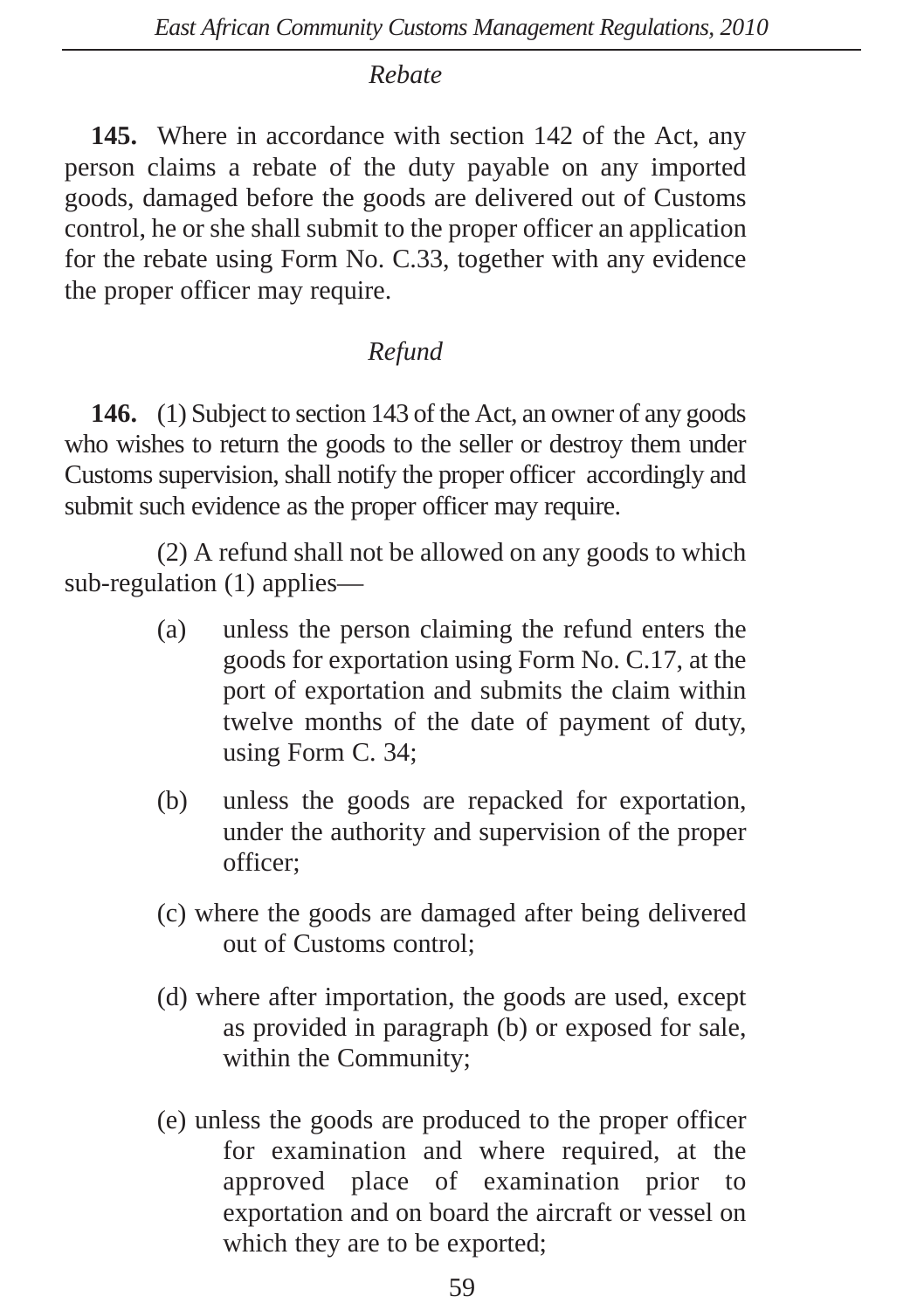- (f) unless the goods are exported within twelve months from the date of payment of duty;
- (g) unless the proper officer certifies on the export entry that the goods have been exported; and
- (h) unless the person claiming refund on the goods entered for exportation, produces, where required, within the time allowed by the proper officer, a certificate in respect of the landing of the goods from the competent authority at the port or place of discharge.

**147.** Where, in accordance with section 144 of the Act, any person claims a refund of duty which is paid on any goods which are damaged or pillaged during voyage or which are damaged or destroyed while subject to Customs control, he or she shall submit to the proper officer an application for the refund using Form C. 33 and submit proof of the damage, pillage or destruction as the proper officer may require

**148.** (1) A person claiming a refund of any duty that is overpaid or paid in error shall submit to the proper officer at the place where the duty was paid, an application using Form C.34, together with any evidence of overpayment or payment in error as the proper officer may require.

(2) Notwithstanding any provisions to the contrary in these Regulations, a person who claims a refund of any deposit or requests cancellation of any bond given by way of security under Part IX of the Act, shall submit to the proper officer at the place where the deposit is made or security is given, an application using Form C. 26, together with any evidence of compliance with the provisions of the Act that necessitated payment of a deposit or giving of the security as the proper officer may require.

(3) Where the Commissioner is satisfied that the nonproduction of satisfactory proof of compliance in respect of any part of an undertaking given is due to circumstances beyond the control of the person entering into an undertaking, the Commissioner may refund to that person any amount of the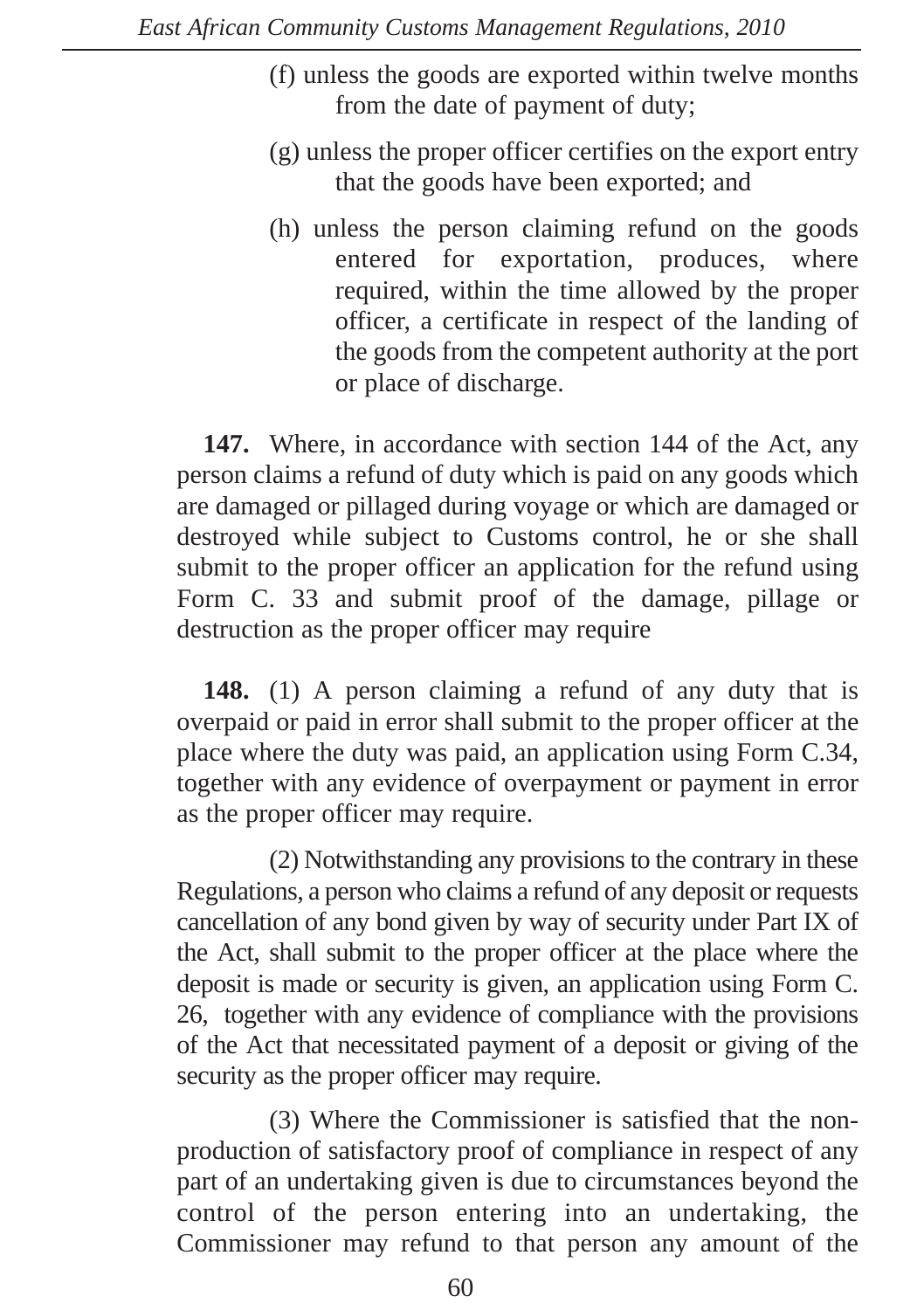deposit made, appropriate to that part of the undertaking in respect of which the proof is produced or release that person from the obligations of any bond in so far as it concerns that part.

# PART XII CUSTOMS AGENTS

**149.** (1) An application for a licence as a Customs agent under section 145 of the Act, shall be made to the Commissioner using Form C.20,

(2) An application fee of fifty dollars shall be paid for the application referred to in sub-regulation (1).

**150.** (1) An applicant for licence as a Customs agent shall—

- (a) have an established office with a computer capable of connecting to the customs computer system, the physical location of which shall be indicated in the application form for customs verification purposes;
- (b) have at least two employees in charge of clearance with a diploma, certificate in customs training from a recognised institute or a minimum of five years experience in customs operations
- (c) submit—
	- (i) the memorandum and articles of association of the company;
	- (ii) the certificate of registration of the company;
	- (iii) the Tax Identification Numbers of the company and of the director;
	- (iv) the current tax clearance certificate;
	- (v) copies of identity cards, passports or other forms of identification of the directors and staff proposed to directly handle or sign customs documents;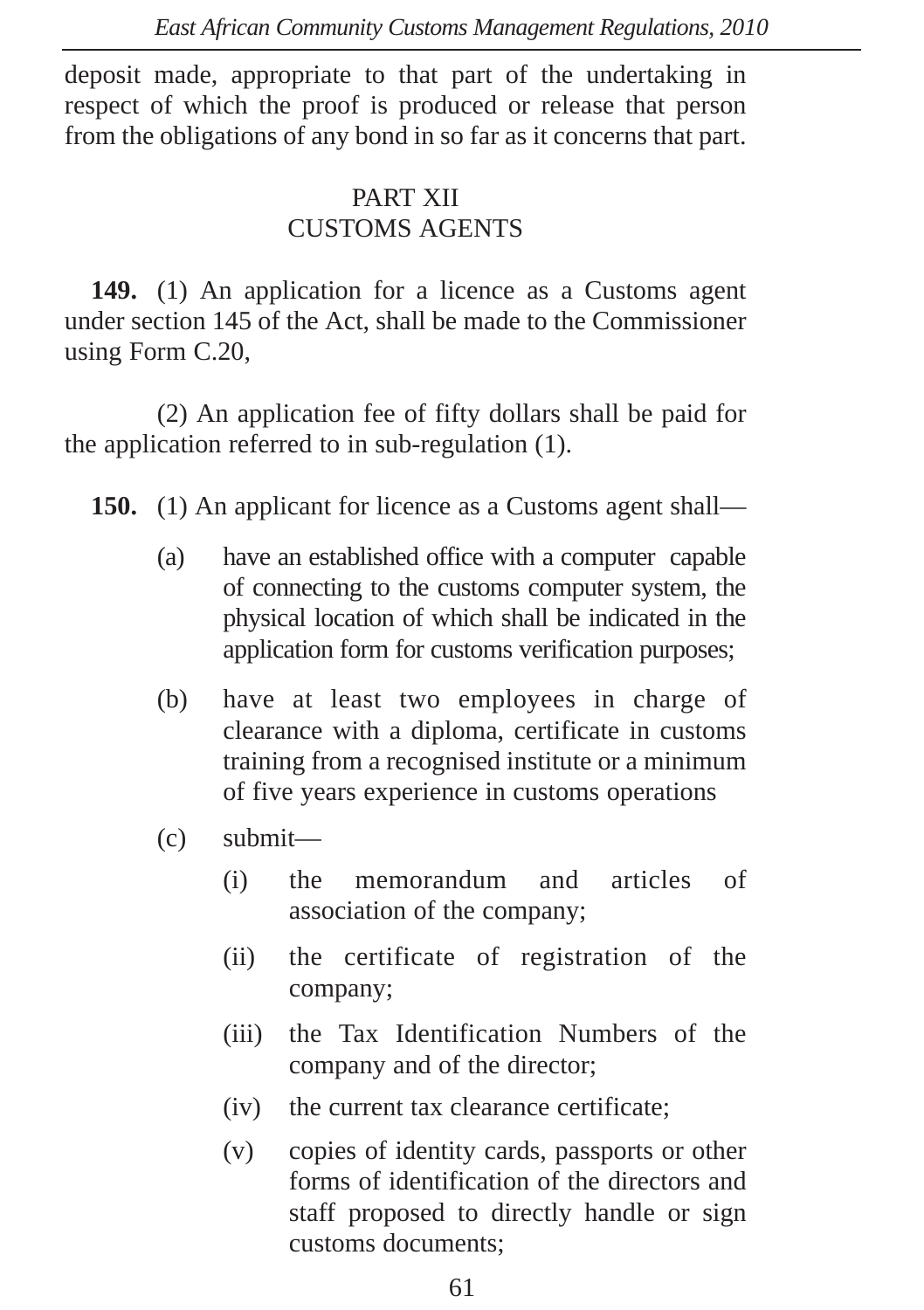- (vi) recent passport size photographs of directors and staff duly certified by a Notary Public or a Commissioner for Oaths
- (vii) proof of affiliation or membership of a recognized clearing and forwarding association;
- (viii) valid tenancy agreement for suitable office accommodation or proof of ownership; and
- (ix) Bank account details.

(2) A licensee shall inform the Commissioner of any change in directors, bankers, staff and location within thirty days of the change.

(3) A licensee who fails to comply with the requirements under sub-regulation (2) commits an offence.

**151.** (1) Where an application for a licence is approved, the applicant shall pay a licence fee of four hundred dollars per calendar year.

(2) Where a licence is issued in the course of a calendar year, the licence fee shall be computed on a *pro rata* basis.

(2A) The commissioner may issue a licence or renew a licence under this regulation, for one year or three years upon payment of licence fee.

(2B) Where a licence is issued for three years, the customs agent shall pay the licence fee before issuance of the licence.

(2C) Regulation 217 shall not apply to a licence issued for three years.

(3) The licence shall be in Form C21.

Penalty for operating without licence.

**152.** A person who in any way operates as, or claims to be, a Customs agent without a valid licence issued under these Regulations, commits an offence.

62

Payment of fees and execution of security bond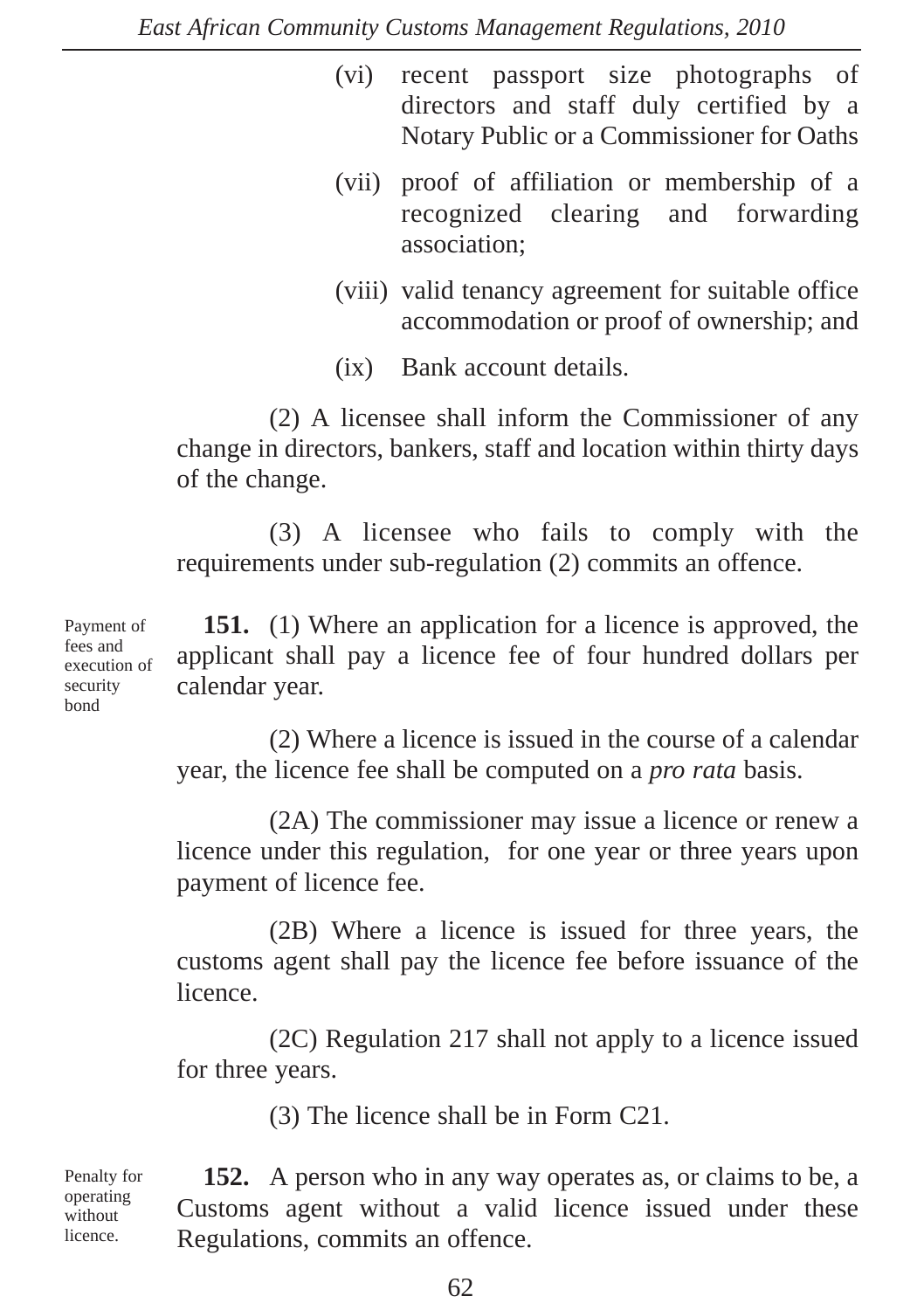# PART XIII MANUFACTURING UNDER BOND

**153.** (1) An application to license premises as a bonded factory shall be made to the Commissioner, using Form C. 18. Licence for bonded factory.

(2) The application under sub-regulation (1) shall be accompanied by a plan of the premises and its situation in relation to other premises and thoroughfares.

(3) The Commissioner may issue a licence for a bonded factory where the Commissioner is satisfied that the situation and construction of the premises and the accommodation in the premises, is suitable for use as a bonded factory.

(4) A licence for a bonded factory shall be in Form.C.19.

154. (1) The annual licence fee for a bonded factory shall be Licence fee. one thousand five hundred dollars.

(2) Where a licence is issued in the course of a calendar year, the licence fee shall be computed on a *pro rata* basis.

**155.** A licensee of a bonded factory shall execute a bond using the Customs Bond Form. Bonds for bonded factories.

**156.** (1) A person shall not make any alterations to any bonded factory without the written permission of the Commissioner. factories.

(2) A person who contravenes this regulation commits an offence and shall be liable to a fine not exceeding one thousand dollars.

**157.** (1) The death of a licensee of a bonded factory, the commencement of proceedings of bankruptcy against a licensee or any other change in the circumstances, which renders a licensee unable to honor the bond, shall be reported immediately to the Commissioner, by the surety of the licensee.

Death etc. of licensee or surety to be reported.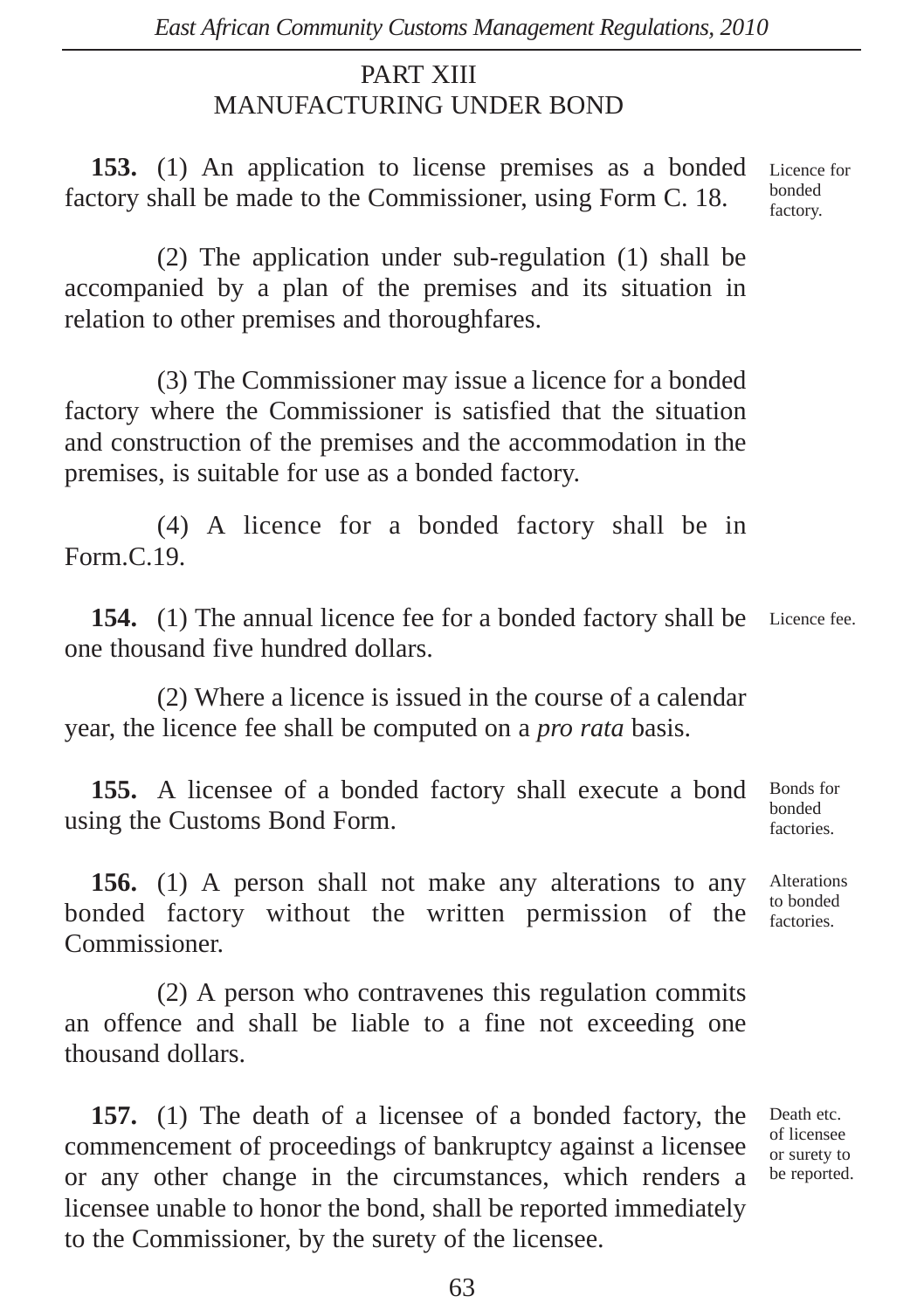(2) The death of a surety of a bonded factory or the commencement of proceedings against a surety or any other change in the circumstances which renders the surety unable to honor the bond shall be reported immediately to the Commissioner, by the licensee.

**158.** (1) A bonded factory shall be distinguished by a number. Bonded factories to be numbered.

> (2) The words "Customs Bonded Factory" and the number allocated to a customs bonded factory shall be clearly marked on the principal entrance to the customs bonded factory or in any other place as the proper officer shall approve and shall be removed when the customs bonded factory ceases to be licensed as such.

> (3) A person who contravenes this regulation commits an offence and is liable to a fine of five hundred dollars.

> **159.** (1) All manufactured goods shall be recorded in a register.

> (2) The goods to which sub-regulation (1) applies shall be stored in the "Manufactured Goods Stock Room" until they are delivered for exportation, removed to another bonded factory or dealt with as the Commissioner may allow.

> **160.** Where a bonded factory is closed, any goods remaining in the bonded factory shall be entered within thirty days under another customs procedure, as the Commissioner may direct.

> **161.** Imported goods for use in manufacture under bond shall be entered at the port of entry using Form C.17.

> **162.** (1) Goods entered for manufacture under bond, and goods entered for removal from a bonded factory to another, shall be consigned to the care of the proper officer at the bonded factory at which they are to be used for manufacture and the cargo receipt and other relevant documents shall be conspicuously marked, "under bond".

Record of manufactured goods

Goods to be removed when bonded factory is closed.

Entry of goods for manufacture under bond

Consigning goods used in manufacture under bond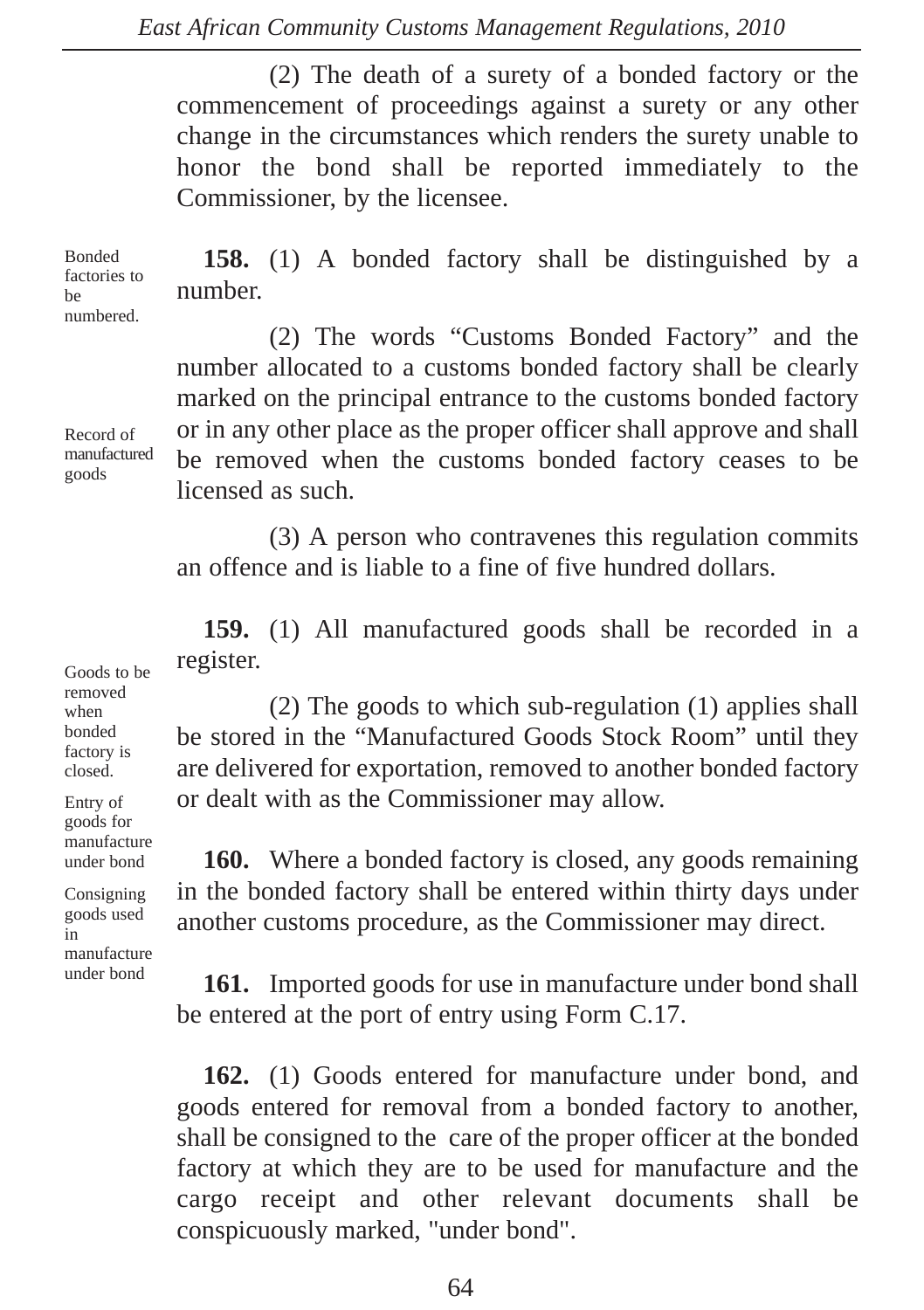(2) On receipt of goods in a bonded factory, the proper officer shall take an account of the particulars of the goods, whether or not any account was previously taken and shall enter the account of the particulars in a receipts and deliveries register.

(3) On receipt of goods in a bonded factory, the licensee shall—

- (a) record the imported goods in the imported machinery and materials register; and
- (b) record locally obtained goods in the local machinery and materials register.

**163.** (1) A licensee of a bonded factory shall submit a return of goods remaining in the bonded factory to the Commissioner, for the period up to the 30th day of June of each year.

(2) The return of goods referred to in sub regulation (1) shall be submitted to the Commissioner by the 31st day of July of the same year.

(3) A person who contravenes this regulation commits an offence.

**164.** (1) Wastes and rejects resulting from the manufacture of goods in a bonded factory shall be stored separately in the Wastes and Rejects Stock Room.

(2) A manufacturer of goods in a bonded factory shall enter particulars of the waste and rejects to which sub-regulation (1) applies, in a waste and reject register.

**165.** Goods manufactured under bond for export or home consumption shall be entered using Form C. 17.

**166.** (1) Delivery of manufactured goods from the Manufactured Goods Stock Room shall only be made in the presence of the proper officer after the goods are duly entered for exportation and the goods shall be transported directly to the port of final exportation in sealed vehicles, containers or boxes except in the case of exceptional loads as defined in regulation 104(6) or any special case otherwise authorised by the Commissioner.

Licensee to submit returns.

Manner of dealing with wastes and rejects.

Entry of manufactured goods.

Treatment of manufactured goods on exportation.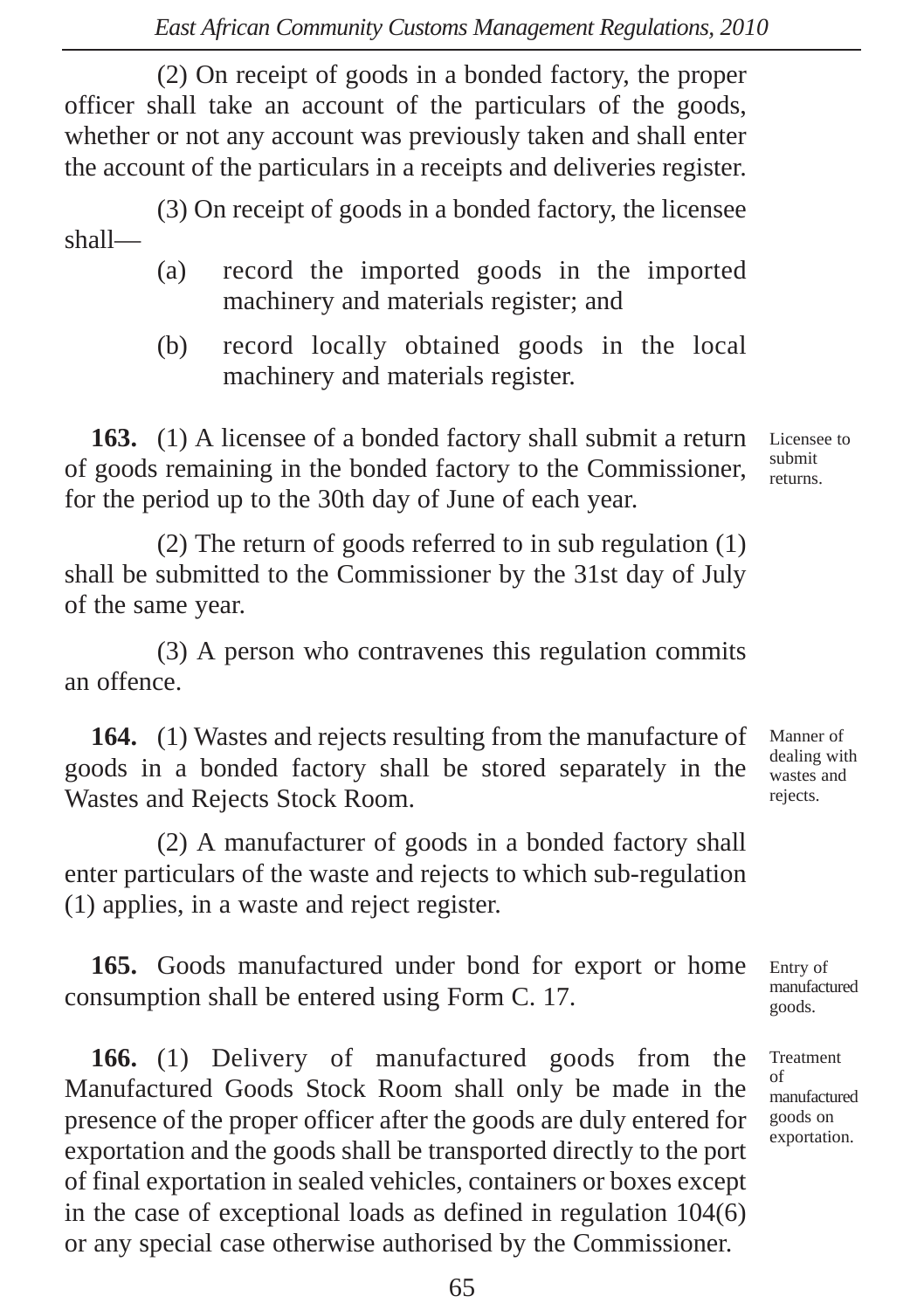(2) Goods intended for export shall be entered using Form C.17.

(3) A bond for the removal of goods from a bonded factory for exportation shall be executed using the Customs Bond Form.

Certificate of export or certificate of receipt to be obtained.

**167.** (1) A licensee shall obtain a certificate of exportation from the proper officer at the port of exit on exportation or a certificate of receipt on removal to another bonded factory and the certificate shall be submitted to the proper officer at the bonded factory as proof of the exportation or removal within thirty days, from the date of entry of the goods or such further period as the proper officer may allow.

(2) A certificate of exportation or a certificate of receipt referred to in sub regulation (1) shall be in Form C 17.

Registers

**168.** A manufacturer of goods in a bonded factory shall keep open for inspection by the proper officer, the registers referred to in this Part.

#### PART XIV EXPORT PROCESSING ZONES

Control of goods entering the export processing zone.

**169.** (1) Goods imported into an export processing zone shall be entered using Form C.17.

(2) An importer of goods to which sub-regulation (1) applies shall execute a security bond using the Customs Bond Form.

(3) Goods to which sub-regulation (1) applies shall be—

- (a) consigned to the proper officer in charge of the relevant export processing zone, in sealed containers, boxes or vehicles except in the case of exceptionally bulky loads which cannot be contained in such containers, boxes or vehicles;
- (b) accompanied by a copy of Form C 17; and
- (c) recorded in the receipt and deliveries register.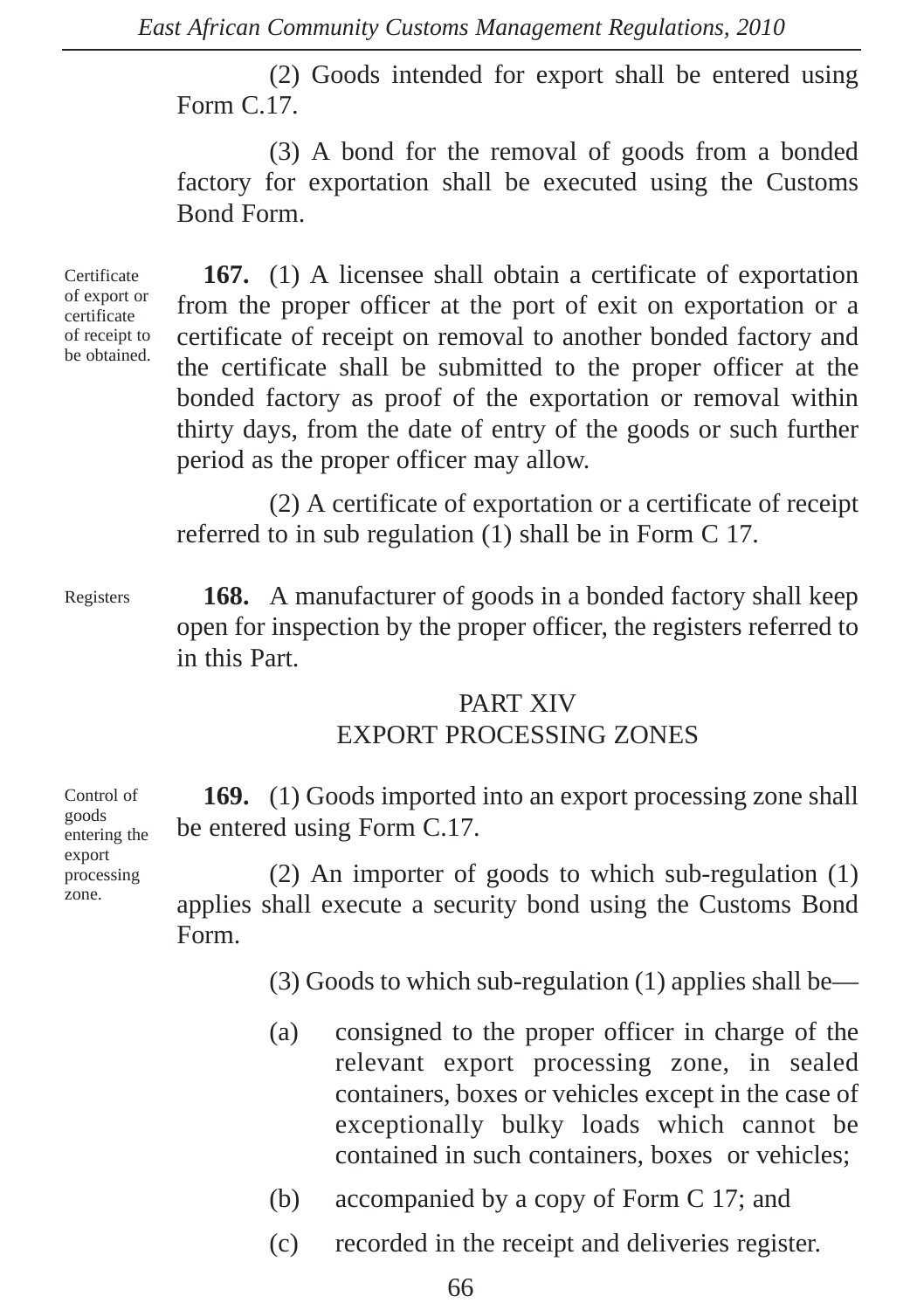(4) Goods imported into an export-processing zone shall be examined within the export-processing zone where the owner shall provide examination facilities.

(5) Notwithstanding sub-regulation (4), the Commissioner may on reasonable grounds direct a proper officer to carry out examination of the goods at the point of importation within the customs territory or before entry into the export processing zone.

(6) For the purposes of cancellation of a security bond, the proper officer shall return a copy of Form C.17 duly certified by him or her, to the owner, for presentation at the port of importation.

(7) Goods imported into the export-processing zone from the customs territory shall be entered in Form C 17.

**170.** (1) An operator of an enterprise within an export processing zone shall maintain stock records of the raw materials and the finished products in a monthly return register of finished and semi-finished goods and a raw materials register or in any other approved manner.

Maintenance of stock records

(2) An operator of an enterprise within an export processing zone shall maintain stock control records and produce the records for inspection by a proper officer.

(3) Where, on inspection of the records and physical stocktaking, goods are found missing and an operator of an enterprise cannot give satisfactory explanation to the proper officer, the operator shall be liable to a penalty equivalent to twice the amount of duty payable on the missing goods.

(4) An operator of an enterprise within an export processing zone enterprise shall submit monthly returns on the stock held in the enterprise, to the proper officer in a prescribed manner, before the 15th day of the following month.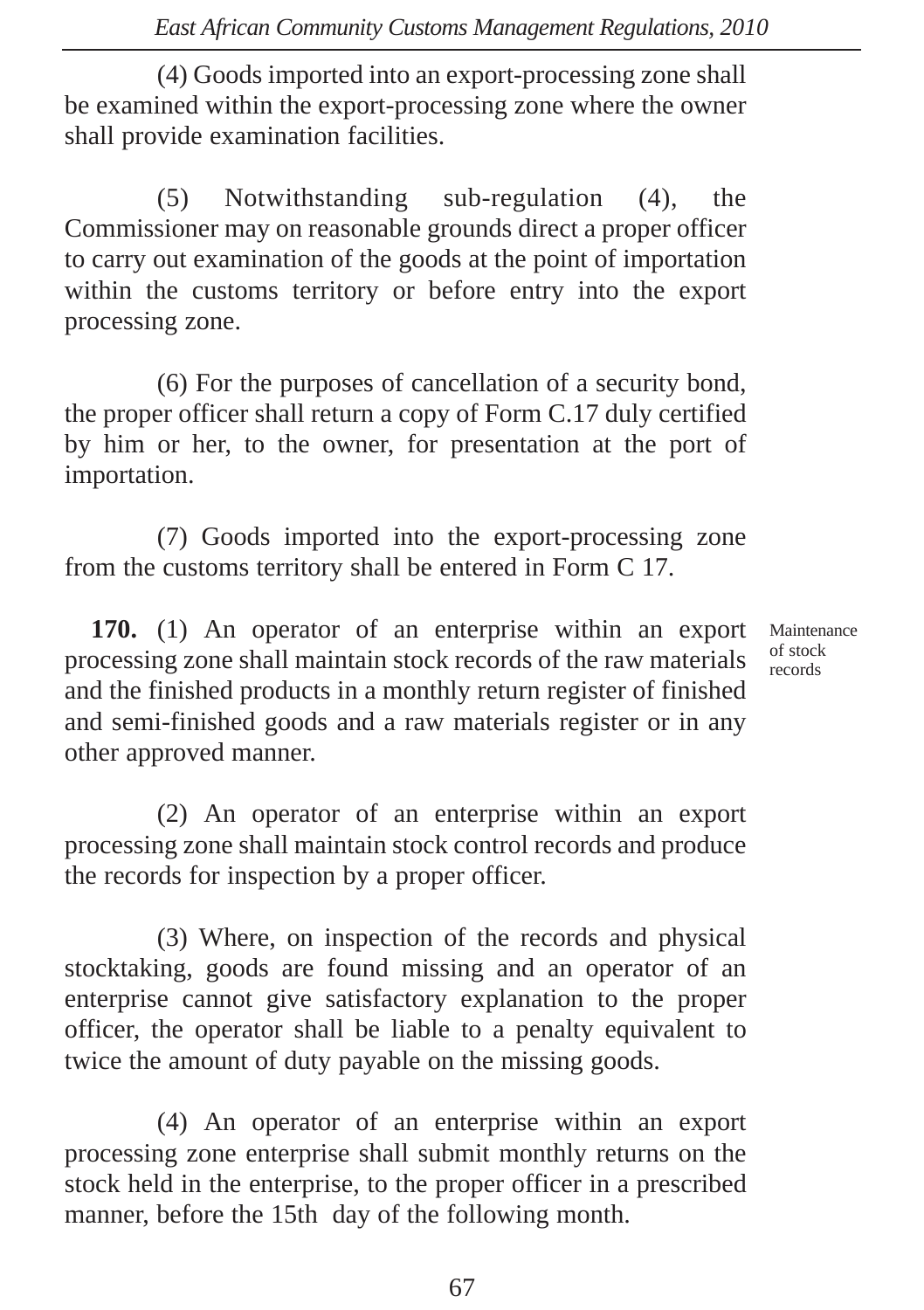Exportation of goods from export processing zones.

**171.** (1) Goods intended for export shall be entered using Form C.17.

(2) A bond for the removal of goods from an export processing zone to the port of exportation shall be executed using the Customs Bond Form

(3) Goods to which sub-regulation (1) applies shall be produced to the proper officer for the purpose of examining and sealing of the container, box or vehicle in which the goods are contained.

(4) A copy of the entry made under sub-regulation (1) shall accompany the goods to the port of exportation within the Community.

(5) The proper officer may, where the seals referred to in sub-regulation (3) are tampered with, or on any reasonable grounds, examine the goods at the port of exportation.

(6) The proper officer shall return a copy of Form C. 17 duly certified by him or her, as to the exportation of the goods, to the owner for presentation to the proper officer at the export processing zone, for the purpose of cancellation of the security bond.

(7) Goods exported to the Customs territory from the export processing zone shall be treated as if the goods were imported and shall be entered using Form C.17.

Movement of goods from one export processing zone to another, etc

**172.** (1) Goods moved from one export processing zone to another export processing zone shall be entered using Form C.17.

(2) A security bond for the movement of goods from one export processing zone to another export processing zone shall be executed using the Customs Bond Form.

(3) The proper officer shall return a copy of Form C.17 duly certified by him or her at the receiving export-processing zone to the owner, for presentation to the proper officer at the dispatching export-processing zone for the purpose of cancellation of the security bond.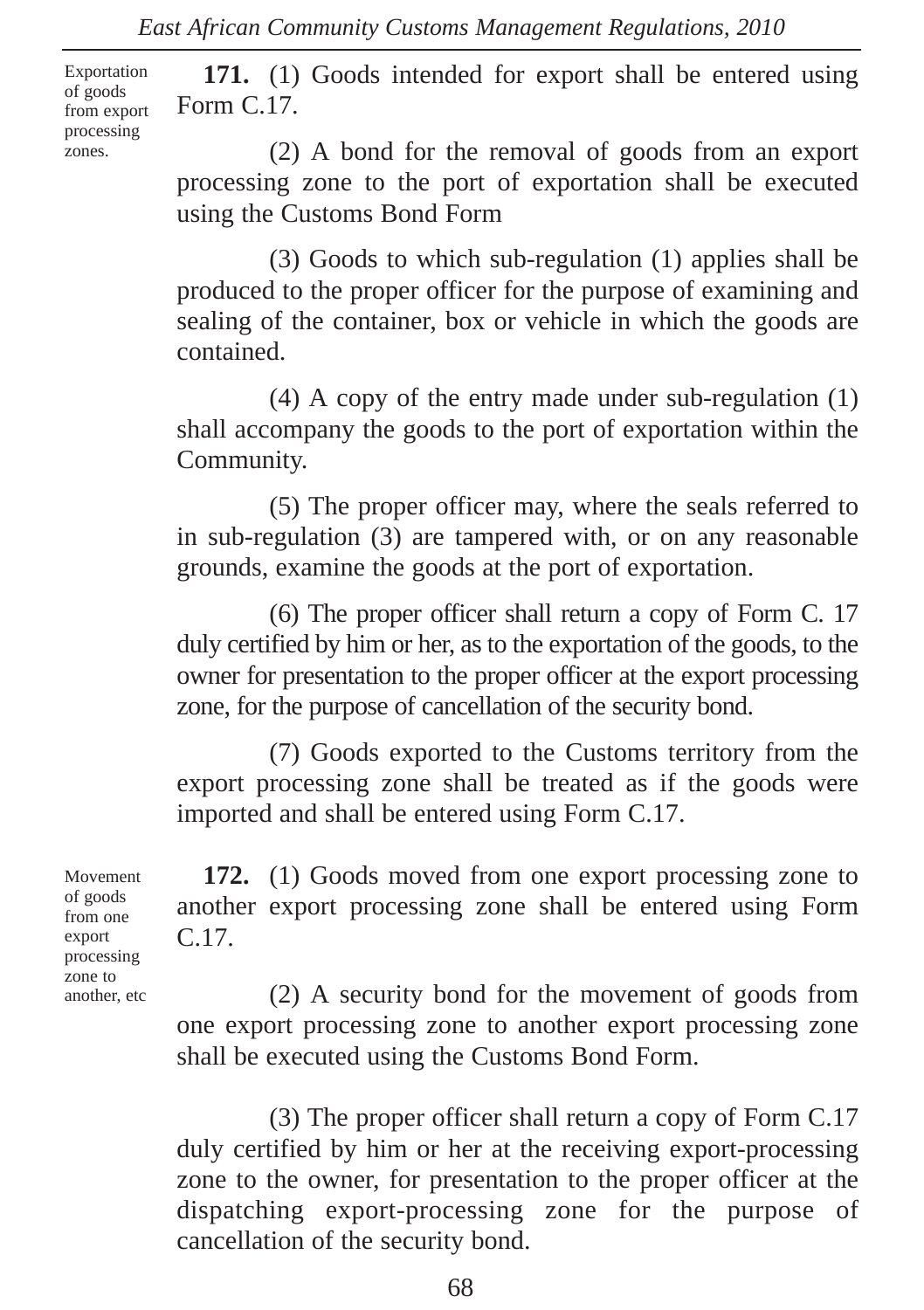(4) Where goods are intended to be removed from one enterprise to another enterprise, within the same export processing zone, the person in charge of the enterprise removing the goods shall inform the proper officer accordingly.

**173.** (1) Plant, machinery and equipment may be removed for repair, servicing or maintenance, from an export processing zone to a Customs territory.

(2) The plant, machinery and equipment to which subregulation (1) applies shall be accorded temporary importation facilities in the Customs territory and shall be entered using Form No. C.17.

(3) A security bond may be executed in respect of the plant, machinery and equipment referred to in sub regulation (1), using the Customs Bond Form.

**174.** A security bond shall be furnished using the Customs Bond to cover movement of goods from one export processing zone to another or between the enterprises within a particular export processing zone, or between the export processing zones and the ports of importation or exportation.

**175.** (1) Disposal or destruction of wastes and residues resulting from a manufacturing process shall be carried out within an export processing zone under the supervision of the proper officer.

(2) Where proper facilities of disposal do not exist within the export-processing zone, the wastes may be destroyed in the customs territory on application to the proper officer.

(3) Upon the destruction of the wastes, the proper officer shall issue a certificate of destruction.

(4) Where wastes and rejects are sold in the Customs territory, the movement of the wastes or rejects shall be subject to the normal importation procedures in the customs territory.

Movement of plant, machinery, etc

Acceptance of general security bond.

Disposal and destruction of wastes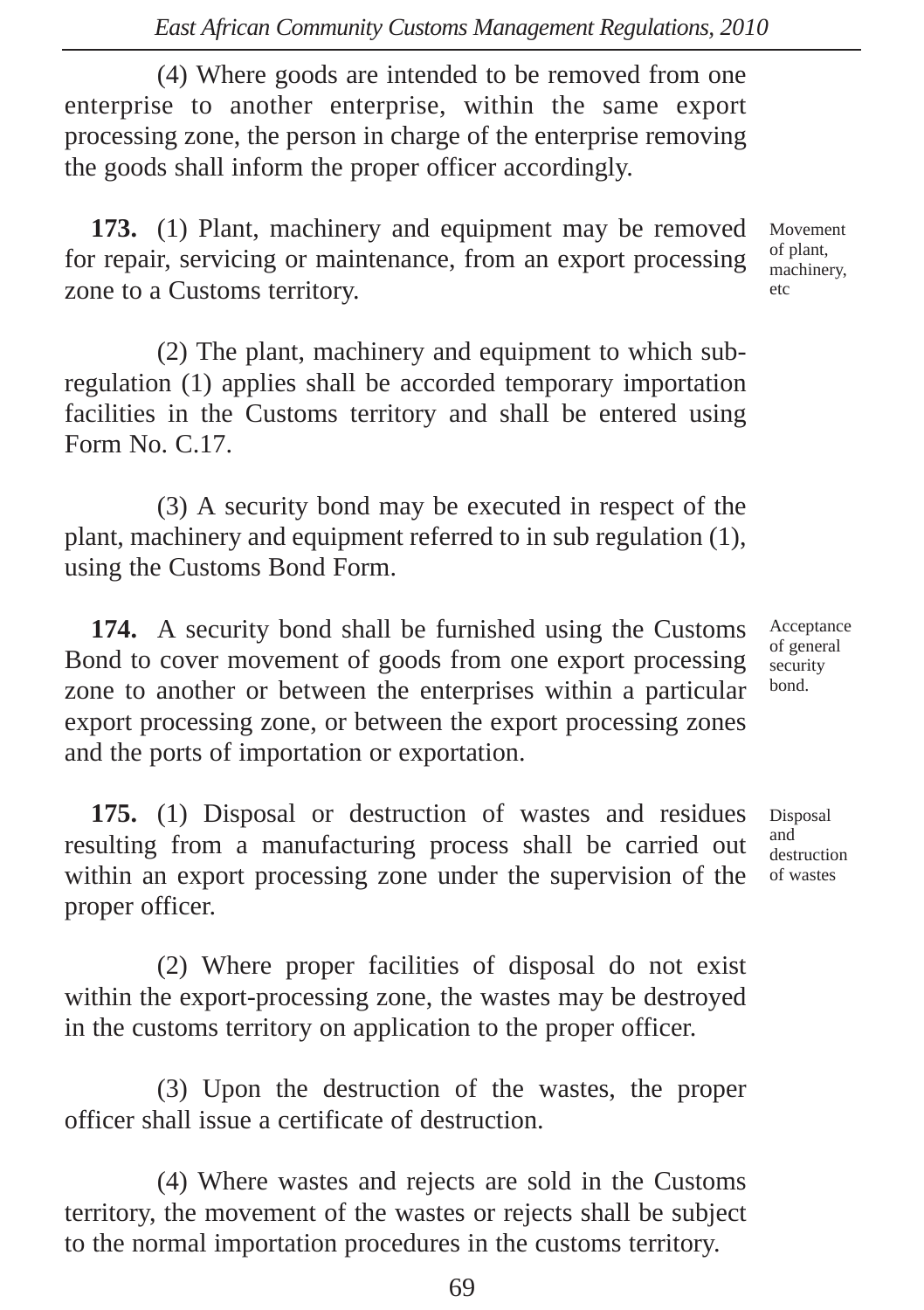processing zone may be searched by the proper officer.

(5) The licensee shall enter the wastes and rejects in the wastes and rejects register.

**176.** Any person or vehicle entering or leaving an export

Search of personnel vehicles etc.

Transportati on of dutiable goods.

**177.** (1) Goods subject to customs control, entering or leaving an export processing zone shall be transported in sealed vehicles except—

> (a) goods of exceptional loads of one or more heavy or bulky objects which because of weight, size or nature cannot normally be carried in a closed or sealed vehicle or transport unit and which can be so readily identified to the satisfaction of the proper officer; or

(b) goods authorized by the Commissioner.

(2) The vehicle referred to in sub regulation (1), shall have the following specifications—

- (a) a place for storage of goods which shall be totally covered;
- (b) where applicable, a door which shall be equipped with a facility for locking and sealing;
- (c) iron grills fixed to the windows of the storage compartment of the vehicle; and
- (d) a section for the driver which shall be separated from the storage area.

Transportation of small packages and samples.

**178.** (1) Small packages and samples may be transported in any vehicle, in locked boxes made of steel and sealed by Customs.

(2) The proper officer at an export processing zone may approve the use of lockable boxes where the proper officer is satisfied that the boxes are suitable for the transportation of dutiable goods.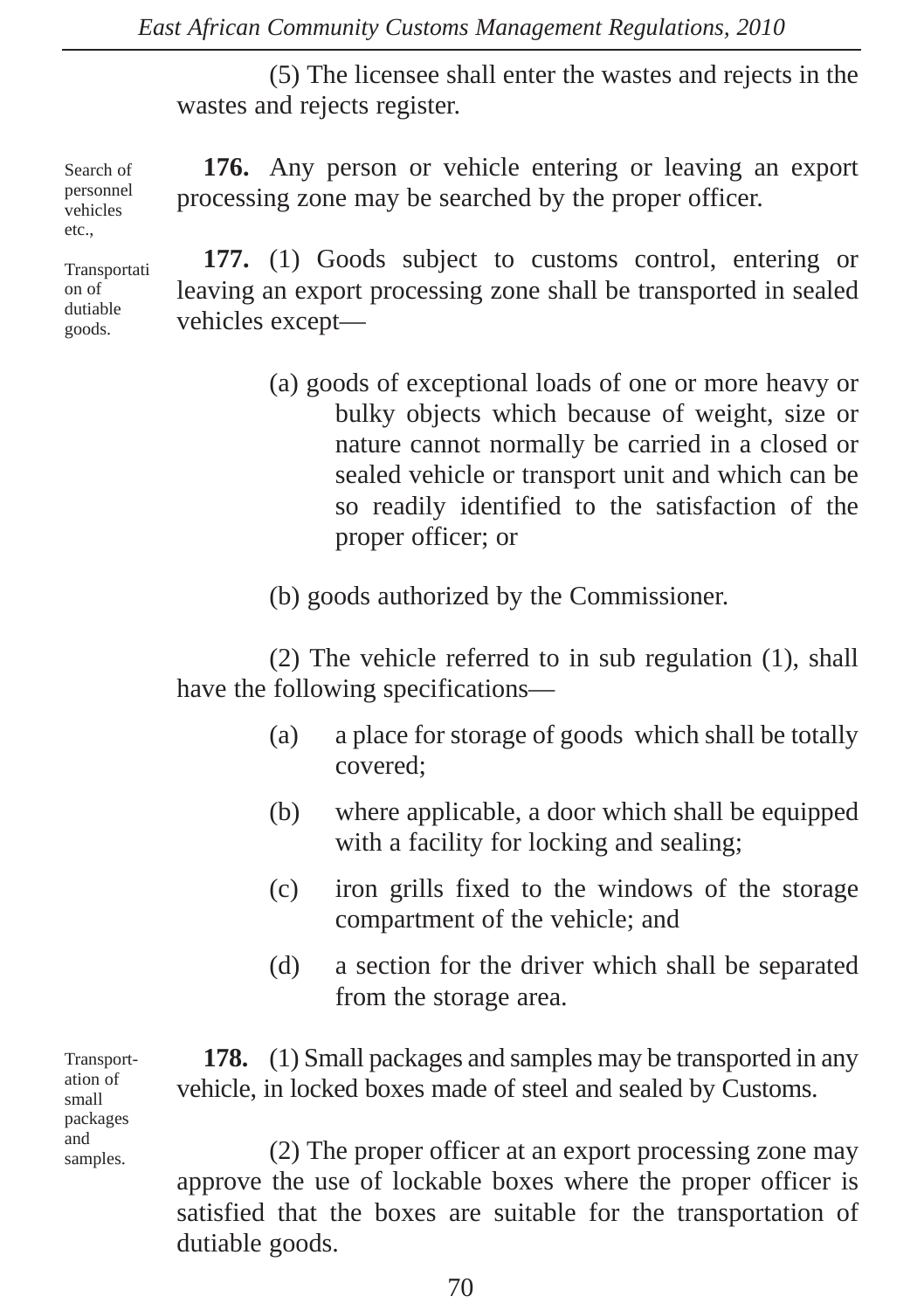(3) For the purposes of identification, lockable boxes shall be given serial numbers by the proper officer and the number and the name of the export processing zone enterprise shall be written on the lockable boxes in indelible ink.

### PART XV **FREEPORTS**

**179.** (1) All goods destined to a freeport through the Customs territory, shall be entered using Form C.17.

Control of goods entering the freeports.

(2) A person conveying goods under sub-regulation (1) shall execute a security bond using the Customs Bond Form.

(3) A declaration shall not be required by the Customs in respect of goods destined to a freeport directly from a foreign port where the information is already available on the documents accompanying the goods which may include commercial invoices, airway bills, bills of lading, dispatch notes, or any other simplified document identifying the goods.

(4) To control the circulation of goods, a freeport operator shall maintain proper records of the goods which may include registers, relevant declarations and computer records.

(5) Where goods are destined in a sealed container, box or vehicle, except in the case of exceptionally bulky goods which may not conveniently be contained in a container, box or vehicle, goods intended to be delivered to a freeport shall be consigned to the licensee operating the freeport.

(6) The proper officer may at any time enter the premises of a licensee within a freeport to examine any goods and may take measures necessary to prevent loss of revenue, including carrying out audits and physical verification of the goods.

(7) The proper officer may require a licensee to provide any information relevant to a licensee's operations within the freeport, as the proper officer may require.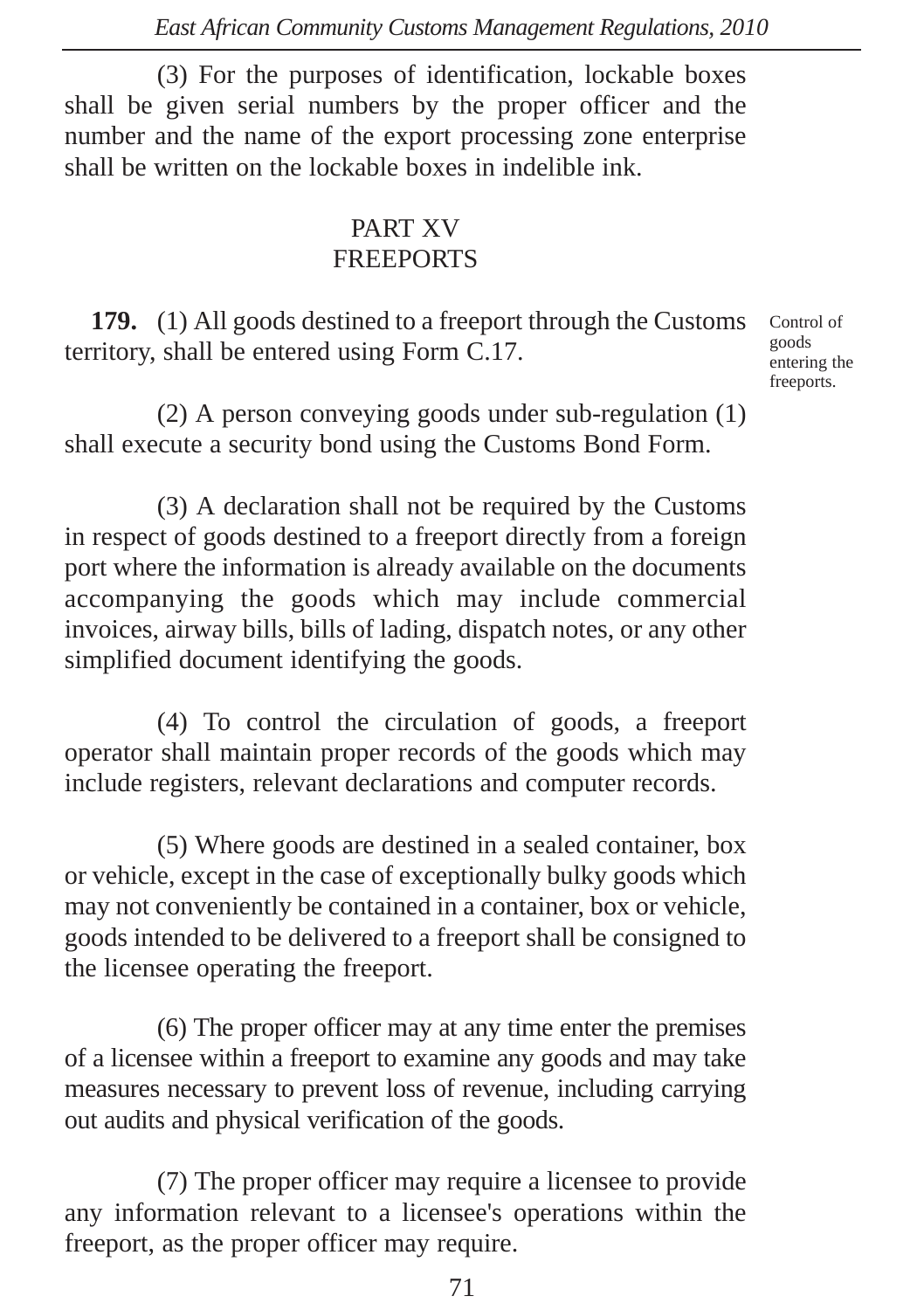(8) A person or a vehicle entering or leaving a freeport shall use designated entry and exit points and shall comply with the laid down security requirements including specified hours of business.

(9) The proper officer may carry out spot checks and search any person or vehicle entering or leaving a freeport.

(10) The proper officer shall return a duly certified copy of Form. C. 17 to the licensee for presentation at the port of importation.

(11) The proper officer shall record goods imported from the Customs territory to be used inside a freeport for consumption by the persons working in the freeport.

Permitted activities.

**180.** (1) A licensee of a freeport may only carry out those activities that are required to preserve goods, or to improve their packaging, preparation for shipment or marketable quality, without changing the character of the goods.

(2) The activities referred to in sub-regulation (1) shall include warehousing and storage, labeling, packing and repacking, sorting, grading, cleaning and mixing, breaking bulk, simple assembly, and grouping of packages under Customs supervision.

(3) A licensee in a freeport shall not engage in the manufacturing or processing of goods.

Removal of goods in a freeport.

**181.** (1) Unless approved by the proper officer, goods shall not be transferred from one premise to another, within a freeport.

(2) Notwithstanding sub regulation (1), goods may be transferred within a freeport zone for commercial reasons or as ship or aircraft stores in accordance with the Customs laws.

(3) A licensee who intends to remove goods from a freeport shall enter the goods, in accordance with section 34 of the Act using Form C. 17.

(4) Retail trade shall not be carried out in a freeport.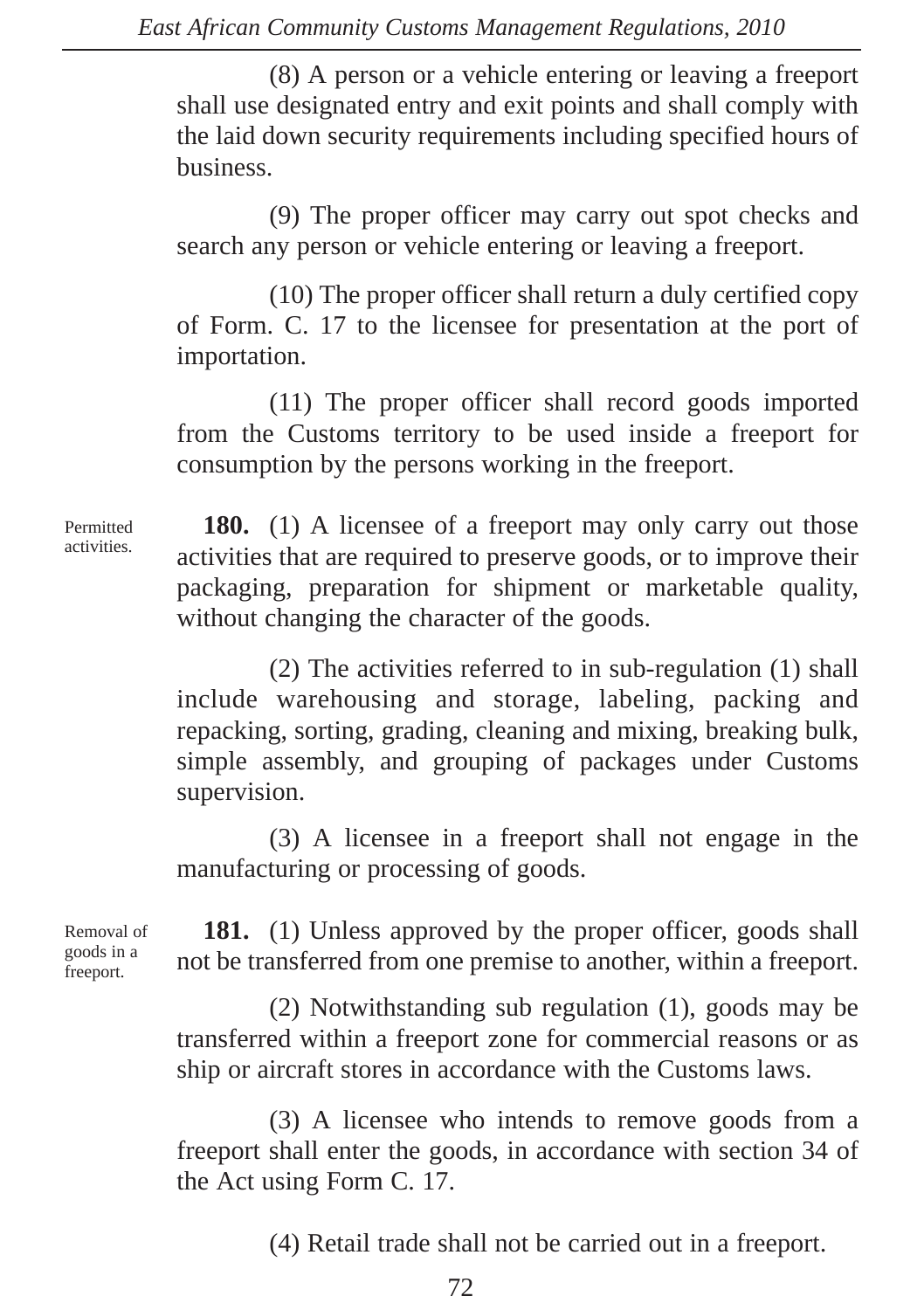**182.** (1) Goods which constitute a hazard or which require special installations shall be admitted to specially designed installations in a freeport. Hazardous, deteriorated goods.

(2) The proper officer may on application and at the expense of a licensee reassess the value of goods which deteriorate or are destroyed in a freeport and the licensee shall be liable to pay duty at the rate in force at the time of importation.

(3) Where the proper officer is satisfied that a licensee is responsible for the deterioration or destruction of the goods, the application referred to in sub-regulation (2) shall not be allowed and the licensee shall be liable to pay duty at the rates in force at the time of importation.

(4) Where a licensee intends to destroy any goods, he or she shall apply to the proper officer and the goods may be destroyed or disposed of in such manner as the Commissioner may direct.

**183.** (1) A licensee whose license expires or is revoked shall not remove goods from the freeport unless he or she satisfies the Commissioner that all duties payable in respect of such goods have been paid.

(2) Goods left in a freeport by a licensee whose license expires, or is revoked, shall within thirty days of the expiry or revocation of the licence be re exported or be entered for home consumption.

(3) Goods which remain in a freeport after the period provided for under sub-regulation (1) shall be deemed to be abandoned and shall be disposed of in such manner as the Commissioner may direct.

**184.** (1) A licensee shall submit to the proper officer a monthly return of goods remaining in the freeport, in the prescribed manner, on or before the tenth day of the following month.

(2) Where a freeport is closed, a licensee shall be given such time as the Commissioner may determine, to remove his or her goods to another freeport zone or to place them under another Customs procedure.

Goods not to be removed.

Licensee to submit returns.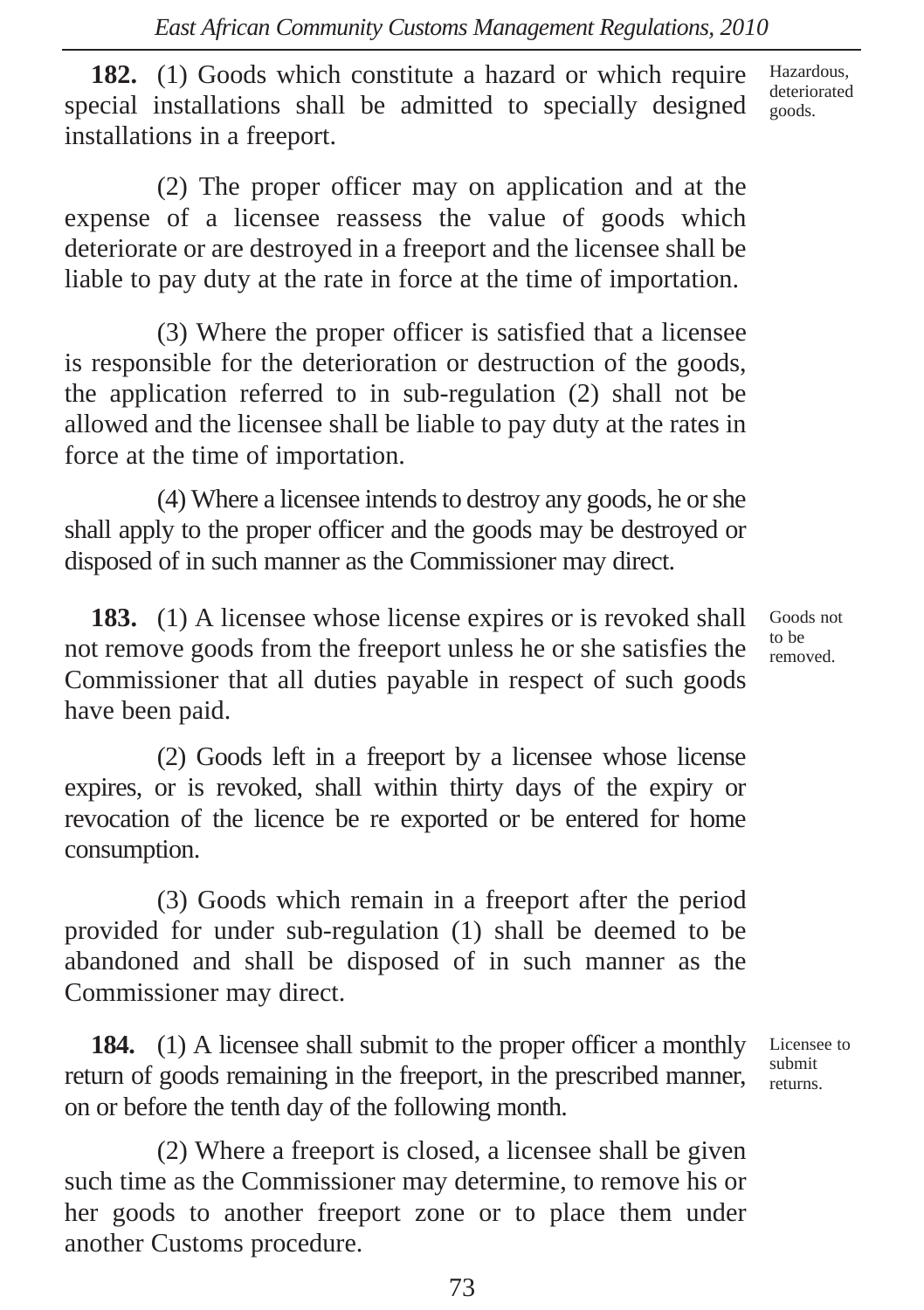# PART XVl INWARD AND OUTWARD PROCESSING

## *Inward processing*

Application for authorization of inward processing.

**185.** (1) An application for authorisation of inward processing shall be made to the Commissioner in the Partner State where the processing operation is to be carried out, using Form No. C.13.

(2) Where more than one Partner State is involved, the application shall be submitted to the Commissioner in the Partner State where the applicant's main accounts are kept and where at least part of the processing is carried out.

(3) The application detailing the intended inward processing shall be made in advance, prior to importation of the goods which are subject to the process.

**186.** (1) Authorisation for inward processing shall be granted where— Authoriz-

- (a) the applicant offers the necessary guarantee for the proper conduct of the operation;
- (b) the administrative arrangements and supervision of the process are not disproportionate to the economic needs of the applicant;
- (c) the applicant is established in the Community except where imports of a non commercial nature are involved;
- (d) the imported goods can be identified in the processed products or compliance with the conditions for the use of equivalent goods can be verified; and
- (e) security under any customs procedure is provided.

ation of inward processing.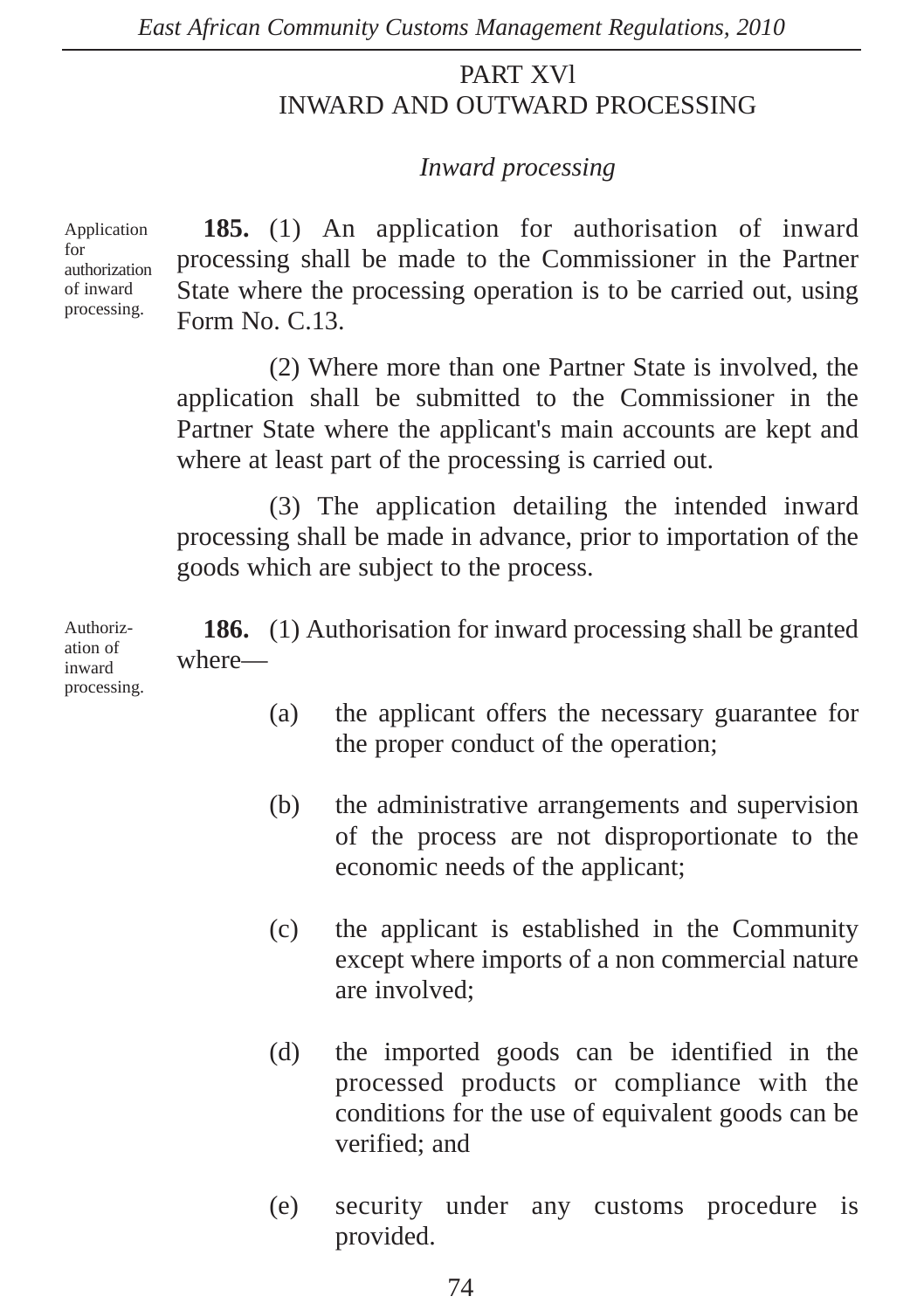(2) The authorisation shall be granted—

- (a) in Form No. C.13;
- (b) by acceptance of the customs declaration where the economic conditions are deemed to be fulfilled and no use of equivalent goods or single authorisation is involved; or
- (c) by letter or electronic mail or a modification of any existing authorisation where the application concerns a renewal or modification.

**187.** (1) Goods imported for inward processing shall be entered in Form No. C.17 on production of—

- (a) original inward processing authorisation;
- (b) original invoices where applicable; and
- (c) other supporting documents.

(2) The proper officer shall require an authorised person to produce the goods for examination at the port of entry or at the place of processing before release for inward processing.

**188.** A person authorised for inward processing shall provide mechanisms needed to monitor the operation and keep the records of the inward processing activities which shall indicate— Maintenance of records.

- 
- (a) the description and quantities of goods entered;
- (b) the date of importation;
- (c) details of the processing;
- (d) the correct calculations of any import duties and taxes which may be payable;
- (e) the quantity of waste, scrap or by- products;
- (f) the compensating products obtained; and
- (g) the rate of yield.

Entry and examination of goods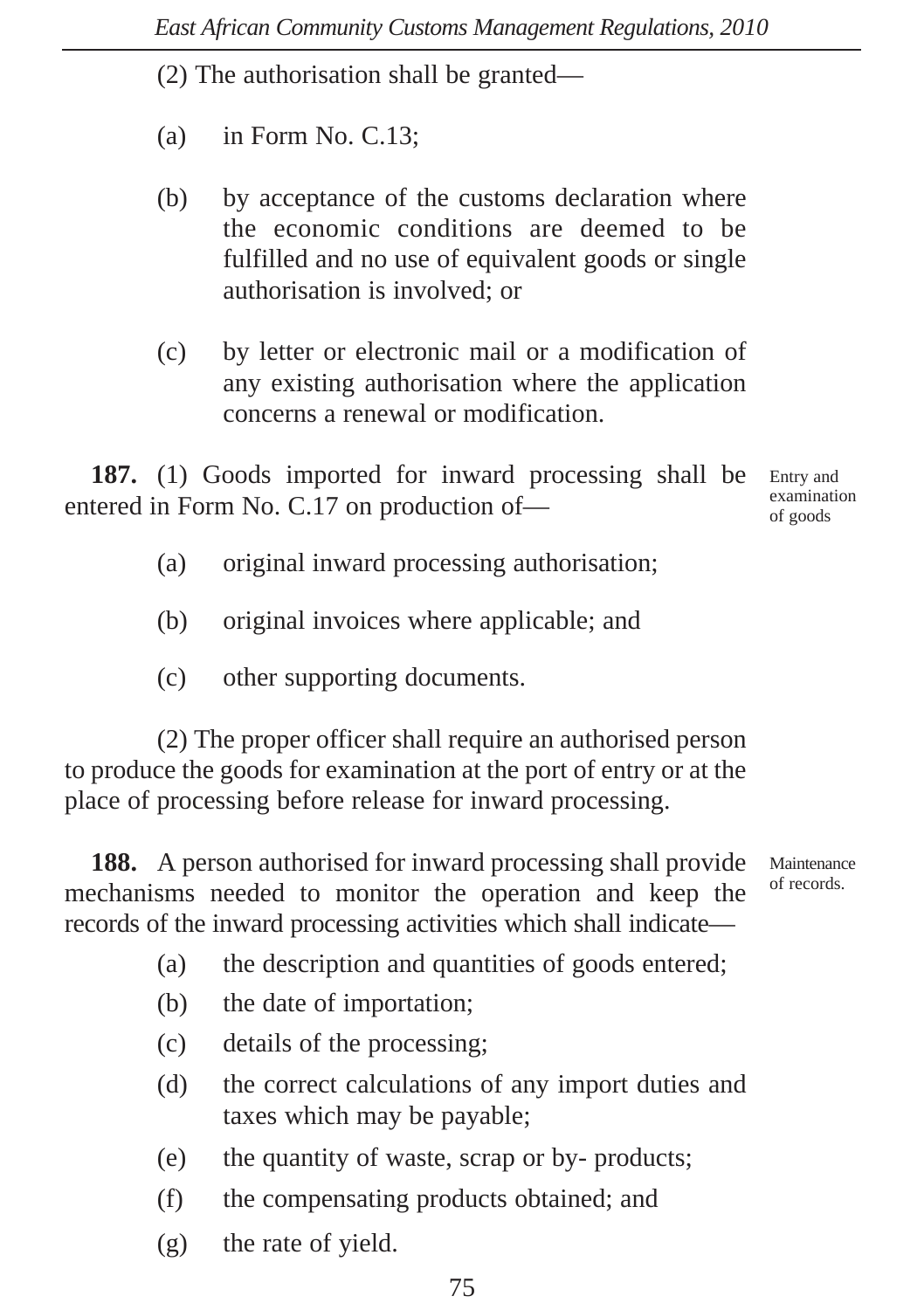**189.** The Commissioner may grant duty relief by— (a) the suspension system, under which the import duty payable is suspended at importation; or (b) the drawback system, where the import duty is paid on importation and reclaimed on subsequent exportation of the processed goods. **190.** Inward processing procedure shall be terminated upon— Duty relief for inward processing Termination procedure.

- (a) re-exportation of the compensating products in one or more consignments;
- (b) re- exportation of the products in the state of importation;
- (c) loss of goods where the compensating products are exported, provided that the loss is duly established to the satisfaction of the Commissioner;
- (d) release of compensating products for home consumption;
- (e) entering the compensating products under a suspensive procedure such as; customs warehousing, temporary importation, processing under Customs control, inward processing or transit; or
- (f) the compensating products being placed in a free zone.

Import duties

**191.** Where goods placed under inward processing are entered for home consumption as compensatory products or goods in an unaltered state or where for any other reasons import duty is payable, the import duty shall be computed on the basis of the nature, quantity, customs value and duty rates applicable to goods placed under inward processing at the time they were entered for inward processing.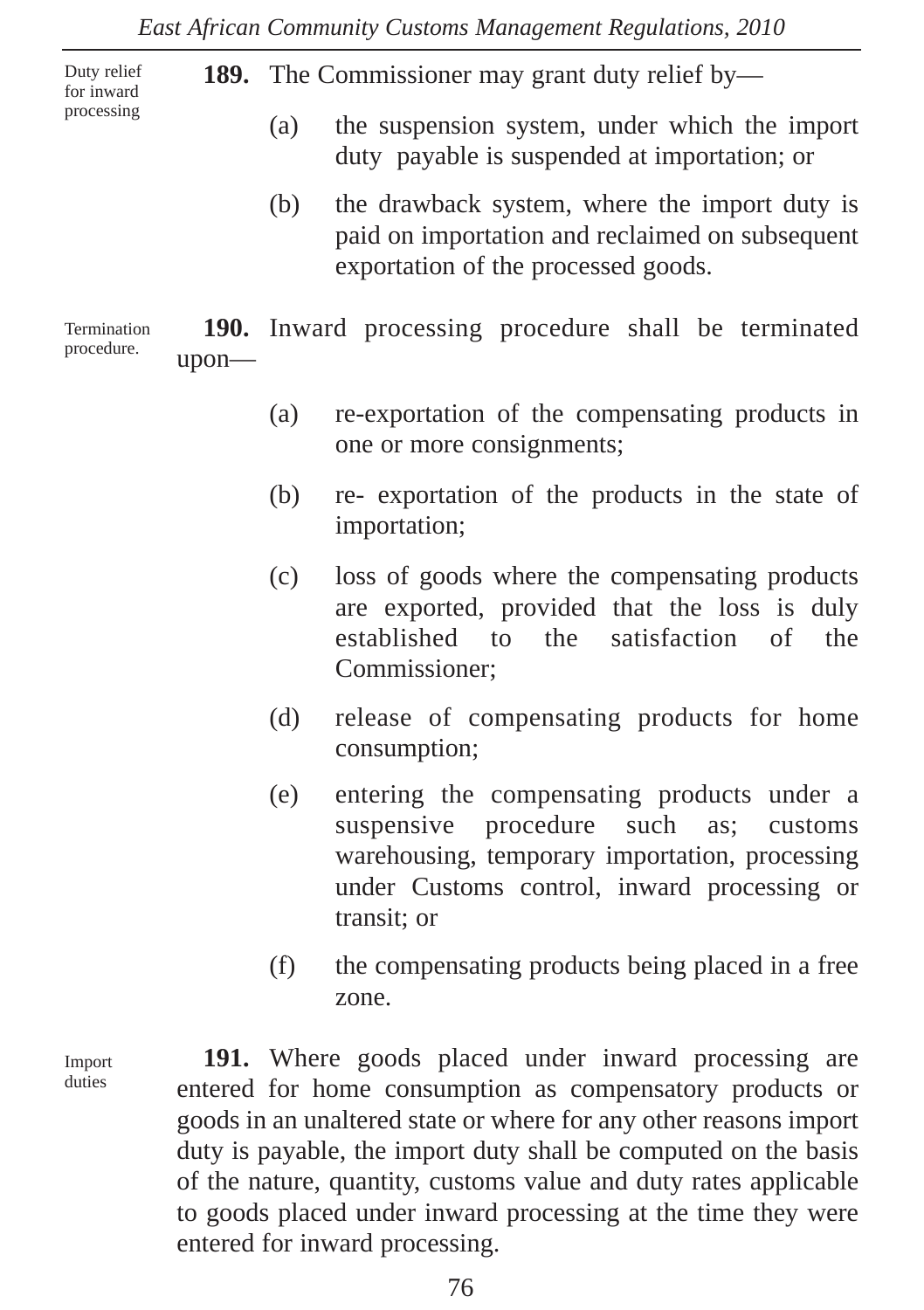### *Outward processing*

**192.** (1) An application for authorisation for outward processing shall be made to the Commissioner using Form No. C.13.

(2) The application shall give details of the intended outward processing and shall be made in advance, prior to exportation of the goods which are subject to the process.

**193.** (1) The authorisation for outward processing referred to in regulation 192 shall be granted where—

(a) the applicant is established in the Community;

- (b) the exported goods can be identified in the processed products to be re-imported; and
- (c) the compensating product will be a direct result of the goods exported for outward processing.
- (2) The authorisation shall be granted—
- (a) using Form No. C.13;
- (b) by acceptance of the customs declaration; or
- (c) by letter or electronic mail or a modification of any existing authorisation where the application is for a renewal or modification.

**194.** (1) Goods for outward processing shall be entered using Form No. C.1**7** on production of an original outward processing authorisation and any other supporting documents.

(2) The proper officer shall require the authorised person to produce the goods entered for outward processing, for examination.

**195.** A person authorised for outward processing shall keep all records of the outward processing and the records shall indicate— Maintenance of records.

Application for authorization.

Authorization of outward processing.

Entry and examination of goods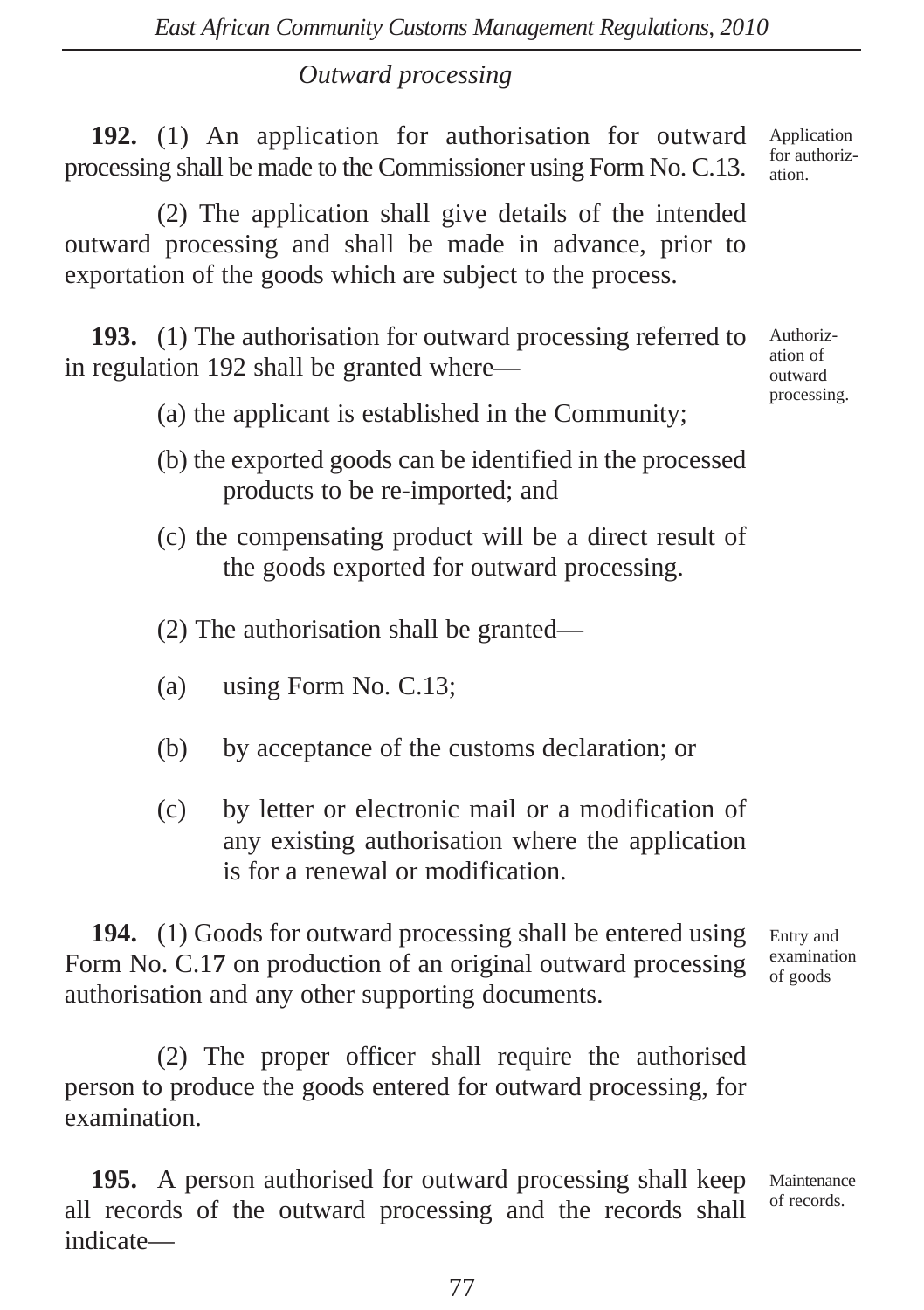- (a) the description and quantities of goods entered;
- (b) the date of exportation;
- (c) details of the processing;
- (d) the compensating products obtainable, and
- (e) the rate of yield.

#### PART XVII SETTLEMENT OF CASES BY THE COMMISSIONER

**196.** A request for settlement of a case under Part XVIII of the Act shall be made to the Commissioner using Form C. 35.

#### PART XVIII MISCELLANEOUS PROVISIONS

**197.** (1) An importer of goods liable to duty *ad valorem* or at an alternative specific rate shall, at the time of making an entry, produce in respect of the goods a declaration using Form C. 36 together with the invoices in his or her possession, relating to the goods.

(2) The declaration in Form C. 36 shall include all the particulars of the goods as detailed in the invoices produced and any other particulars of goods that are liable to duty at a specific rate or exempt or which are free of duty.

(3) The importer shall furnish, in such form as the proper officer may direct, such further particulars, as the proper officer may deem necessary for a correct valuation of the goods.

Production of books of account and other documents.

**198.** The proper officer may require an owner, or any person concerned with the importation, exportation, carriage coastwise, manufacture, purchase or sale of goods, to produce at the premises of the owner or the person concerned with the importation or at any other place the Commissioner may require, all or any books of account or any other documents relating to the importation, exportation, carriage coastwise, manufacture, purchase or sale of the goods.

Request for settlement of cases under Part XVIII of the Act

Declaration to be made and particulars to be supplied.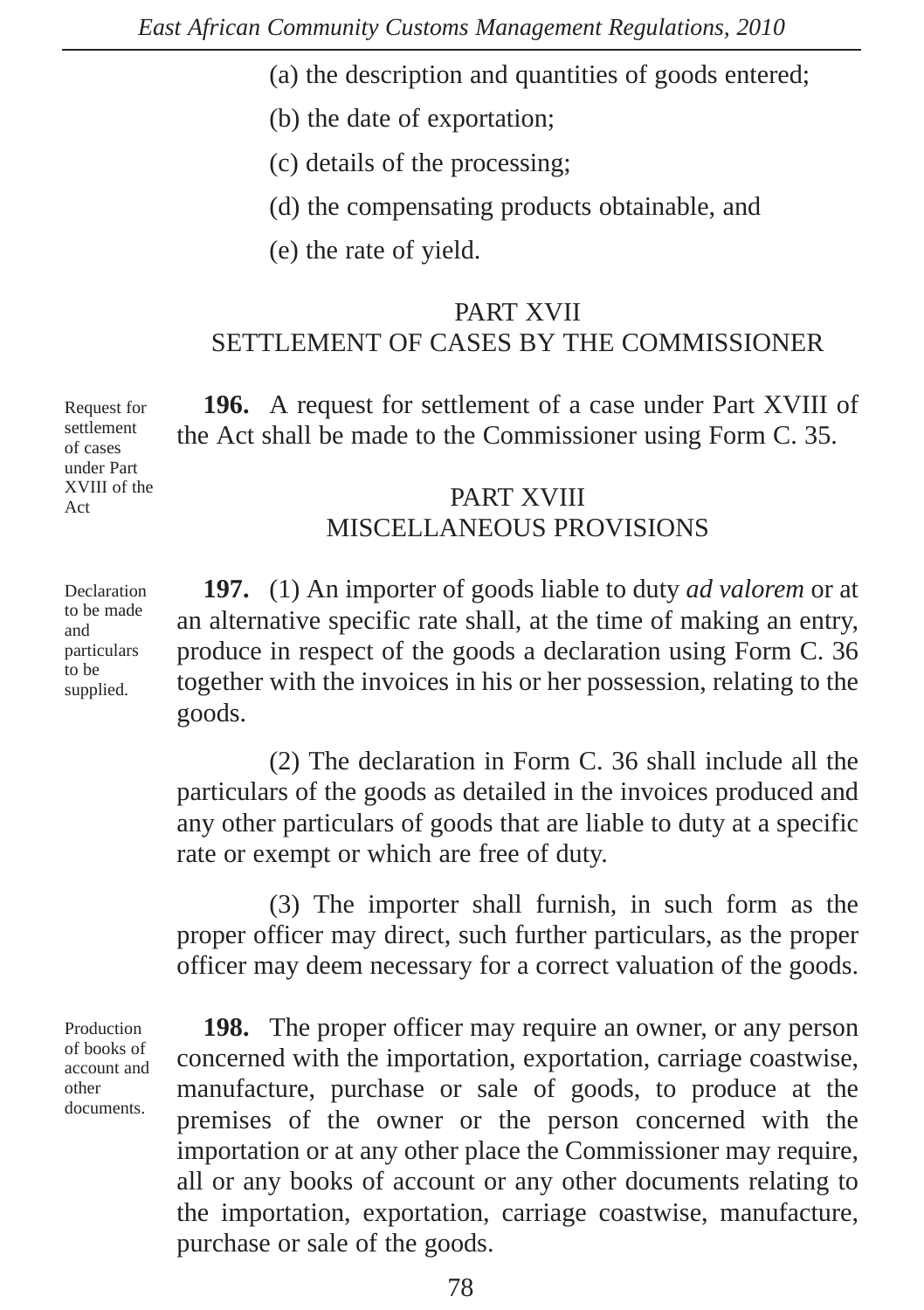**199.** Where, in accordance with section 107 of the Act**,** security may be accepted to cover any other transaction, the wordings of the form prescribed in the First Schedule to these Regulations may be varied to cover the transaction. General bonds.

**200.** A notice of seizure of any aircraft, vessel, vehicle, goods or things shall be in the Form C. 37. Seizure notice.

**201.** (1) Where any reference is made in these Regulations to the number of a form, it shall be construed as a reference to the form bearing that number in the First Schedule to these Regulations. Forms.

(2) Reference to Form C. 17 includes reference to Forms C.17A and C.17B.

**202.** (1) Where in any customs form or other document, a person is required to furnish certain particulars, the particulars shall be printed, typed or written indelibly and legibly.

(2) An alteration on a form or document made prior to its acceptance shall be made in such manner as to leave the error as well as the alteration legible and the alteration shall be initialed and dated by the person who makes it.

**203.** An officer may refuse to accept or act upon any form or document submitted to him or her unless the requirements of the Act in relation to the document are duly observed.

**204.** Where the person entering any goods requires a copy of the entry, he or she shall present to the proper officer an additional copy marked "importer's copy" or "exporter's copy", as the case may be.

**205.** The Council may, by order published in the Gazette—

- (a) amend any form in the First Schedule to these Regulations; and
- (b) specify the form or any other document required or authorised for the purposes of the Act.

Incorrect form may not be accepted.

Persons requiring copy of entry.

Amendment of forms.

Particulars on forms.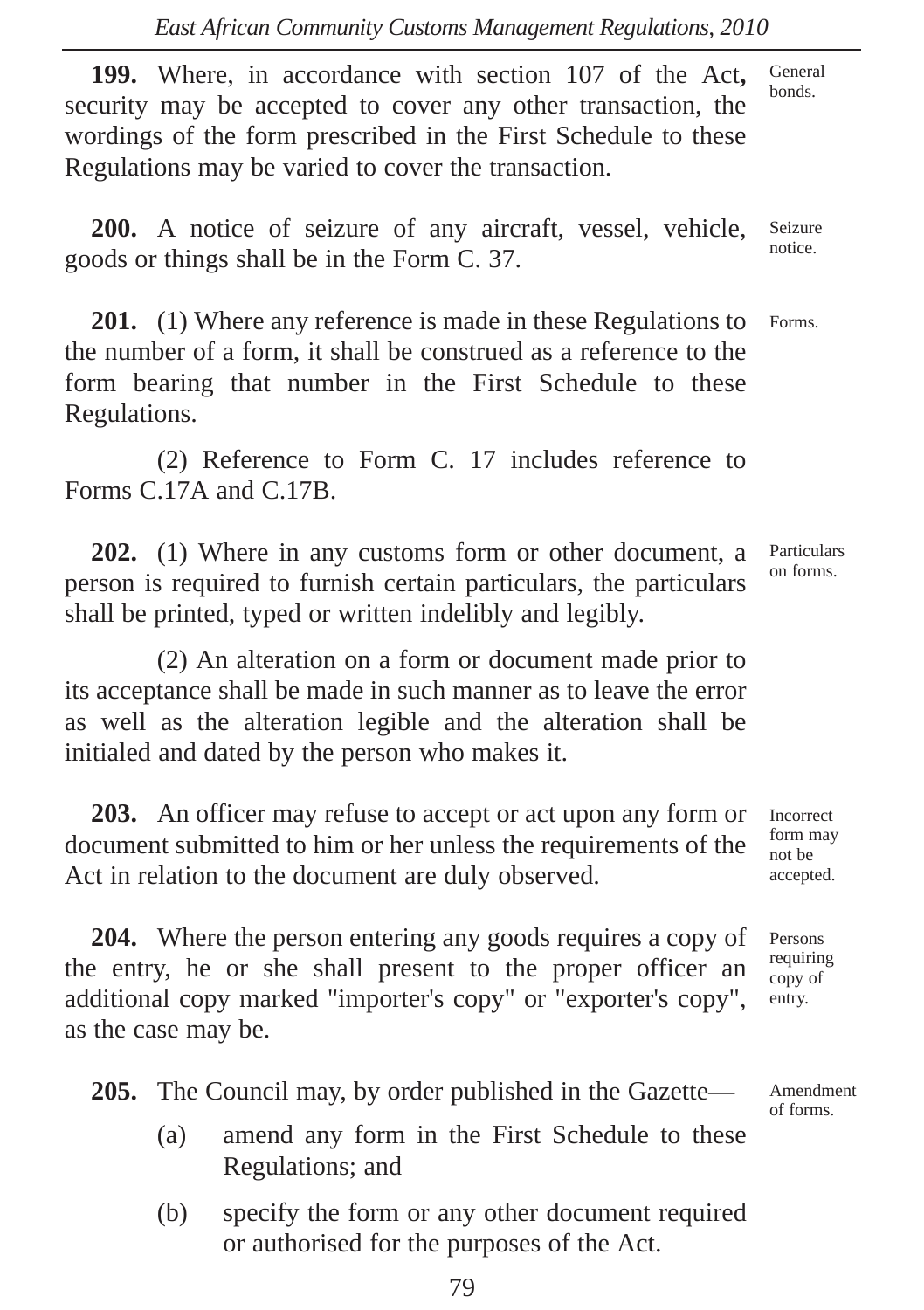Notice of sale.

**206.** Public notice shall be given of a sale by posting the notice in a conspicuous place at the customs premises, at the port or place, where the sale is to be held, in such manner as the Commissioner may deem fit.

**Conditions** of sale.

**207.** (1) Goods may be sold by the Commissioner either by public auction or by private treaty.

(2) The purchase money shall be paid on the acceptance of a bid or private treaty.

(3) Any special conditions attached to any lot of goods offered for sale shall be brought to the notice of the purchasers before the bidding commences, and any purchaser who makes a bid after the notice shall be deemed to accept the conditions as announced by the auctioneer.

(4) The purchase price for goods at a public auction shall include the duty payable in respect to the goods.

(5) The Commissioner may determine the reserve price in respect of any lot of goods that are offered for sale.

(6) Customs shall not give warranty on the quality, quantity, packaging condition or any other particulars of the goods offered for sale.

(7) A non-refundable deposit of twenty five *per cen*t of the bid price shall be paid in cash at the fall of the hammer, and the balance shall be backed by a bank guarantee or paid by a banker's cheque within forty eight hours after the sale.

(8) Where the balance due under sub regulation (7) is not paid as specified, the bid shall lapse and the lot in respect of which the balance is outstanding shall be re-offered for sale at the next auction.

(9) Goods purchased at an auction shall be removed from the warehouse within three days and where the purchaser fails to remove the goods, he or she shall be liable to pay the warehouse rent and any other charges with effect from the date of sale up to the date of removal.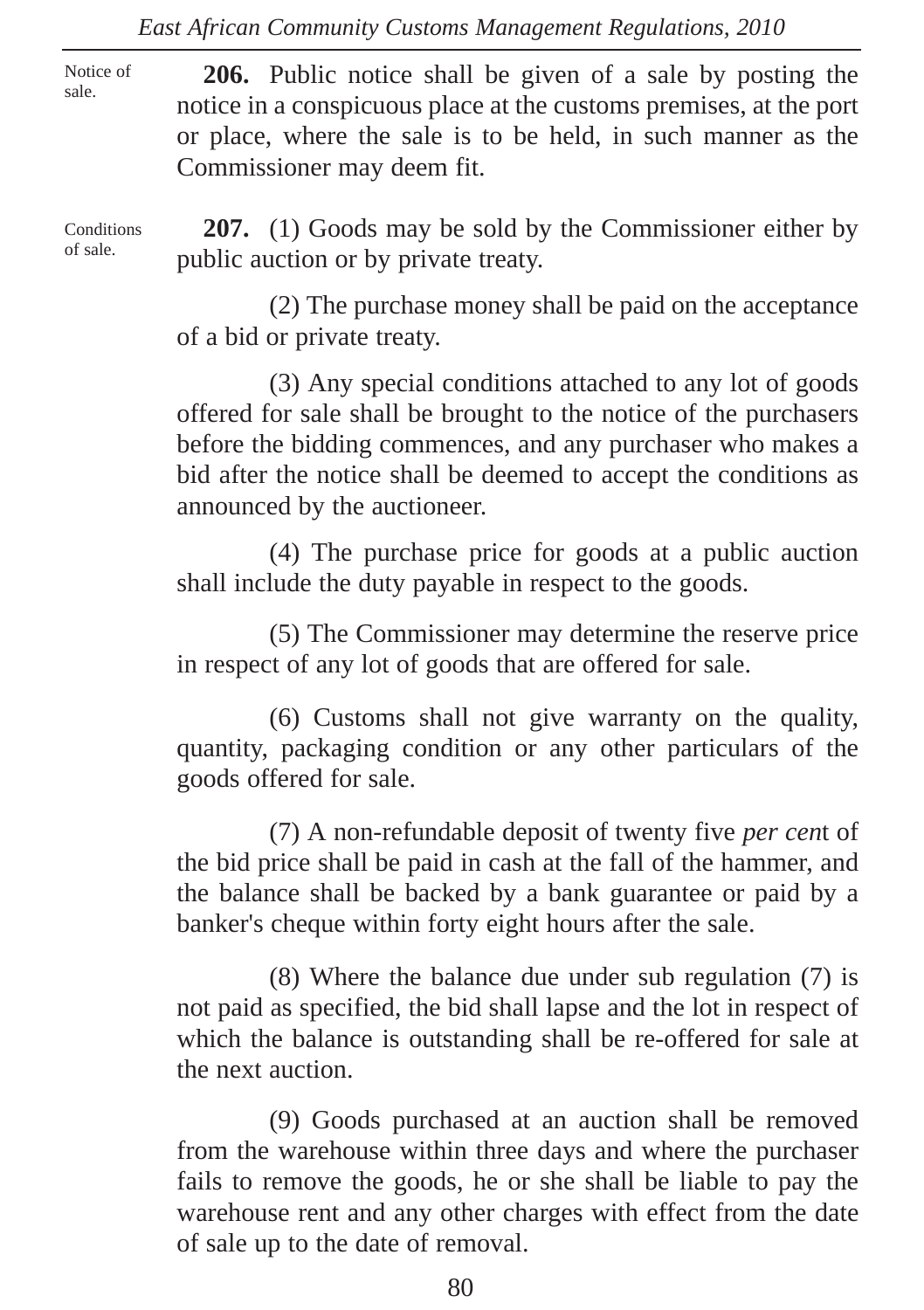(10) Where the goods referred to in sub regulation (9) are not removed from the warehouse by the date of the next public auction, they may be re-offered for sale at that auction and the original purchaser may claim a refund of the purchase price less—

- (a) the non-refundable deposit paid under subregulation (7);
- (b) the rent and charges due, in respect of the warehouse; and
- (a) the difference between the first and second prices, where the latter is lower than the original purchase price.

(11) Customs shall not be responsible for any damage that occurs to goods during their removal from the warehouse by the purchaser, or his or her servants or agents.

(12) Any goods which remain in a warehouse after sale under this regulation shall remain in the warehouse at the purchaser's risk.

**208.** Any person entitled to receive the balance, if any, of the proceeds of a Customs sale, shall, within twelve months from the date of the sale, apply to the proper officer using Form C 38 and produce to the satisfaction of that officer proof of his or her title to the balance.

**209.** In lieu of providing food to any officer stationed on board a vessel or aircraft in accordance with section 152 of the Act, a master may pay an allowance as determined by the Commissioner.

**210.** (1) An application for a licence for a vessel or vehicle for conveying goods under customs control, shall be made using Form C. 39.

(2) Goods that are subject to Customs control may only be conveyed by a vessel or vehicle licenced by the Commissioner for that purpose, using Form C.40.

Surplus proceeds of sale.

Allowance in lieu of food to officers stationed on vessels.

Licensing of vessels and vehicles for conveying goods under customs control.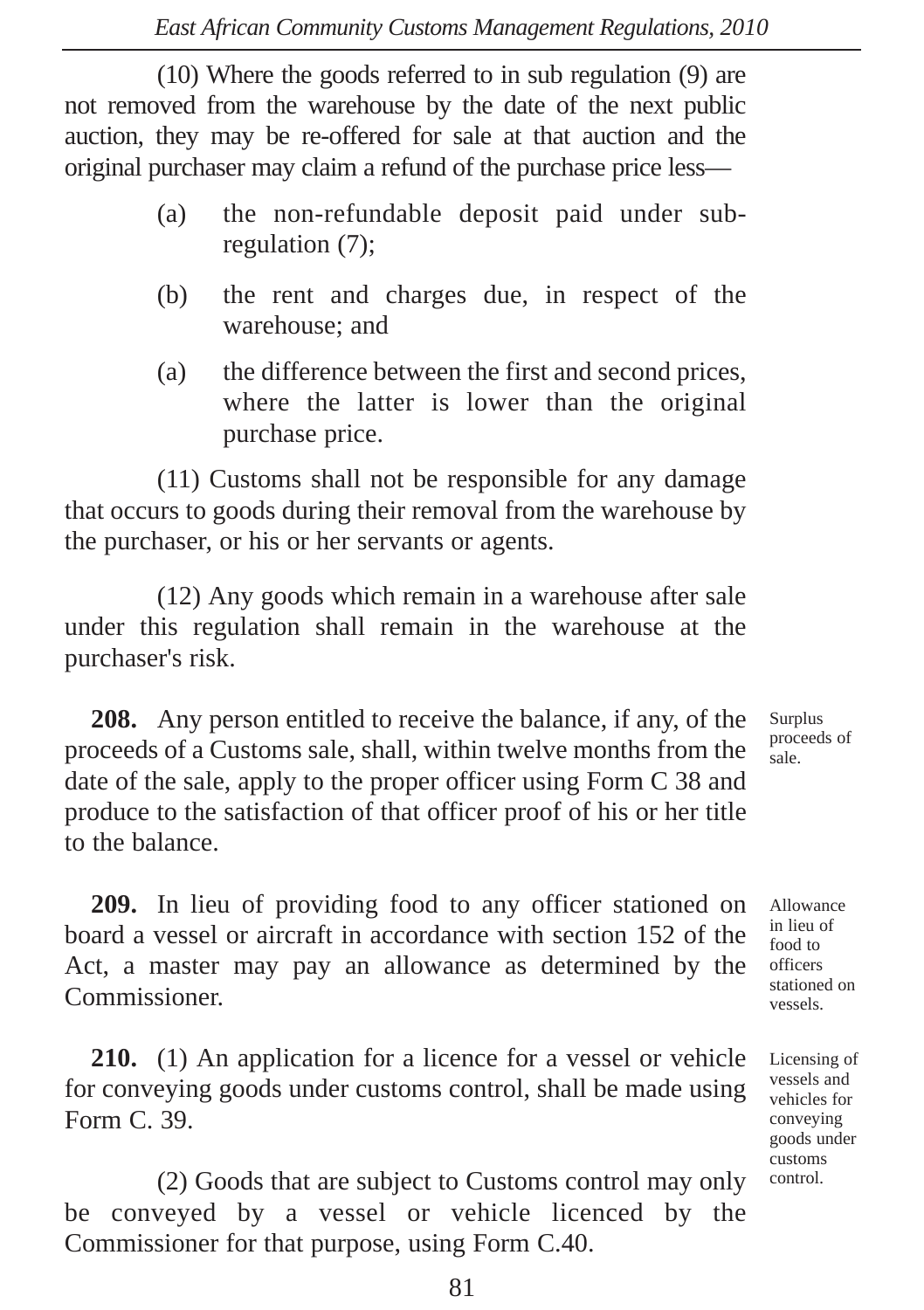(3) The Commissioner may grant a licence for conveying goods under customs control where the vehicle is constructed and equipped in such manner that—

- (i) a customs seal can simply and effectively be fixed to the vehicle;
- (ii) goods cannot be removed from or introduced into the sealed part of the vehicle without breaking the customs seal;
- (iii) it does not contain concealed spaces where goods may be hidden;
- (iv) all spaces in the form of compartments, receptacles or other recesses that are capable of holding goods are readily accessible for Customs inspection;
- (v) should empty spaces be formed by the different layers of the sides, floor and roof of the vehicle, the inside surface shall be firmly fixed, sealed, unbroken and capable of being dismantled without leaving obvious traces;
- (vi) openings made in the floor for technical purposes, such as lubrication, maintenance and filling of the sand box are fitted with a cover capable of being fixed in a way that renders the loading compartment inaccessible from the outside**;**
- (vii) doors and all other closing systems of the vehicle fitted with a device that shall permit simple and effective customs sealing and the device is either welded to the sides of doors where the doors are of metal, or secured by at least two bolts, riveted or welded to the nuts on the inside;
- (viii) hinges are made and fitted such that doors and other closing systems cannot be lifted off the hinge-pins and other fasteners are welded to the outer;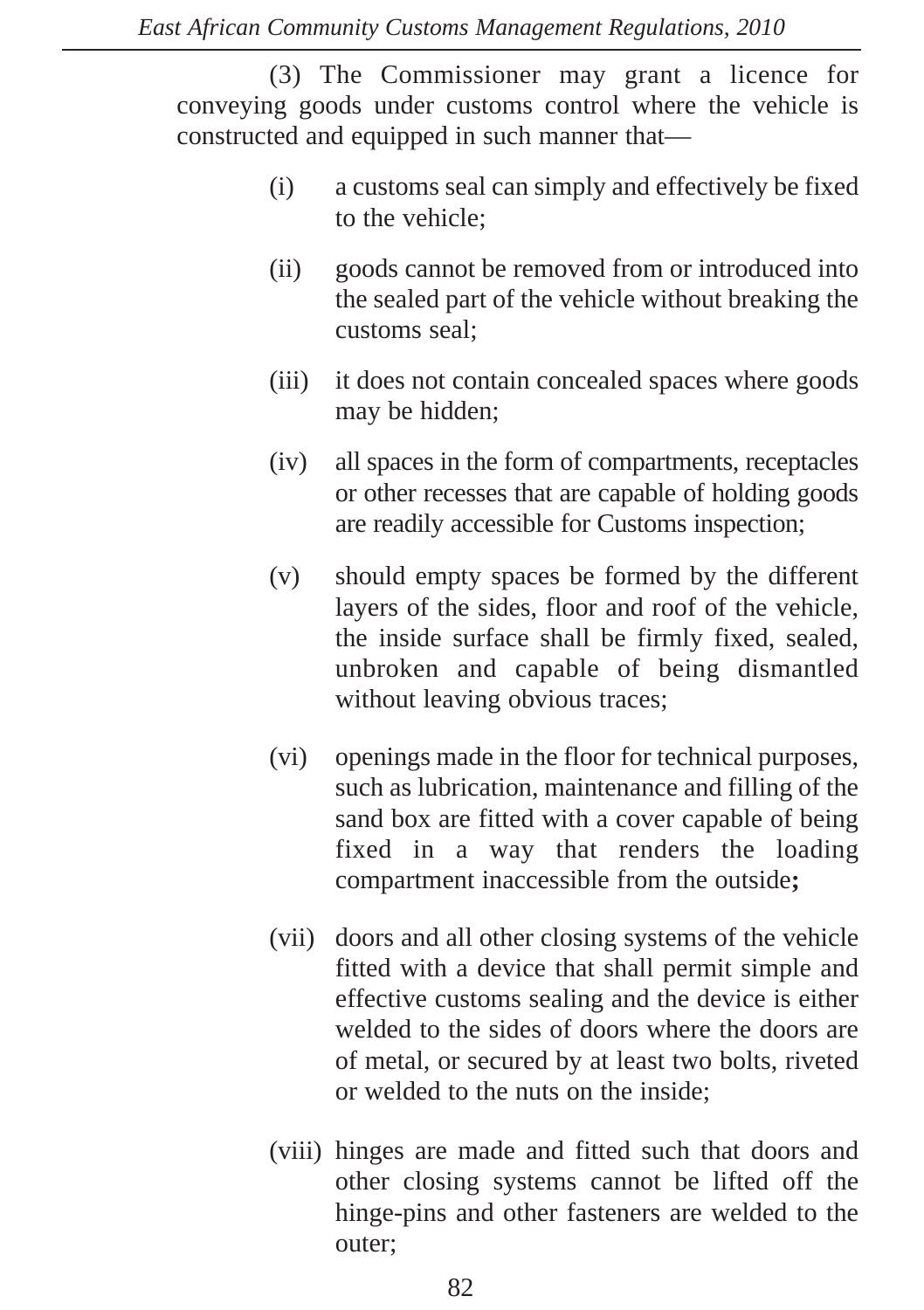- (ix) parts of the hinges, except where the doors and other closing systems have a locking device inaccessible from the outside, that once it is applied prevents the doors from being lifted off the hinge pins;
- (x) doors cover all interstices and ensure complete and effective closure; and
- (xi) it is provided with a satisfactory device for protecting the Customs seal, or so constructed that the Customs seal is adequately protected.

(4) For the purpose of sub-regulation (3) "exceptional load" means one or more heavy or bulky objects which, because of weight, size, or nature cannot be carried normally in a closed or sealed vehicle or transport unit and which are readily identified to the satisfaction of the proper officer.

**211.** (1) Where an application for a licence for a vehicle or vessel made under regulation 210 is approved, the applicant shall pay the licence fee of two hundred dollars.

(2) For the purposes of this regulation, a vehicle or vessel excludes any vehicle or vessel owned by a Government of a Partner State when used in the service of the Government.

**212.** The Commissioner may issue one licence and may accept a single form of security in respect of all vehicles and vessels belonging to, or in the use of, the same owner.

**213.** (1) An unlicensed vessel shall not go, or remain alongside, or approach, within fifty metres of, any vessel, except with the permission of the proper officer and subject to such conditions as he or she may impose.

(2) A person who contravenes this regulation commits an offence.

Licence fee for vehicle or vessel.

One licence may be issued.

Unlicensed vessels not allowed alongside.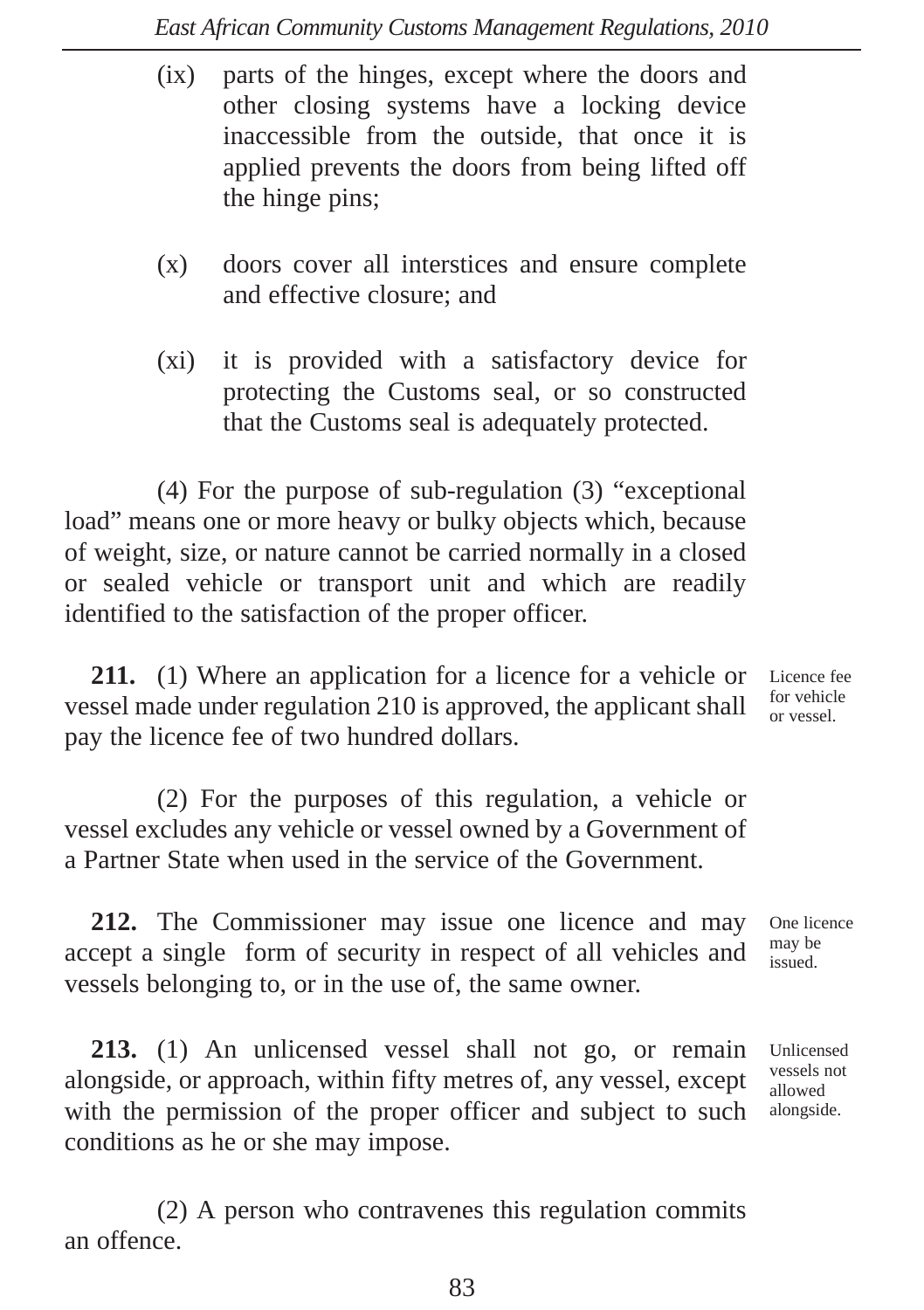Sealing of hatches of vessels.

**214.** (1) Except with the written permission of the proper officer, and subject to such conditions as he or she may impose, a licensed vessel fitted with hatches shall not be used or employed for the conveyance of any warehoused goods, goods under drawback, dutiable goods intended for transhipment, restricted goods, or such other goods as the Commissioner may determine, unless the hatches can be securely locked and sealed by Customs.

(2) A person who contravenes this regulation commits an offence.

Penalty.

Fees for services to the public.

**215.** A person who commits an offence under these Regulations for which no specific penalty is provided shall be liable to a fine not exceeding five thousand dollars.

**216.** The services and certificates in the first column of table 2 shall be performed or issued by Customs to the public, for which fees in the second column shall be paid.

| L |
|---|
|---|

| Service or certificate                                                                                                                           | <b>Fees</b>       |
|--------------------------------------------------------------------------------------------------------------------------------------------------|-------------------|
| (a) Certification of a copy of any document                                                                                                      | <b>US \$ 5.00</b> |
| (b) Issuance of a landing certificate, for each original<br>entry in which goods are entered                                                     | US \$ 10.00       |
| (c) Transshipment                                                                                                                                | US \$ 10.00       |
| (d) Transfer of ownership                                                                                                                        | US \$10.00        |
| (e) Issuance of certificate of weight for<br>a<br>consignment                                                                                    | US \$ 5.00        |
| (f) Approval of alterations in the marks, numbers or<br>other particulars in any document submitted to<br>Customs, other than an inward manifest | <b>US \$ 5.00</b> |
| (g) Cancellation of entries                                                                                                                      | <b>US \$10.00</b> |
| (h) Issuance or certification of any other certificate or<br>document issued by Customs                                                          | US \$ 3.00        |
| (i) Amendment of an inward report                                                                                                                | US \$10.00        |